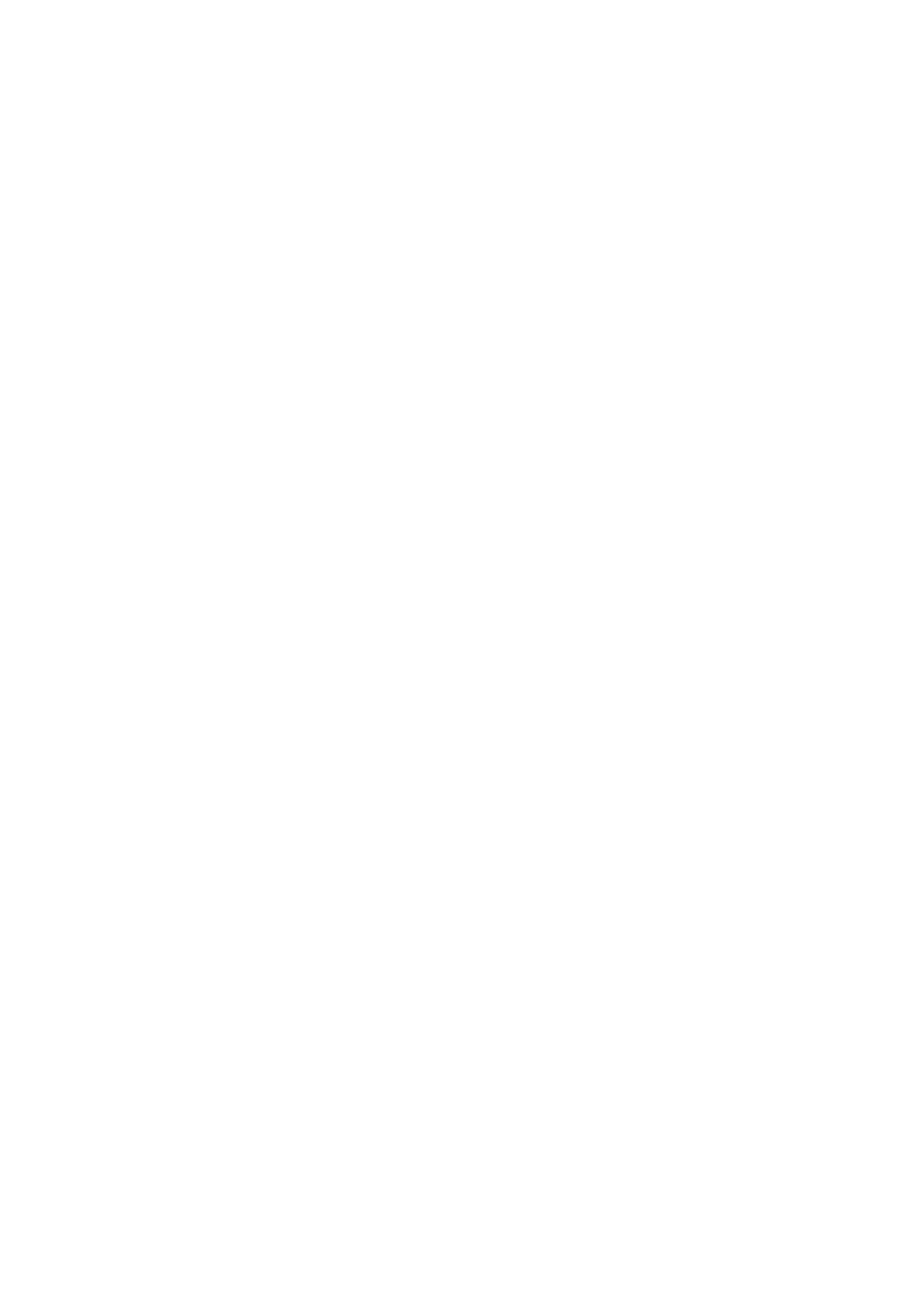# **Table of contents**

| Overview of Mountbatten Brailler Tutor                    | 5              |
|-----------------------------------------------------------|----------------|
| Introduction                                              | 5              |
| Unpacking the Mountbatten Brailler Tutor                  | 6              |
| The top cover                                             | $\overline{7}$ |
| Removing the shipping restraint                           | $\overline{7}$ |
| The reading table                                         | 8              |
| Removing the paper bail                                   | 8              |
| The wireless keyboard                                     | 9              |
| Description of your new Mountbatten Brailler Tutor        | 9              |
| Mountbatten Brailler Tutor wireless keyboard              | 9              |
| One-handed keyboard mode                                  | 10             |
| Using an external QWERTY keyboard                         | 10             |
| Power and battery                                         | 11             |
| How to check battery status                               | 11             |
| How to check keyboard battery status                      | 11             |
| Powering On/Off Mountbatten Brailler Tutor                | 11             |
| Procedure to reset the MB Tutor                           | 12             |
| Loading paper                                             | 12             |
| Loading Paper: Method 1                                   | 12             |
| Loading paper: Method 2                                   | 13             |
| Removing paper                                            | 14             |
| Moving the paper sheet up and down                        | 14             |
| Speech options                                            | 14             |
| <b>Volume control</b>                                     | 14             |
| Loudspeakers and headphones/earphones                     | 15             |
| Embossing                                                 | 15             |
| Paper you can use for embossing                           | 15             |
| Using heavy cards or labels                               | 15             |
| <b>Embossing speed</b>                                    | 16             |
| Using the keyboard for typing and controlling your device | 16             |
| Writing braille with Mountbatten Brailler keyboard        | 16             |
| How to move around the page                               | 16             |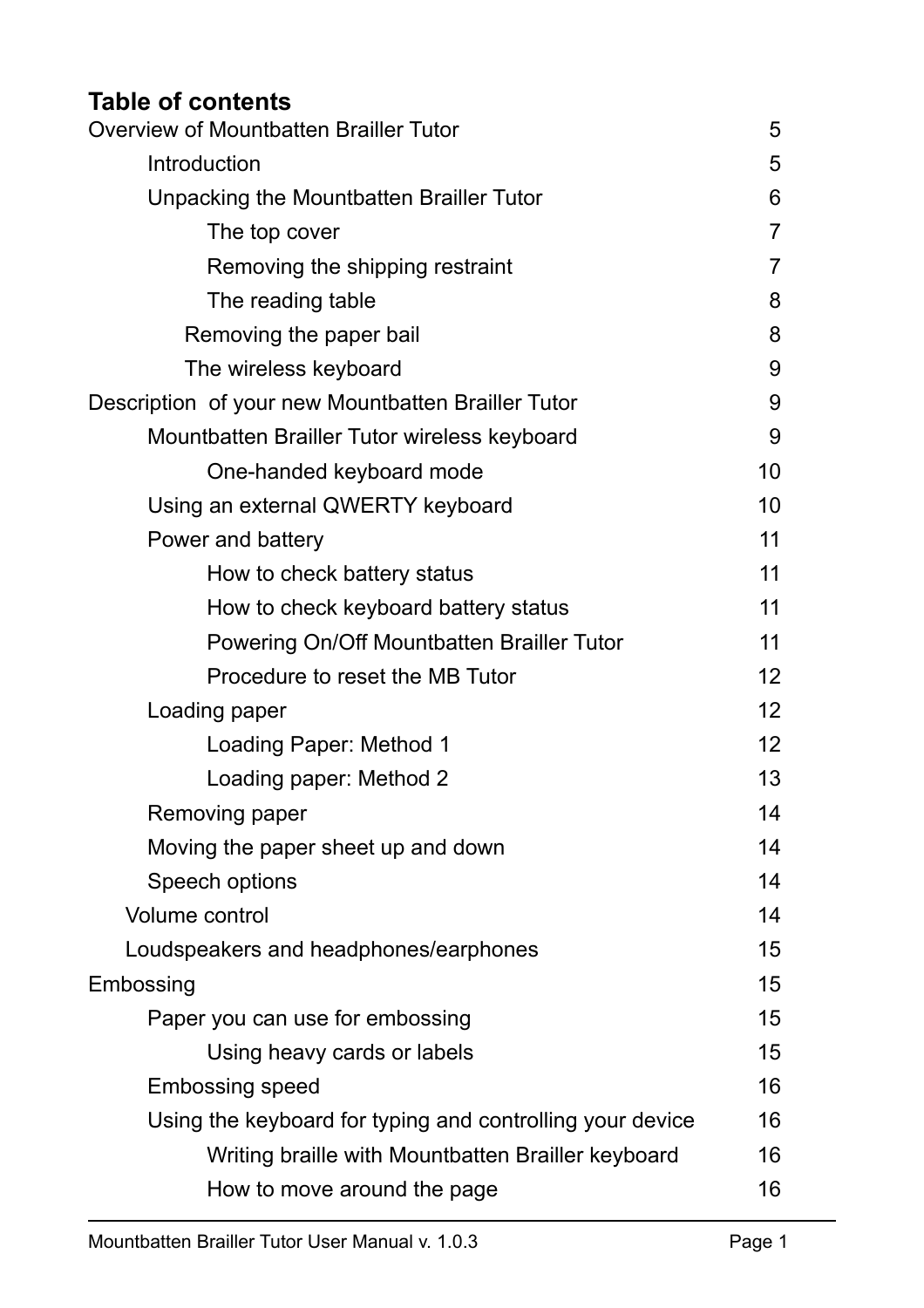| Erasing and correction                           | 16 |
|--------------------------------------------------|----|
| <b>Keyboard Echo</b>                             | 16 |
| Using the display while embossing                | 17 |
| Menu and commands - how to use them              | 17 |
| 1. Regular commands.                             | 18 |
| 2. Chorded commands                              | 18 |
| Complete Mountbatten Brailler Tutor menu         | 19 |
| File menu                                        | 19 |
| <b>Display</b>                                   | 19 |
| Language                                         | 20 |
| Page settings                                    | 20 |
| Format                                           | 21 |
| Forward translation settings                     | 21 |
| <b>Back translation settings</b>                 | 22 |
| Common translation settings                      | 23 |
| Speech                                           | 24 |
| Keyboard                                         | 25 |
| <b>Emboss</b>                                    | 25 |
| Calendar                                         | 26 |
| Games                                            | 26 |
| <b>Braille tables</b>                            | 26 |
| System                                           | 26 |
| Games                                            | 28 |
| <b>Keyboard Master</b>                           | 28 |
| Explorer mode                                    | 28 |
| Learning mode                                    | 28 |
| Character contest mode                           | 28 |
| Word contest mode                                | 28 |
| Letter Relay Race                                | 29 |
| Calendar                                         | 29 |
| Advanced features of Mountbatten Brailler Tutor. | 30 |
| Speech control                                   | 30 |
| <b>BRAILLE WRITING</b>                           | 31 |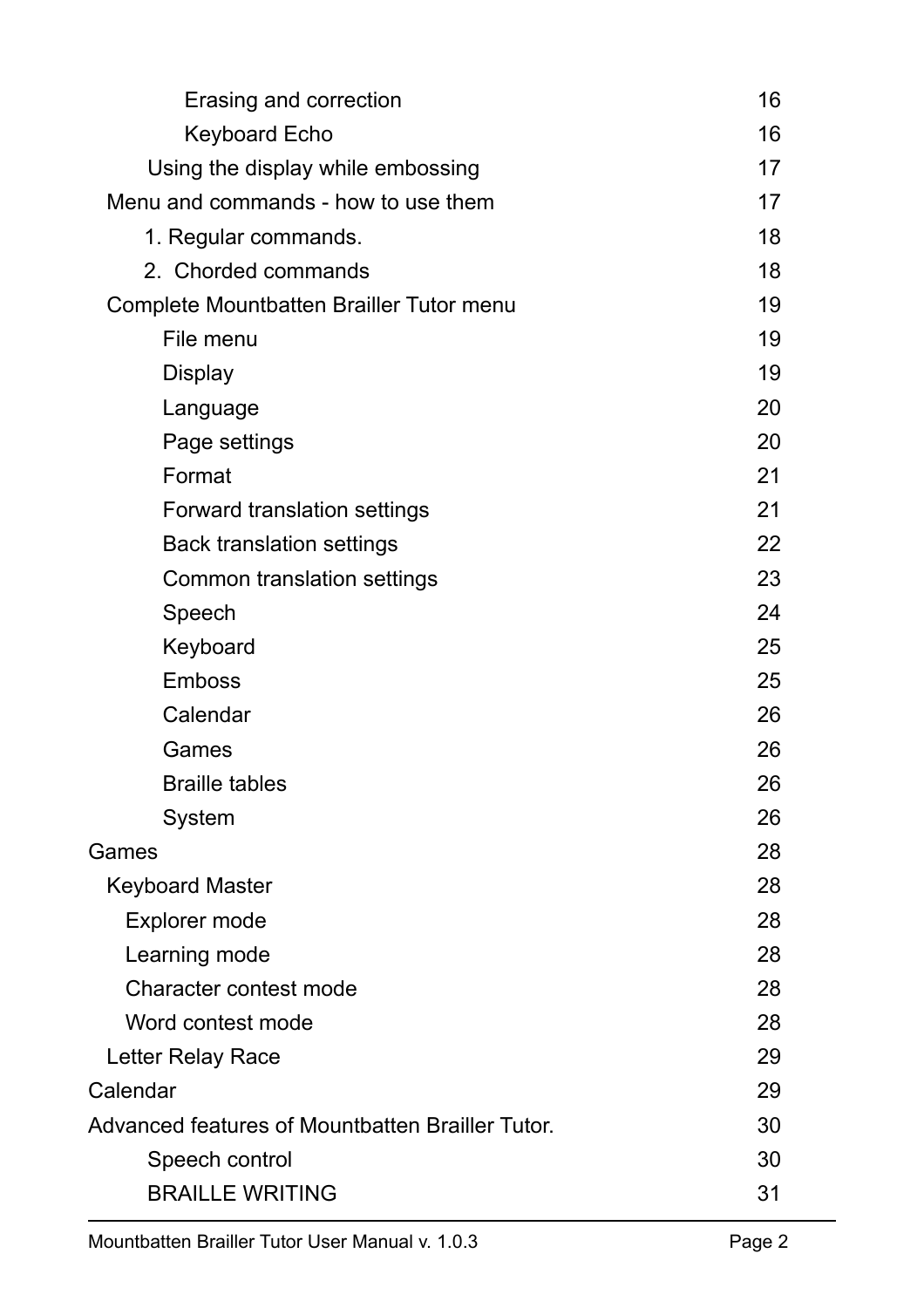| <b>Braille translation</b>                                  | 33 |
|-------------------------------------------------------------|----|
| Forward translation - converting print to braille           | 35 |
| Back translation - converting braille to print              | 38 |
| Using the APH Patterns Series                               | 40 |
| <b>Before using Patterns</b>                                | 40 |
| Things to know and do                                       | 40 |
| Using a single Pattern group                                | 41 |
| Using multiple Pattern groups                               | 41 |
| More Patterns options                                       | 41 |
| Patterns curriculum for reading and writing instruction     | 41 |
| Adding braille rules                                        | 42 |
| Adding extra rules to the MB Tutor with the exception table | 42 |
| Braille exception table commands                            | 42 |
| Editor                                                      | 44 |
| Getting started                                             | 44 |
| <b>Entering the Editor</b>                                  | 44 |
| Help                                                        | 44 |
| Moving around within a file                                 | 44 |
| <b>Cursor commands</b>                                      | 44 |
| Editor chorded commands                                     | 45 |
| Keyboard commands                                           | 46 |
| Menu commands                                               | 46 |
| Exiting the menus and the Editor                            | 46 |
| Editor definitions and concepts                             | 51 |
| Mountbatten Brailler Tutor connectivity                     | 53 |
| Connecting to a PC using MB-Comm software                   | 53 |
| Found new hardware wizard.                                  | 53 |
| Starting MB-Comm.                                           | 54 |
| Transferring files to/from Mountbatten Brailler Tutor       | 54 |
| <b>MB-Comm menus</b>                                        | 55 |
| File menu                                                   | 55 |
| <b>MB Print Control</b>                                     | 56 |
| Device Menu                                                 | 57 |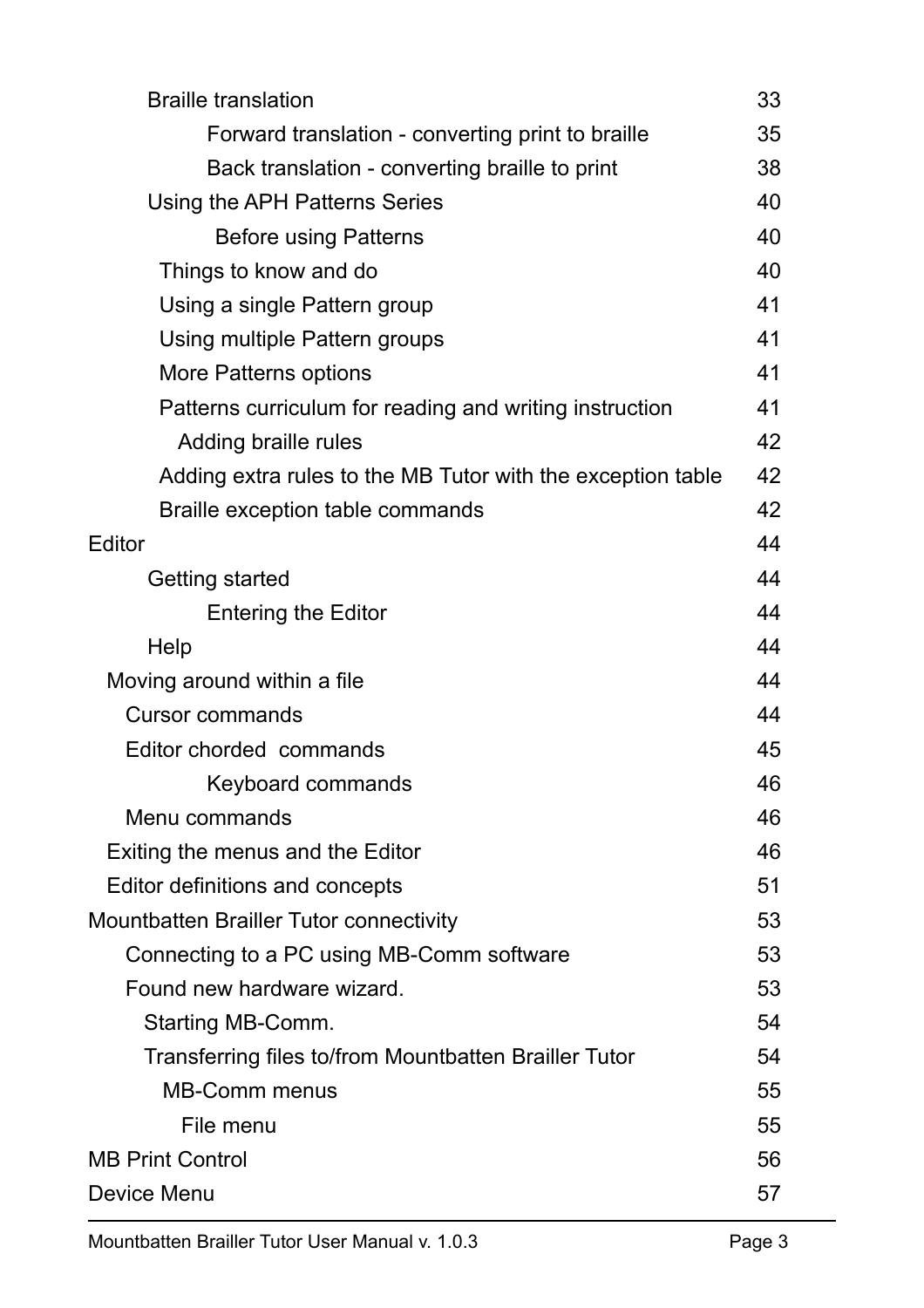| Connecting to iOS or Android devices                   | 58 |
|--------------------------------------------------------|----|
| With the MBMimic, you can:                             | 58 |
| <b>Active Users</b>                                    | 58 |
| Connecting to a Mountbatten Brailler                   | 59 |
| The Whiteboard                                         | 60 |
| The Chat                                               | 60 |
| Embossing on Mountbatten Brailler                      | 61 |
| Transferring files from Mountbatten to MBMimic.        | 61 |
| Connecting to printers                                 | 61 |
| Connecting to the Internet                             | 62 |
| <b>MB Tutor and Duxbury Translator</b>                 | 62 |
| Updating your Mountbatten Brailler Tutor               | 63 |
| Updating Basic Mountbatten Brailler Operating Firmware | 63 |
| Updating Advanced Features Software Firmware and Games | 63 |
| Updating from a file on USB pendrive:                  | 63 |
| Updating from the Internet:                            | 63 |
| Making braille graphics                                | 65 |
| <b>Technical Specifications</b>                        | 66 |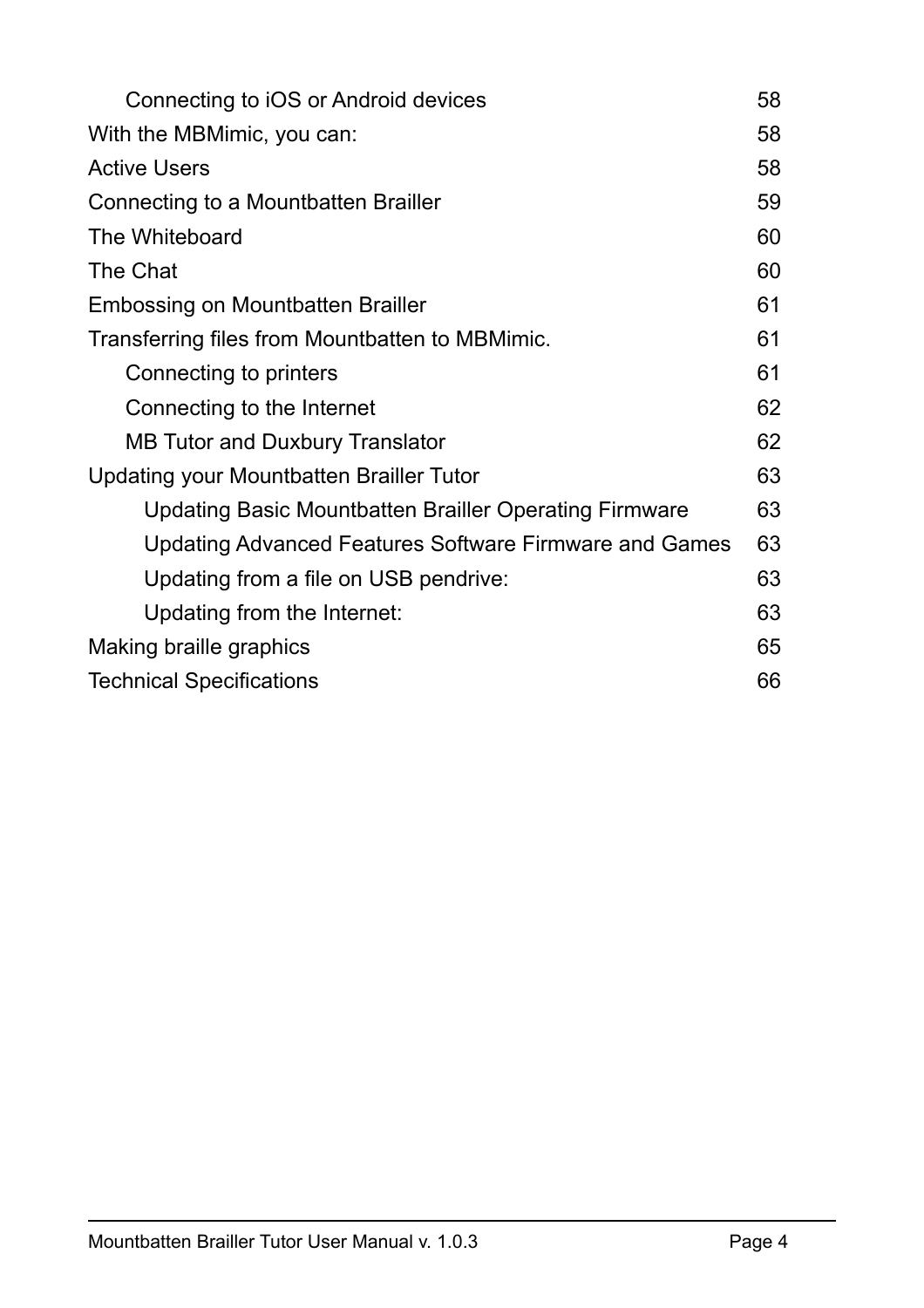# <span id="page-5-0"></span>**Overview of Mountbatten Brailler Tutor**

# <span id="page-5-1"></span>**Introduction**

The Mountbatten Brailler Tutor has features that make it a braille **writer**, braille **printer**, braille **notetaker**, braille-print **interface**, and a student-teacher or child-parent **communication tool;** but the essential function of this unique device is that Mountbatten Brailler Tutor helps **with learning braille** and that it is the first valuable **IT experience** for kids. It does teach new **concepts** about layout (word, lines, paragraphs and pages) the relationship of braille to print, and phonetics to spelling. It also introduces the concept of **saving digital copies** and transferring text files between devices.

This new version of the Mountbatten Brailler, called the Tutor, focuses on student-teacher and child-parent interaction, giving many opportunities to share tasks, assignments, text files, and engage in fun learning activities.

Using the unit you will discover that it has lots of extra features like **erase and correct**, **formatting,** and more. For more details see the section "Embossing".

The **speech output** gives immediate feedback, helps you remember each character learned and lets a beginner braille user discover new characters. The synthetic speech reads words and sentences too, even if entered with braille contractions.

**The embedded display** shows either the internal menu system or alternatively what the user is brailling. The display helps sighted people (such as teachers, parents) to operate the unit even if they don't know braille. The braille can be entered in any **Grade** (Grade Zero computer braille, Grade 1 uncontracted braille, or Grade 2 contracted braille) – and the resulting embossed braille will be spoken back by the Mountbatten Tutor, as well as displayed in back-translated form as normal print on the display.

The **Mountbatten Wireless Keyboard** makes the use of the braille machine convenient for everyone, including small children, or persons with multiple disabilities (even while using it on a wheelchair). Another feature designed for people with disabilities is the **onehanded keyboard mode**. You don't need another, extra device to use your unit with one hand - the keyboard can be switched to one-hand mode easily - with a single command or a menu option.

Inside the device, there is a Li-Ion rechargeable battery that lasts for up to 30 pages of embossing or a few days of work when embossing only a smaller number of pages. The battery charges whenever you are connected to mains through Power Supply; and you may continue working while the battery charges.

If you're working your way through Grade 2 braille in English, you can use the APH Patterns Series; this gives teachers flexibility in introducing braille contractions at appropriate learning stages. See the section **Using the APH Patterns Series** for information on how to turn the different Patterns levels on and off.

You can use the MB Tutor in **Graphic Mode** to make dot patterns and pictures.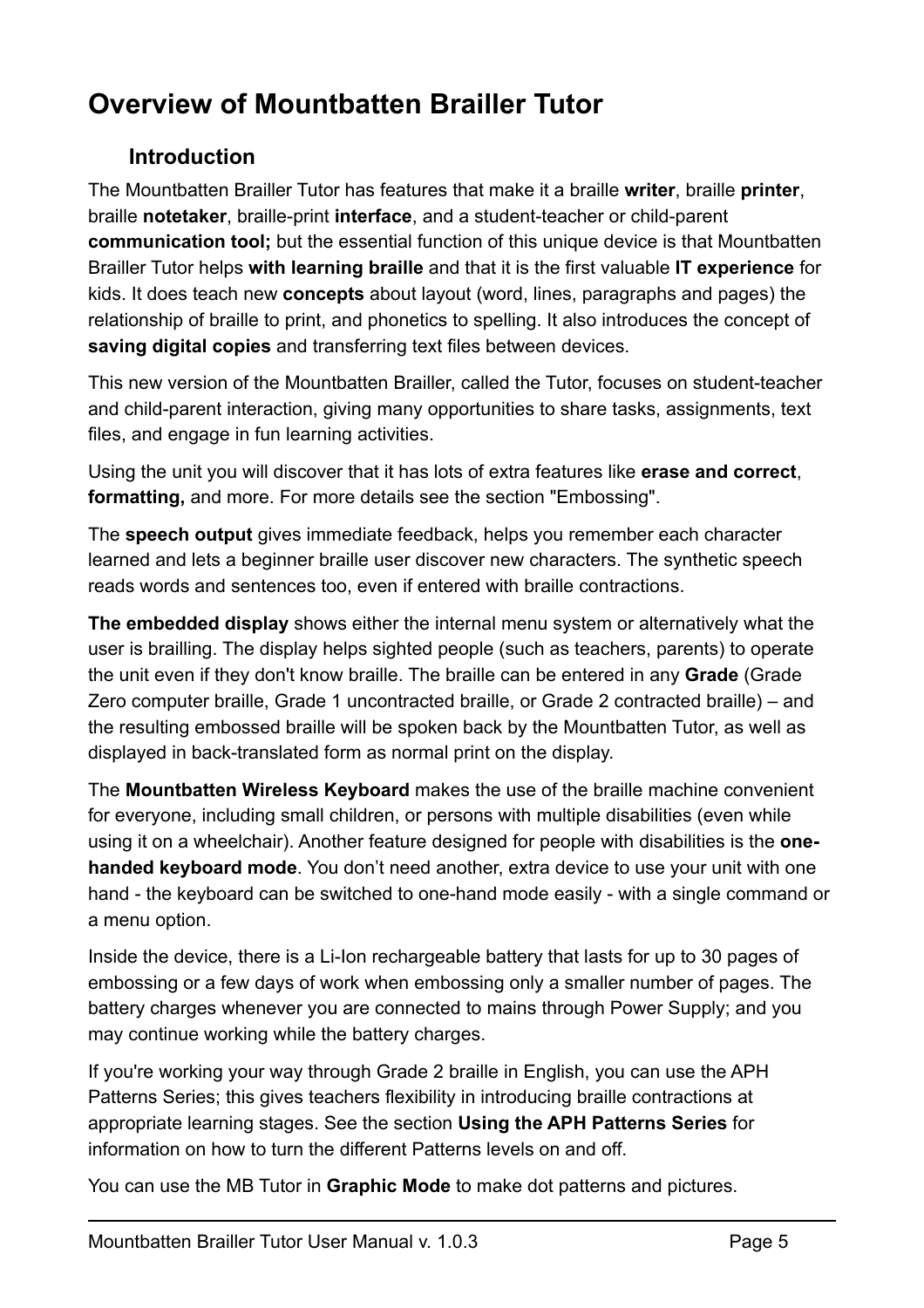Another crucial feature is the possibility of playing **braille-learning games** that also help with computer skills. Some games – like **Keyboard Master,** are embedded in the device; others will be made available for download on the Internet. Contact us for more games by visiting the Mountbatten website, www.mountbattenbrailler.com.

You can use the MB Tutor in lots of languages, in lots of ways. For language students, this can be very helpful!

Mountbatten Brailler Tutor produces minimal **noise** while embossing, even on thick braille paper. To limit even that, you can write into the **Editor** and not emboss until later; you can come back and make changes, save them again, and still not emboss until you're ready. So you can use the MB Tutor in a classroom without the noise of braille disturbing other people.

# <span id="page-6-0"></span>**Unpacking the Mountbatten Brailler Tutor**

Inside the outer carton, you will find the MB Tutor has been packed in a backpack, with foam filling to support it inside the carton. We have packed all the other things you need to use the MB Tutor.

Please keep ALL the packaging. If you have to return the MB to us for service, or if you have to ship it somewhere, it MUST be packed in this original packaging so it doesn't suffer damage in transit.

When you receive your Mountbatten and unpack it, please check that you have received the following:

- The Mountbatten Brailler Tutor main unit with Top Cover and Reading Table attached
- The Mountbatten Wireless Keyboard
- This User Guide
- Quick Start Guide a "must read" for those who don't want to read the full User Manual; a useful reading just after you get the unit delivered
- An AC mains Power Supply
- A power lead to connect the power supply to the wall socket appropriate for your country

Please contact your distributor or us immediately to supply you with any missing items.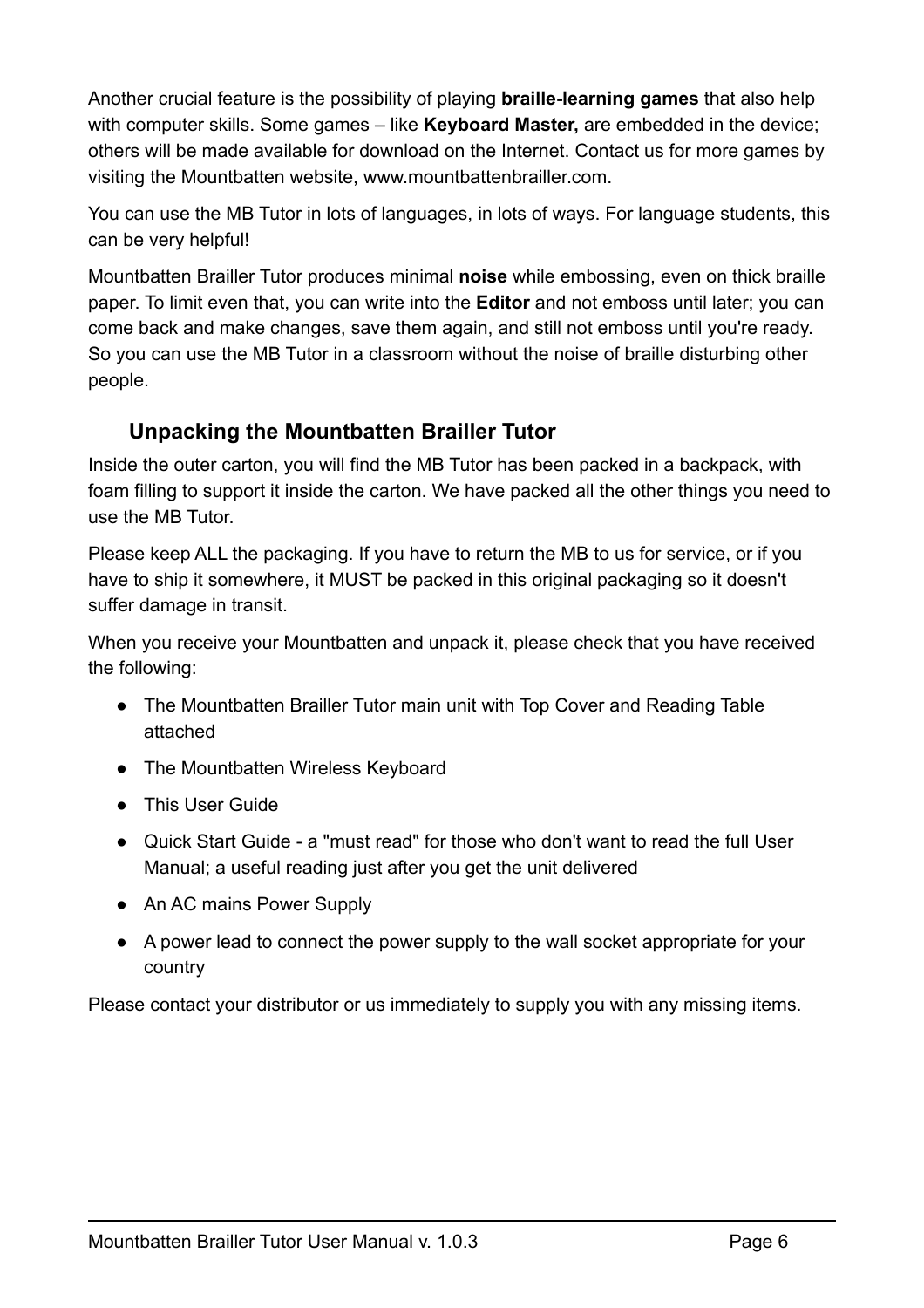#### <span id="page-7-0"></span>**The top cover**



Fig. 1 Removing the top cover of the Mountbatten Brailler Tutor

The top cover must be taken off before you start using your Mountbatten Brailler Tutor.

*Remove the top cover by reaching over to the rear of the MB Tutor and lifting the rear part of the cover towards you. Place the cover to one side. The cover comes off very easily.*  Under the Top Cover, you will find the Reading Table easily detached from the Cover (it is mounted with magnets).

#### <span id="page-7-1"></span>**Removing the shipping restraint**

*Don't switch the MB Tutor on yet! First, you MUST remove the shipping restraint, or you could damage your new MB Tutor. Remove and store it for future use.*

When you have the MB Tutor out of its box, sit it on the table in front of you, with the display towards you. The keyboard may stay away for a moment.

With the top cover off, you will now be able to examine the card which says: REMOVE THIS INSERT. This insert is the cardboard shipping restraint. The two legs of the shipping restraint sit on either side of the braille embossing head and prevent it from moving while the MB Tutor is in transit. The shipping restraint is held in place by the paper bail.



Fig. 2 Shipping restraint installed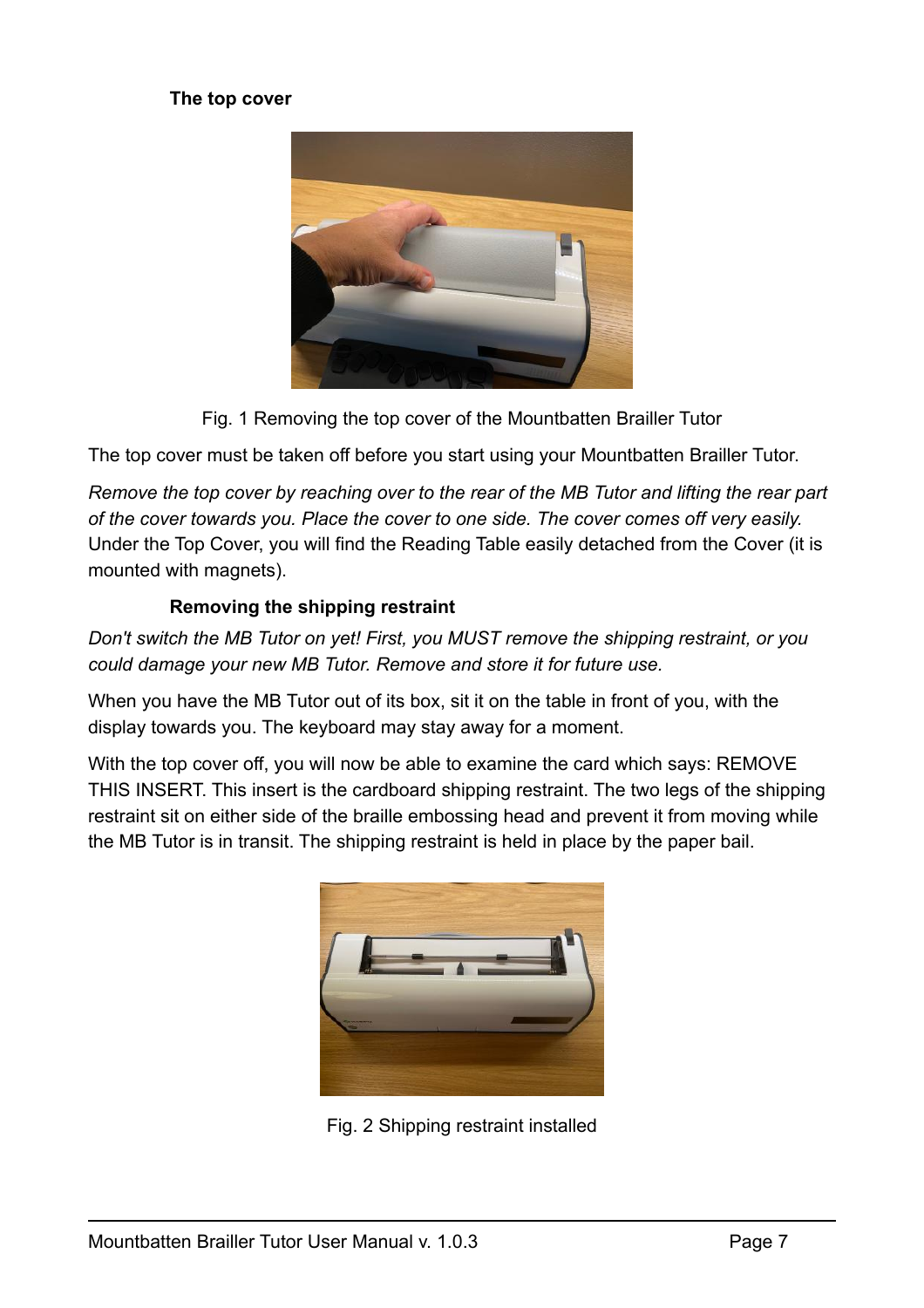#### <span id="page-8-0"></span>**The reading table**



Fig. 3 Installing the Reading Table

The reading table can be optionally mounted in its narrow groove as in the picture above. If you want to read more than three last embossed lines of braille, you will need the reading table that will make the reading array reach the last embossed 7 braille lines.



## <span id="page-8-1"></span>**Removing the paper bail**

Fig. 4 Removing the paper bail

*The paper bail is only needed when the MB Tutor operates as a braille embosser. When using the MB Tutor as a braille writer, we recommend removing it because it is difficult to read the braille just written with the paper bail in place.*

First, lift the paper grip lever on the right to remove the paper bail. Then slide the righthand margin adjuster as far right as it will go (if the top cover with reading table was just taken away, the right margin is already in its far-right position). The adjuster will not move unless the paper lever has been lifted.

A small spring-loaded sleeve is on the left-hand end of the paper bail. Take this sleeve between your fingers and push it to the right, releasing the left side of the paper bail from

Mountbatten Brailler Tutor User Manual v. 1.0.3 Page 8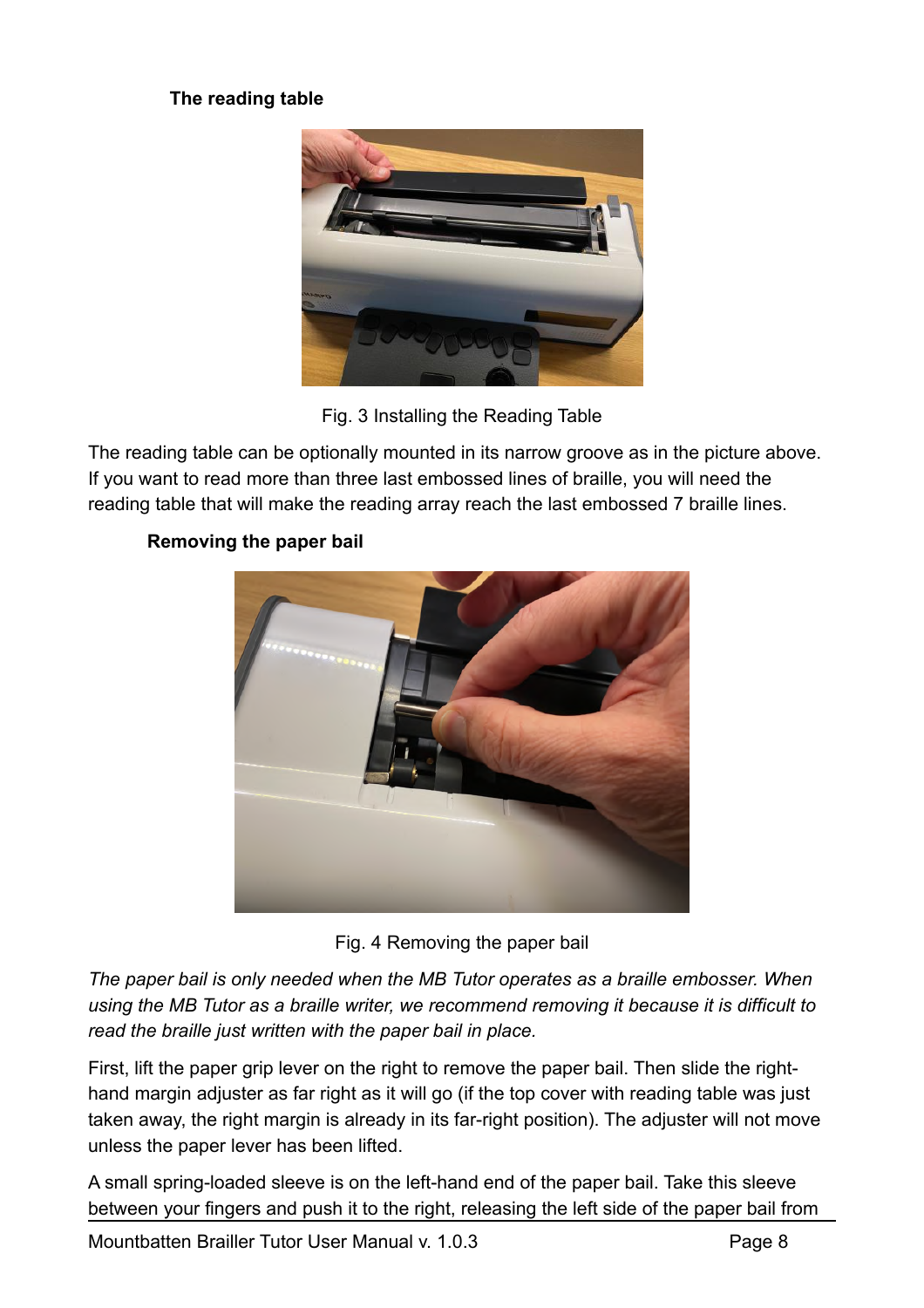its slot. You can then pull the paper bail towards the left to release it from the slot on the right. Lift the paper bail out and put it to one side.

We suggest that you store the paper bail and the shipping lock in the carton so that you can find them easily when you need them.

# <span id="page-9-0"></span>**The wireless keyboard**

The Mountbatten Tutor wireless keyboard is packed with the main unit in the inner box. It should be pre-charged when shipped, but for best performance, we advise putting it in front of the main unit magnetically docked, attaching the main unit to mains via the attached power supply, and charging for 12 hours. The device may be used during that time, but the keyboard should stay docked because it is charged in this position.

# <span id="page-9-1"></span>**Description of your new Mountbatten Brailler Tutor**

The Mountbatten Brailler Tutor consists of the main unit and detachable wireless keyboard. The main unit is a compact device with a leather carrying handle. It has an On/ Off button in front (front left side) and connectors on the right and left panels. On the right side – closer to the user, you will find a multi-purpose dial for adjusting volume, paper position, and embossing speed.

Mountbatten Brailler Tutor connectors include:

On the right-hand side of the unit:

- Power Supply connector use only with the accompanying Power Supply unit;
- Slave USB connector (Type A, used to connect to a PC)
- Universal Type B USB master connectors (used to connect external QWERTY keyboard, USB drives, and other USB peripherals)
- Headphone connector

On the left-hand side of the unit:

● Printer and other peripheral USB connectors on the left side

# <span id="page-9-2"></span>**Mountbatten Brailler Tutor wireless keyboard**

**Mountbatten Brailler Tutor wireless keyboard feels different from other braille keyboards you may have used. Practice a little with it, and you will find you can braille faster and for more extended periods than ever before because of the ergonomic design.**

**The Mountbatten Brailler Tutor keyboard is wireless. It continually charges when put into its docked position in front of the Mountbatten Brailler and the unit is connected to mains. Even when the unit is not connected to the mains, it charges your keyboard (when docked) but only when turned on - to save main unit battery.**

When the keyboard gets discharged (when put away from the main unit for too long), it should be placed in front of the main unit so that the magnets connect the keyboard for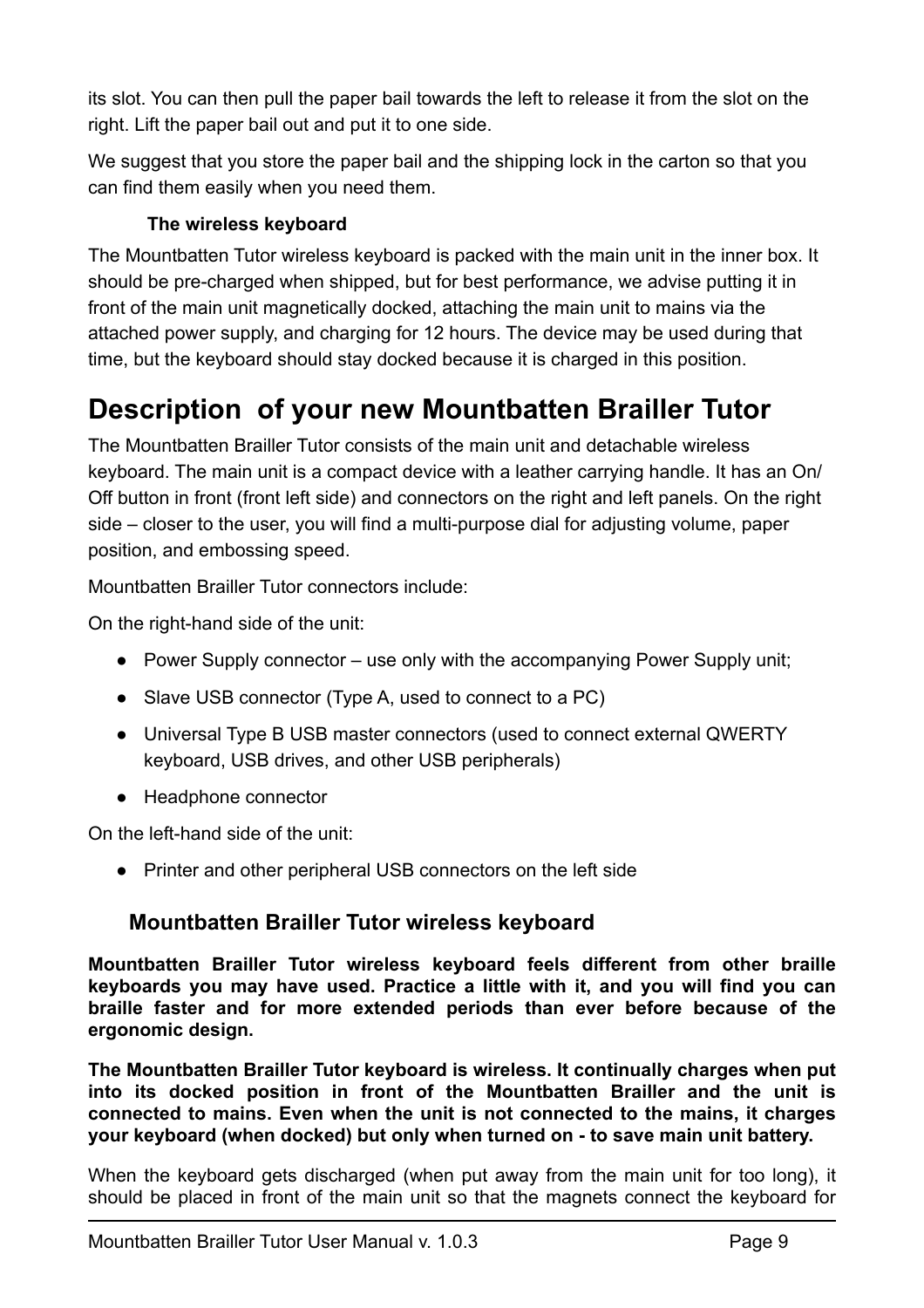charging (what we call "docking the keyboard"). It takes several minutes to start working if the keyboard is completely discharged.

#### **Key descriptions and layout**

The key names are used throughout this manual to describe commands and provide general operating information. See the **graphic insert** for reference.

| P <sub>1</sub> P <sub>8</sub> | $=$ $-$ | Perkins keys 1.8                           |
|-------------------------------|---------|--------------------------------------------|
| Esc                           |         | Escape keyboard (upper-left key)           |
| <b>TAB</b>                    |         | Tab key (below Escape key)                 |
| <b>BS</b>                     |         | Backspace key (upper-right key)            |
| Ent                           |         | Enter key (below Backspace key)            |
| <b>SP</b>                     |         | Space (long key in lower part of keyboard) |

**Command Key** (round key in the middle of keyboard **4-way manipulator** in the lowerright part of the keyboard)

As you may notice, the keys are placed similarly to any **regular PC keyboard**. That serves to introduce important computer concepts that the young user will use in the future. To navigate the page up and down, you may use the 4-way manipulator. As you can see from the above description - there is no manual paper advance knob or wheel in the unit. You need to use the electronic 4-way manipulator, or manually release the paper by lifting the paper lever. After setting the paper lever back to the operating position, the unit will

assume it is at the beginning of a page now.

Additionally, the dial used to set the volume (on the right side of your unit) when used while Space is pressed will **move the paper in small steps**. This helps adjust the vertical paper position more finely.

#### <span id="page-10-0"></span>**One-handed keyboard mode**

One-handed mode is meant for persons with multiple disabilities who can't use both hands to press multiple keys at the same time – the regular way of using a Perkins-type braille keyboard. When this mode is on, press space after the dots that build each character. For example:

*To type the letter u, you do not have to press dots 1, 3, 6 together. You can press the dot keys separately in any order. For example, using one finger, press dot 3, then dot 1, then dot 6. Then press space to emboss the character.*

To turn the one-handed mode on, you need to use the Menu/Keyboard/One hand mode or enter the {ku} command. For more information on entering commands, please see the "**Menu and commands - how to use them"** section below.

To return to standard two-handed keyboard use, remember to use Command, dot 1, dot 3, space, dot 1, dot 3, dot 6, space, and enter; or go into the Menu/Keyboard/One hand mode and press Enter to toggle back to normal mode.

# <span id="page-10-1"></span>**Using an external QWERTY keyboard**

An external USB computer keyboard can be connected to either one of the USB connectors on the right side of your Mountbatten Brailler Tutor. It is a convenient tool for communication between a blind MBT user and persons who don't know braille. Typing characters on the QWERTY keyboard in a standard setup will produce braille on paper. And you can also braille with contractions (when you turn **forward translation** on). Read about using a PC keyboard in the Using a PC Keyboard section in Advanced features of MB Tutor/Forward Translation Settings.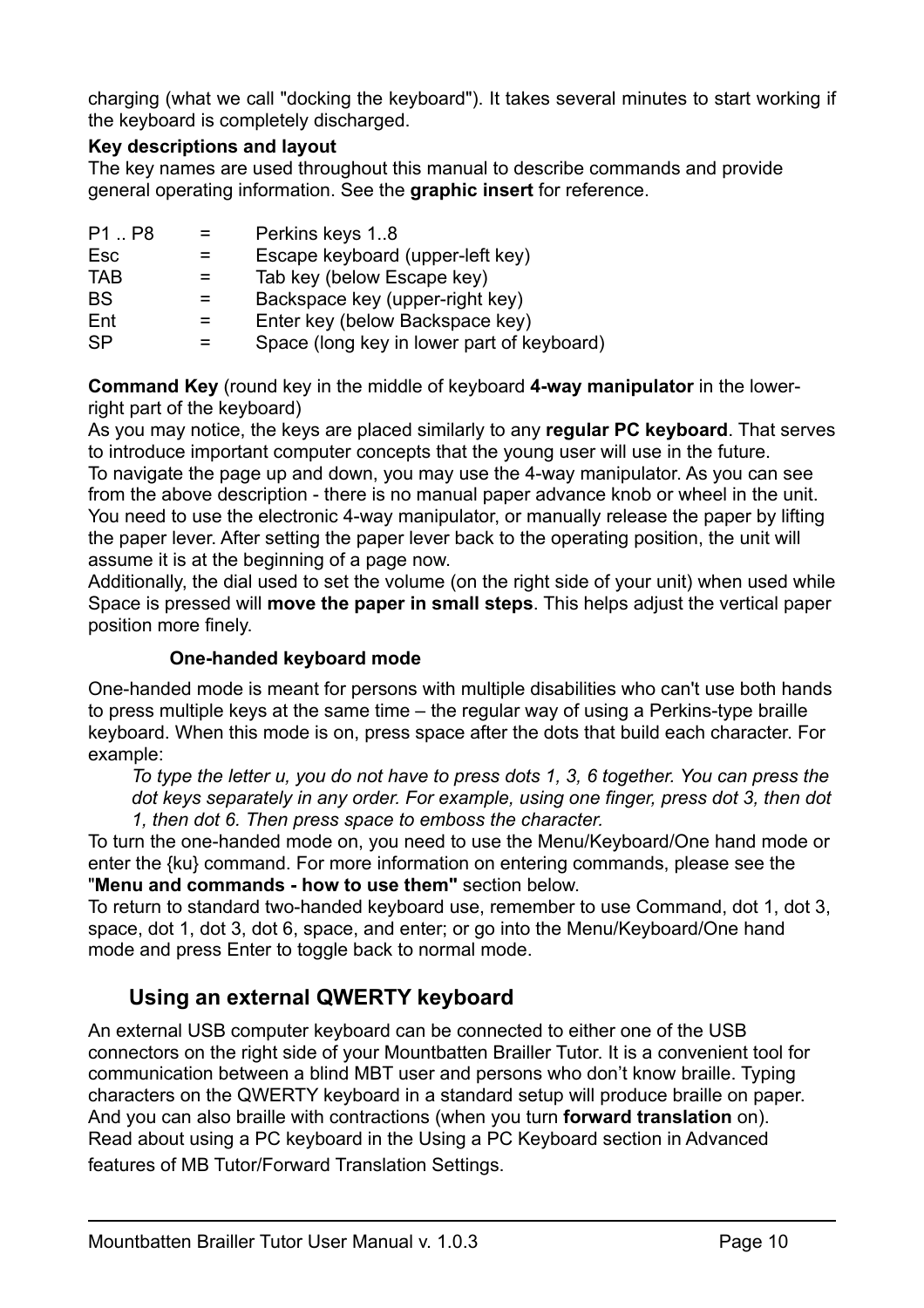# <span id="page-11-0"></span>**Power and battery**

The MB Tutor has an internal rechargeable battery. A universal power supply is provided, which, when plugged into the mains, will recharge the battery; simultaneously, it gives power to the unit. It connects to the MB Tutor through the round connector on the righthand side of the unit that is closest to the back.

You cannot over-charge the battery, and leaving the unit permanently charging will not damage it in any way. Still, to maintain exact information on charge level, you may want to discharge the battery from time to time. You will typically get a full day of use out of the battery for regular classroom use. When you do this, please recharge Tutor overnight, so it is ready for the next day's work (unless you find out that your battery is good for several days, which happens quite often if you don't emboss too many pages while working on the battery).

#### <span id="page-11-1"></span>**How to check battery status**

Whenever the Mountbatten is switched on, the battery status is spoken. You may check it manually by pressing M chord (Space + D134 = Press all four keys together: Space, dot 1, dot 3, and dot 4).

The MB Tutor will also tell you the percentage of the battery charge and if it is charging or not. If the battery is flat, embossing will stop.

*Note*: The causes of a flat battery are:

- The battery hasn't been charged. Connect to power for 4 8 hours.<br>• The wrong power supply is being used (all MB-Tutor units are supply
- The wrong power supply is being used (all MB-Tutor units are supplied with a proprietary power supply 110v – 220v Output 15-19VDC 5.5Amp, 90W).
- The power cable could be broken.
- There could be no power coming through the wall outlet.
- The battery is damaged and needs replacing (expected life four years, but after two years of use, its health may worsen and lose some of its capacity).

#### <span id="page-11-2"></span>**How to check keyboard battery status**

The keyboard battery status can be checked by pressing K chord (Space + D13 = Space, dot 1, and dot 3). The system will read the battery charge as a percentage of full charge. The keyboard itself will answer with a series of lower and higher pitch beeps that have the following meaning:

- lower pitch beeps sounding first:

- 4 short the battery is charged in more than 80%
- 3 short the battery is charged in more than 50% but less than 80%
- 2 short the battery is charged in more than 20% but less than 50%
- 1 long the battery is charged less than 20%

- higher pitch beeps sounding after the lower pitch beeps:

- single charging
- battery fully charged

The keyboard beeps will sound even if there is no connection to the main unit.

#### <span id="page-11-3"></span>**Powering On/Off Mountbatten Brailler Tutor**

To power on, it takes a short press of the On/Off button in front of the main unit – near the left edge. The main operation starts in a few seconds.

The advanced functions (synthetic speech, games, calendar, Internet connectivity, some other unit management features) start automatically within 2 - 3 minutes. You will hear "Advanced Mountbatten Brailler Tutor functions are available now" when the full functionality is on.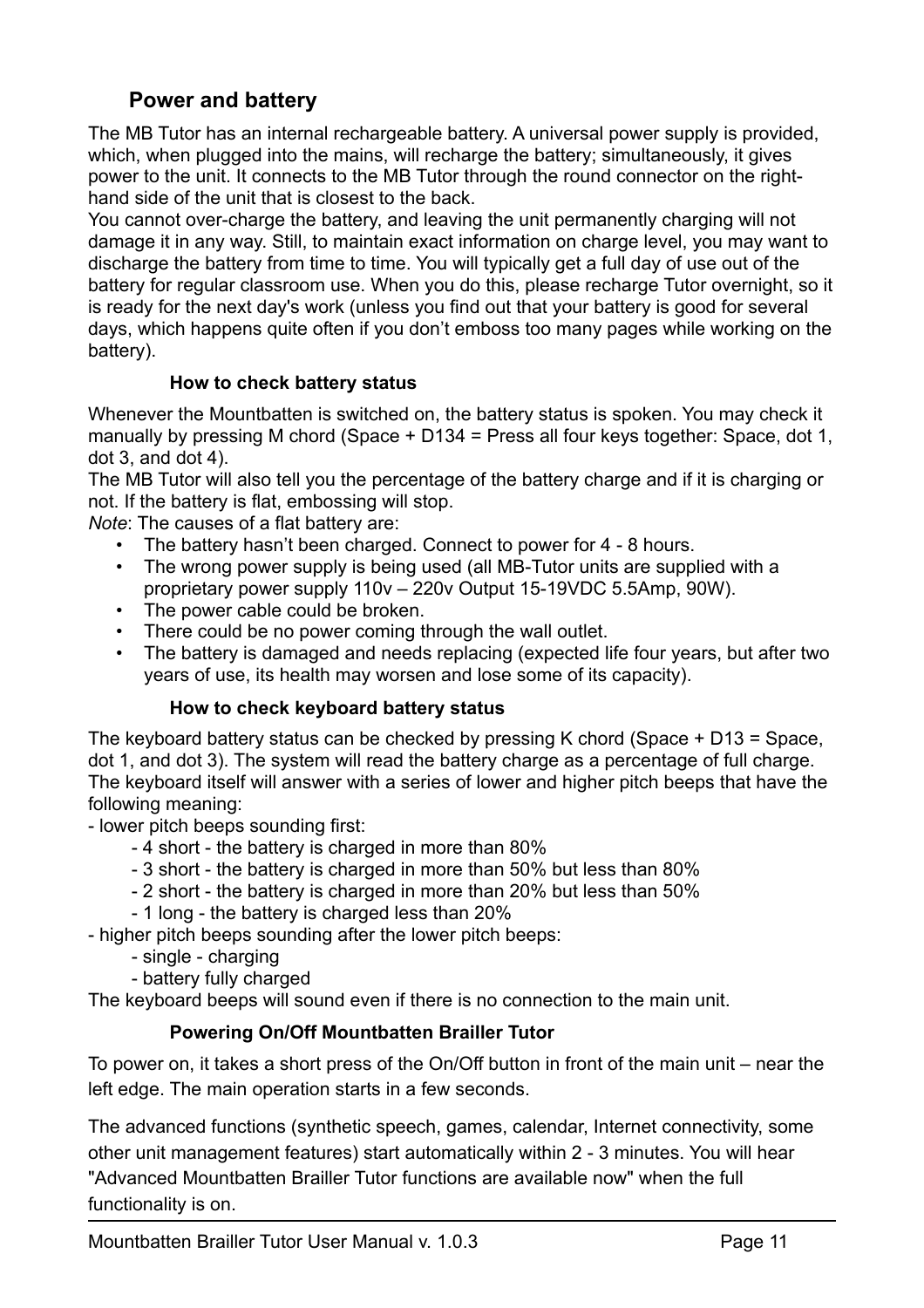To power off, you need to press and hold the On/Off switch for at least half a second (shorter presses will be ignored). If the power off command is accepted, you will hear a "bye, bye" prompt followed by a series of short sounds/beeps signalling that the system is closing. After the successful close, you will hear three consecutive short sounds with decreasing pitch, and the device will turn off.

In case of any problems with stopping one of the internal systems, the power management unit inside the Mountbatten will force-switch off. If you need to force-switch off the system manually, keep the On/Off switch pressed for 10 seconds. It is not good to use this method too often as some internal systems may sometimes not save all current data.

#### <span id="page-12-0"></span>**Procedure to reset the MB Tutor**

If you think settings are mistakenly set and don't know how to reset them to normal, it is advisable to go to the System menu and choose "Restore all settings." This will restore the last saved configuration (it is a good practice to keep one that fits your needs and works well for your type of work).

If this doesn't work for you, there are two simple methods for resetting your Mountbatten Brailler Tutor:

- 1. Soft reset if your device becomes non-responsive, but you want to retain all settings and just restart the machine, press the middle button of the four-way manipulator (Command button) for at least 5 seconds. This will make the device start all over but without changing the settings.
- 2. Hard reset this method requires a ballpoint pen or another implement with a sharp tip to press a hidden button that can be found on the right-hand side of the unit between USB type A and USB type B connectors. Pressing this button restarts the machine, even for a major glitch in the system. It does not make it forget settings, however.

# <span id="page-12-1"></span>**Loading paper**

There are two methods for loading paper. Try each way to find the one that suits you best.

# <span id="page-12-2"></span>**Loading Paper: Method 1**

The first method is very similar to loading paper into a typewriter.



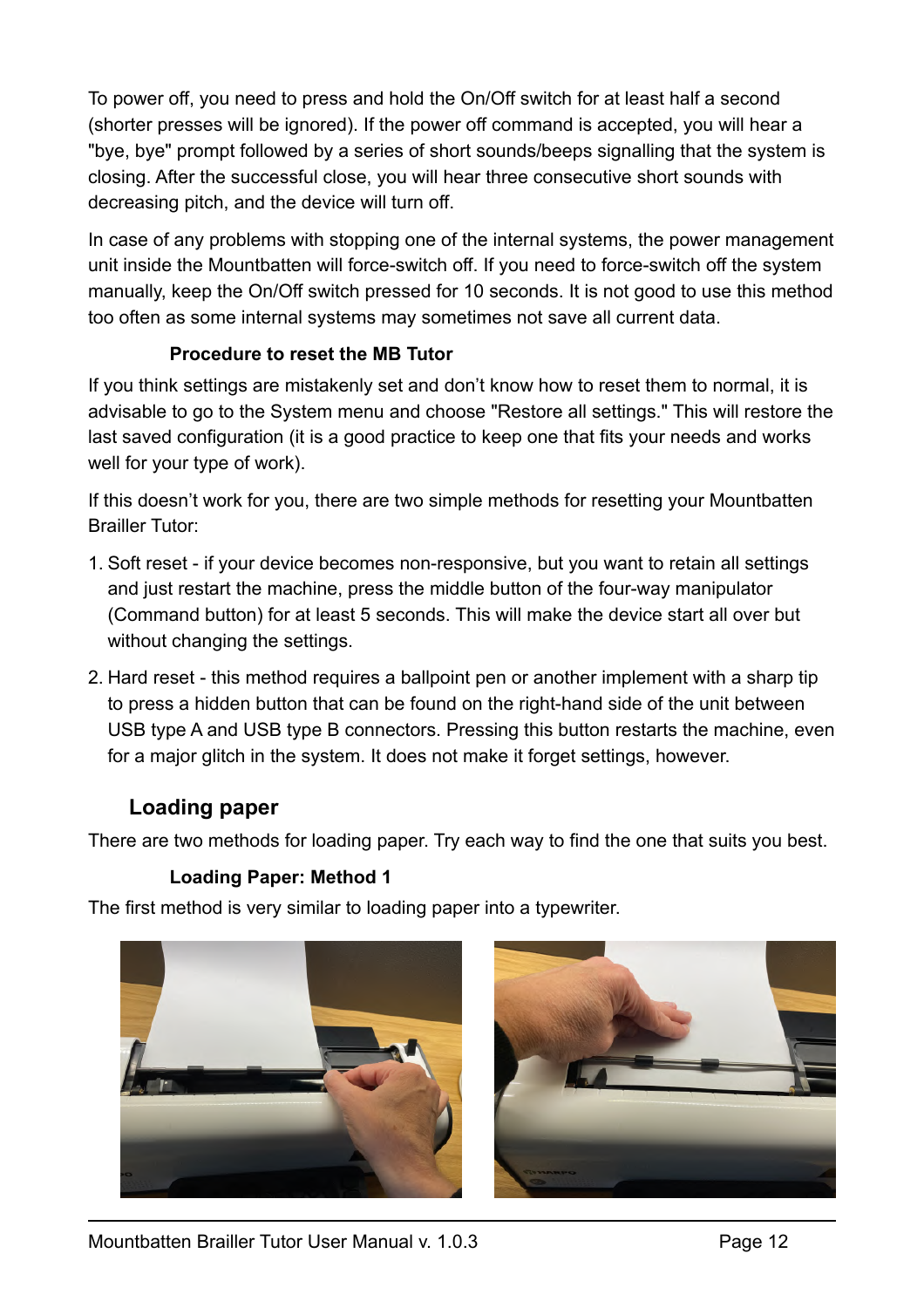

Fig. 5: The four steps for loading paper into the MB Tutor.

- 1. Lift the Paper Lever, and slide the right-hand margin to the position that suits the paper size being used. Lay the paper flat on the Reading Table. Ensure that the paper is positioned to go underneath the small rollers on the left and right margins and under the **embossing head**.
- 2. Slide the paper into the unit. Some people grasp either side of the form and push it in. Others prefer to slide it in by pressing on the Reading Table and pulling the paper towards you.
- 3. When the paper is fully inserted, align the top of the page to the groove behind the paper bail (if that is still in place).
- 4. Check that the paper is placed straight against the left-hand margin. In case it isn't slide the right margin to the left until it rests against the right edge of the paper under the small roller wheel. Flip the Paper Lever to the down position. The embossing head will now move across to the right margin adjuster and back to check the paper size.

The machine is now ready for embossing.

#### <span id="page-13-0"></span>**Loading paper: Method 2**

The second method involves inserting the paper from the rear of the MB Tutor.



Fig. 6: Loading paper from the back of the MB Tutor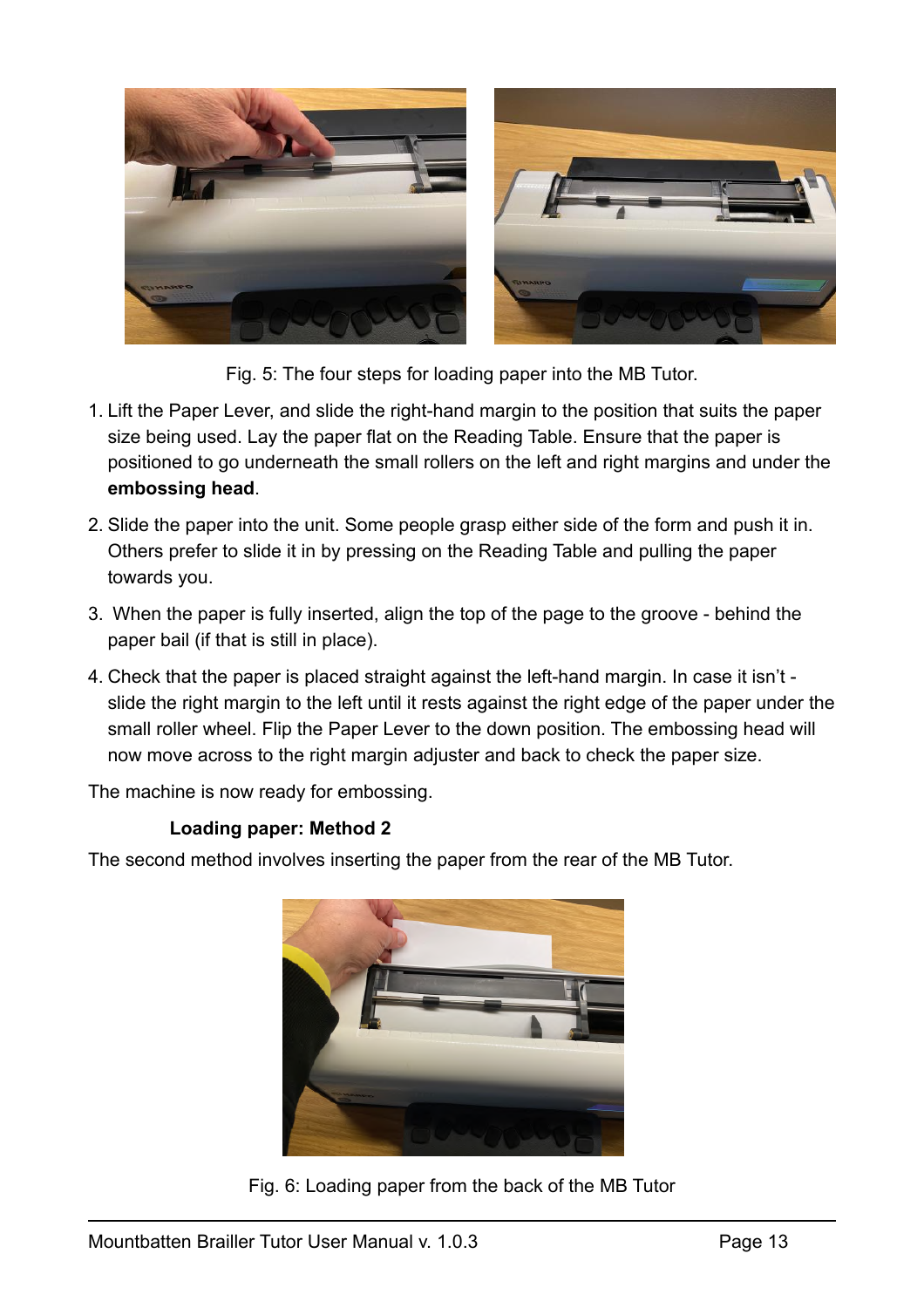First, lift the Paper Lever. Check if the right-hand margin is set to the position that suits the paper size being used. Then locate the Paper Input Slot at the rear of the Mountbatten Brailler and insert the top of the page into it. Simply push the paper in until it appears on top of the Reading Table. Align the form, adjust the Right Margin Adjuster as needed, and move the Paper Lever to the down position.

# <span id="page-14-0"></span>**Removing paper**

Simply lift the Paper Lever and pull the form back and out of the MB Tutor to remove the paper.

For users who cannot pull the paper out of the back of the Mountbatten Brailler, it is possible to eject the page from the keyboard. There are three ways to do this:

- P-chord Page eject. Press p and space together: dots 1, 2, 3, 4, and space.
- NP Force a new page command issued with the Command key, the command NP, and then the Enter key.
- Menu command "Force new page' in **Emboss** menu.

Your Mountbatten Brailler will say "Page Eject," and the paper will be rolled out of the machine, ready to be collected.

# <span id="page-14-1"></span>**Moving the paper sheet up and down**

To move the paper ahead (up) or backward (down) while a sheet is installed and paper lever down, you may press the space key on your keyboard and move the volume dial. Alternatively - Space key and four-way manipulator up and down.

# <span id="page-14-2"></span>**Speech options**

All models of the series of Mountbatten Brailler Tutor have speech output to support braille learning. There are two different types of speech output available in MB Tutor:

- *Recorded Speech* is a synthetic voice that has been recorded digitally, and all prompts are stored in the machine. It is a high-quality voice that is easy to understand and is intended for the early learner. Only vocabulary that has been recorded can be spoken.
- *Synthetic speech* has an unlimited vocabulary, and the speech parameters such as pitch and rate can be adjusted to suit the user.

The powerful speech options in the MB Tutor enable a wide range of features that assist in learning braille and using braille as the communication medium of choice. Speech can be used:

- 
- to re-enforce the learning of braille,
- to enable silent note-taking (no embossing),
- to facilitate word processing of files in memory,
- to speak all contractions, with unlimited vocabulary.

#### <span id="page-14-3"></span>**Volume control**

Mountbatten Brailler Tutor has a dial on its right side. Moving it away from yourself will increase the volume of all sounds coming from Tutor's loudspeaker (or from headphones if attached). While you turn it, you will hear MB speak "louder."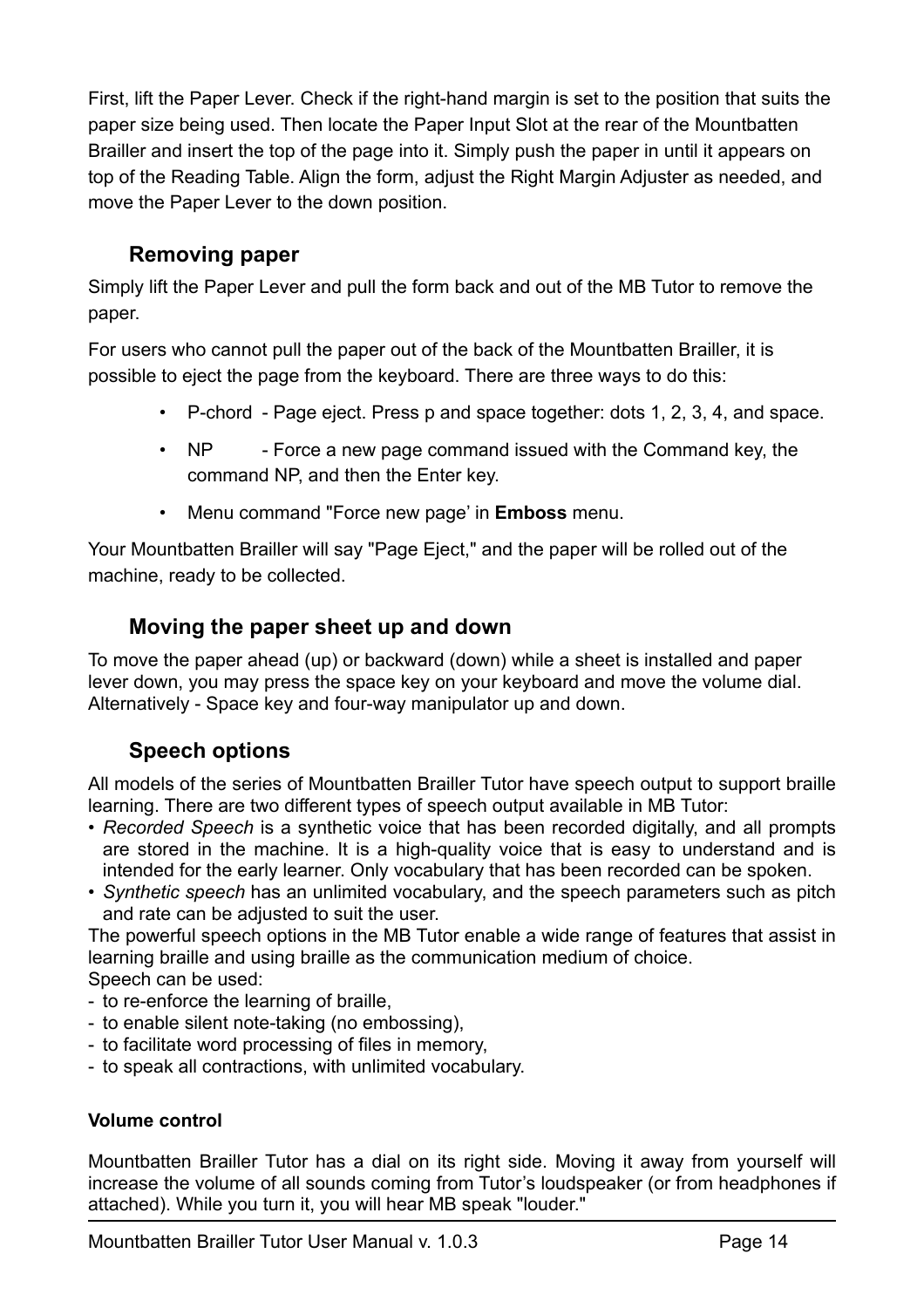Remember not to press any key on Tutor's keyboard while turning the dial. Pressing certain keys while turning the dial has other functions described later.

To lower volume, you need to turn the dial towards yourself. While you turn it, you will hear MB speak "softer." When you reach the minimum, you will hear an announcement not accidentally leaving the unit mute.

There is an alternative method for volume control: press and keep pressed Tab key on the keyboard and turn the wheel on the four-way manipulator right to increase volume or left to decrease.

#### <span id="page-15-0"></span>**Loudspeakers and headphones/earphones**

Mountbatten Brailler Tutor uses high quality speakers to produce its speech and other sounds. To maintain privacy and not disturb people nearby, you may use headphones or earphones. To connect headphones, you need a 3.5 mm audio jack connector at the end of the cord. Connect it to the socket next to the volume dial. When you plug it in, the loudspeakers will get turned off.

# <span id="page-15-1"></span>**Embossing**

#### <span id="page-15-2"></span>**Paper you can use for embossing**

Writing braille onto paper makes noise. Mountbatten Brailler Tutor is relatively quiet compared to other braille devices. There is no way to avoid noise altogether with a braille writer. However, there are strategies and procedures to help minimize it.

The first strategy is to use lighter paper because it is quieter and more affordable. Braille properly produced on lighter paper lasts well and is very readable with good-quality dots.

The MB Tutor has been designed to work best and most quietly with regular office paper. This is 80 gsm or 20 lb paper as sold for use in photocopiers and printers.

The strike force set up in the factory is correct for this weight of paper and equally suitable for thick braille paper as used with other braille writers or embossers.

#### <span id="page-15-3"></span>**Using heavy cards or labels**

To emboss on a thick material like cardboard and plastic labels, you can select the number of times the embosser hits each dot. In some cases, if you are using a heavy card or a plastic label with adhesive backing, you may need to use the multi-strike setting to make good braille. You can choose from a single strike (default) up to 4 strikes on each dot.

*The commands and menu items that serve a purpose described in subsequent sections will be presented in tables for clarity and ease of finding the command description. To issue a command, press the Command key for one second until the device says "Command". Then braille or type the command abbreviation e.g. "MS", then space and finally any parameter e.g. "3" and press the Enter key.*

*Note that numbers in commands can be either in dropped (Nemeth) notation, or UEBC preceded by a Number Sign. For example, to enter "3", use either dots 2 5 Enter; OR Number Sign (dots 3 4 5 6) then dots 1 4 Enter.*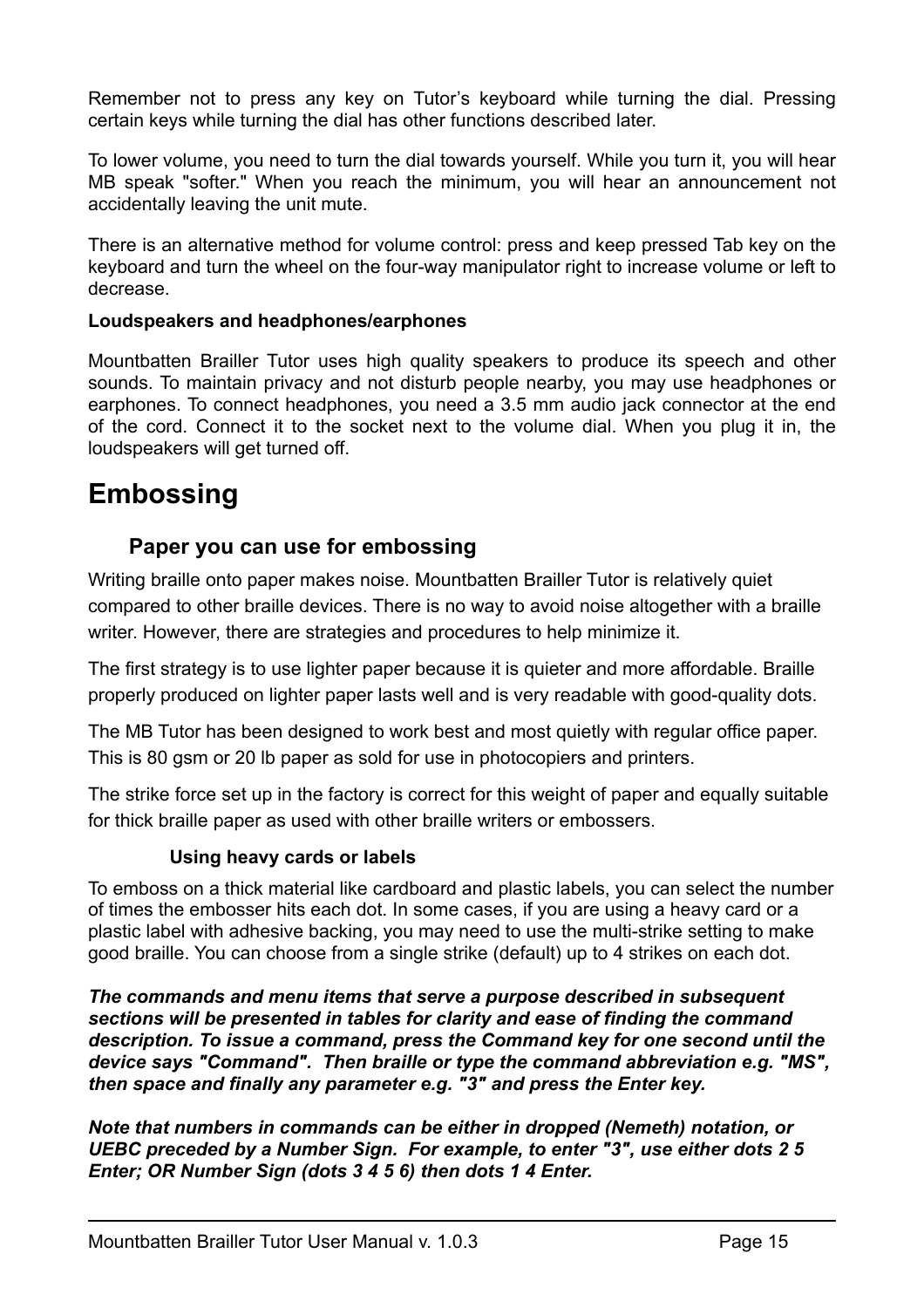# **Menu item Command Description**

Emboss/Multi strike emboss

MS [n] Multi-strike feature. Set strikes per dot to "n". Useful for brailling on heavy materials such as plastic Braille label.  $n = 1$  to 4. Default = 1

## <span id="page-16-0"></span>**Embossing speed**

With the new Mountbatten Brailler Tutor, you can set embossing speed by keeping the Esc key pressed and turning the volume dial. Alternatively - Esc key and four-way manipulator up and down.

This adjustment cannot be performed while the machine is embossing.

# <span id="page-16-1"></span>**Using the keyboard for typing and controlling your device**

#### <span id="page-16-2"></span>**Writing braille with Mountbatten Brailler keyboard**

Mountbatten Brailler Tutor has an eight-dot keyboard good for languages and braille tables that use 8-dot braille or 6-dot braille. 8-dot braille is sometimes used for technical materials.

Use the six braille keys in precisely the same way as you would type on a regular braille writer. Whatever you type will be embossed on paper. If you need eight keys for eight dot braille - use all 8. To use 6 or 8 dots, you need to set language with the appropriate braille table.

#### <span id="page-16-3"></span>**How to move around the page**

A simple pressing combination of keys offers unparalleled ease of movement around the page. This is of particular importance for setting out math problems and columns.

| 4-way Down or Space-Enter<br>column | $\equiv$ | Move a line down the page in same                         |
|-------------------------------------|----------|-----------------------------------------------------------|
| 4-way manipulator Up<br>column      |          | Move a line up the page in the same                       |
| P-chord (Space+P letter)            |          | Page Eject                                                |
| Tab                                 |          | Move the head to next tab position                        |
| Space                               |          | Move one position right                                   |
| <b>BS</b>                           |          | Move one position left and erase character                |
|                                     |          | at that position (the erasure happens after you type next |
| character - see below)              |          |                                                           |

#### <span id="page-16-4"></span>**Erasing and correction**

Your Mountbatten can erase or correct mistakes. The quality of the corrections is approximately the same as for the 'fingernail method' and depends on the quality of the paper used.

*Erasing*

BS = moves one space to the left and prepares for the last character erasure; the next character will replace the one already there BS+Space = replaces a character with a space BS+Correct Dots = replaces a character with your desired character

<span id="page-16-5"></span>Keyboard Echo

When you braille, the Tutor will speak the letters being brailled; it can also translate braille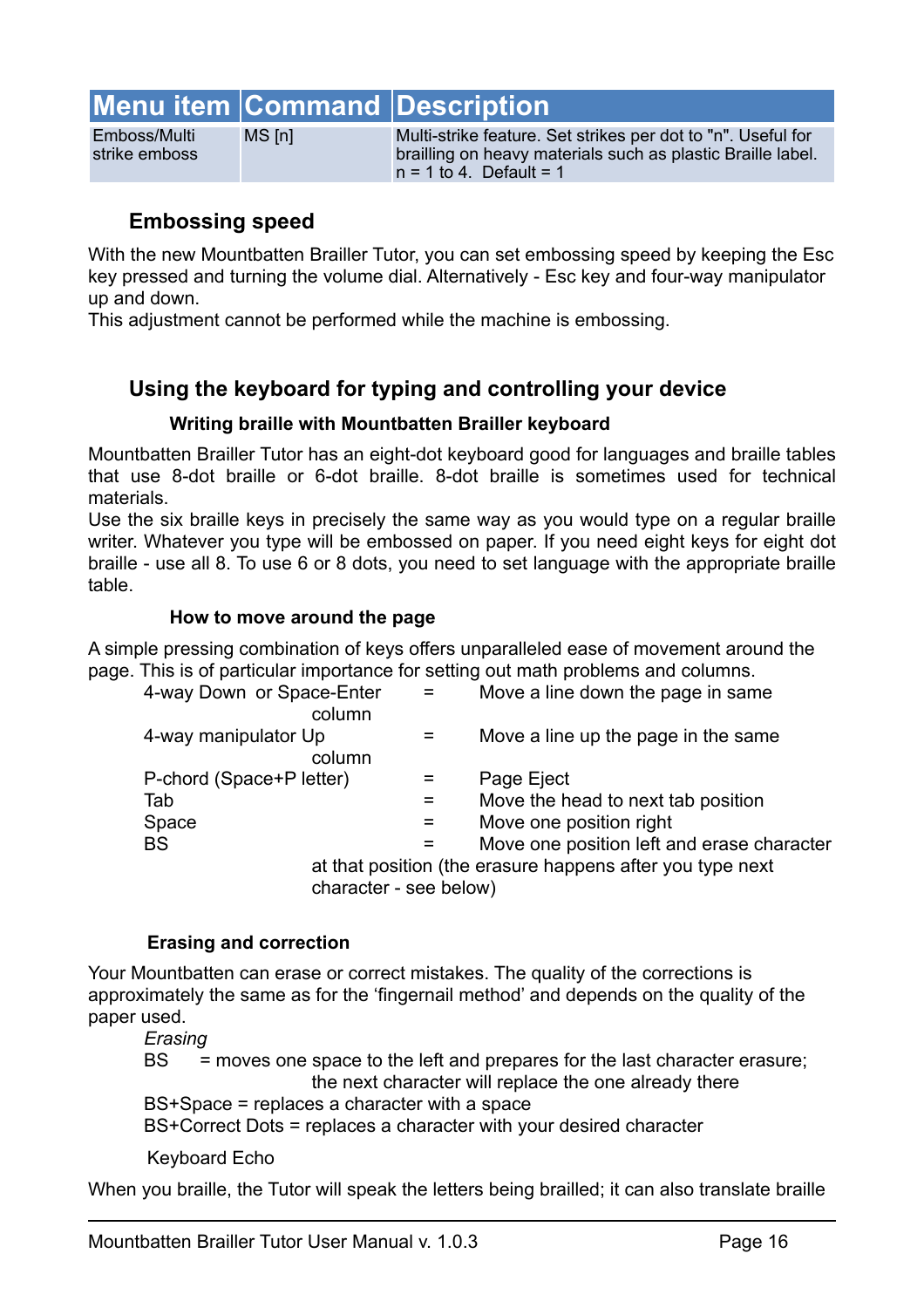to text (depending on which Grade is set) to speak words.

| On entering text, each character is echoed as it is entered.            |
|-------------------------------------------------------------------------|
| On entering text, the last word entered is echoed when the space,       |
|                                                                         |
| Each line you type in is spoken after entering a new line character, or |
|                                                                         |
| Each sentence you type in is spoken after entering sentence             |
| punctuation (like a period, exclamation mark, question mark,            |
|                                                                         |
|                                                                         |

You may set any combination of the above echo options, including none.

# <span id="page-17-0"></span>**Using the display while embossing**

While you braille, the display simultaneously shows the ASCII text equivalent of the braille characters (symbols that represent braille contractions) in the upper line of the display. The lower line of the display shows the normal print equivalent of what you are brailling. When you navigate the page, the display cursor will keep showing where the braille head is placed and whatever text and braille is at that position. If you navigate to a point in the upper line and braille new characters, you will see both braille and display overwritten with the new characters.

In the Menu, all commands and options will be spoken and displayed on the display.

## <span id="page-17-1"></span>M**enu and commands - how to use them**

Mountbatten Brailler Tutor is a sophisticated system with many options and features that can be switched on or off using the menu system or commands. While using the menu, you get information about the equivalent command. The possibility of entering the commands manually is left for users who know the old models of Mountbatten Brailler and are fluent in typing commands. Nevertheless, the menu covers most of the commands that exist, and the menu shows the state of the command directly if it is a toggle or a number value (see below).

To enter and browse the menu, you need to use the four-way manipulator. The manipulator has a Command key in the middle. This key is used to:

- enter the MB menu (short press shorter than a second) you will hear "Main menu" and the name of the currently selected menu;
- enter a command manually (long press longer than 2 seconds) you will hear "Command";
- while in the menu enter a submenu or issue a command under the cursor.

The four-way manipulator may be used to navigate the menu:

- up/down to choose between the menu items on the list;
- left to escape a menu level to a higher one;
- right to enter a submenu;
- Command key in the middle of the four-way manipulator to choose one of the items on a list (e.g., list of files, etc.) or to issue a command.

Around the Command key, you will find a ring turned left or right. This ring can be used to quickly move to an item lower in a menu or list (by turning the ring right) or higher (by turning it left). Combined with some modifier keys, the ring may have other functions, like changing volume, etc.

Apart from these two ways of entering commands, you can use keys in combination with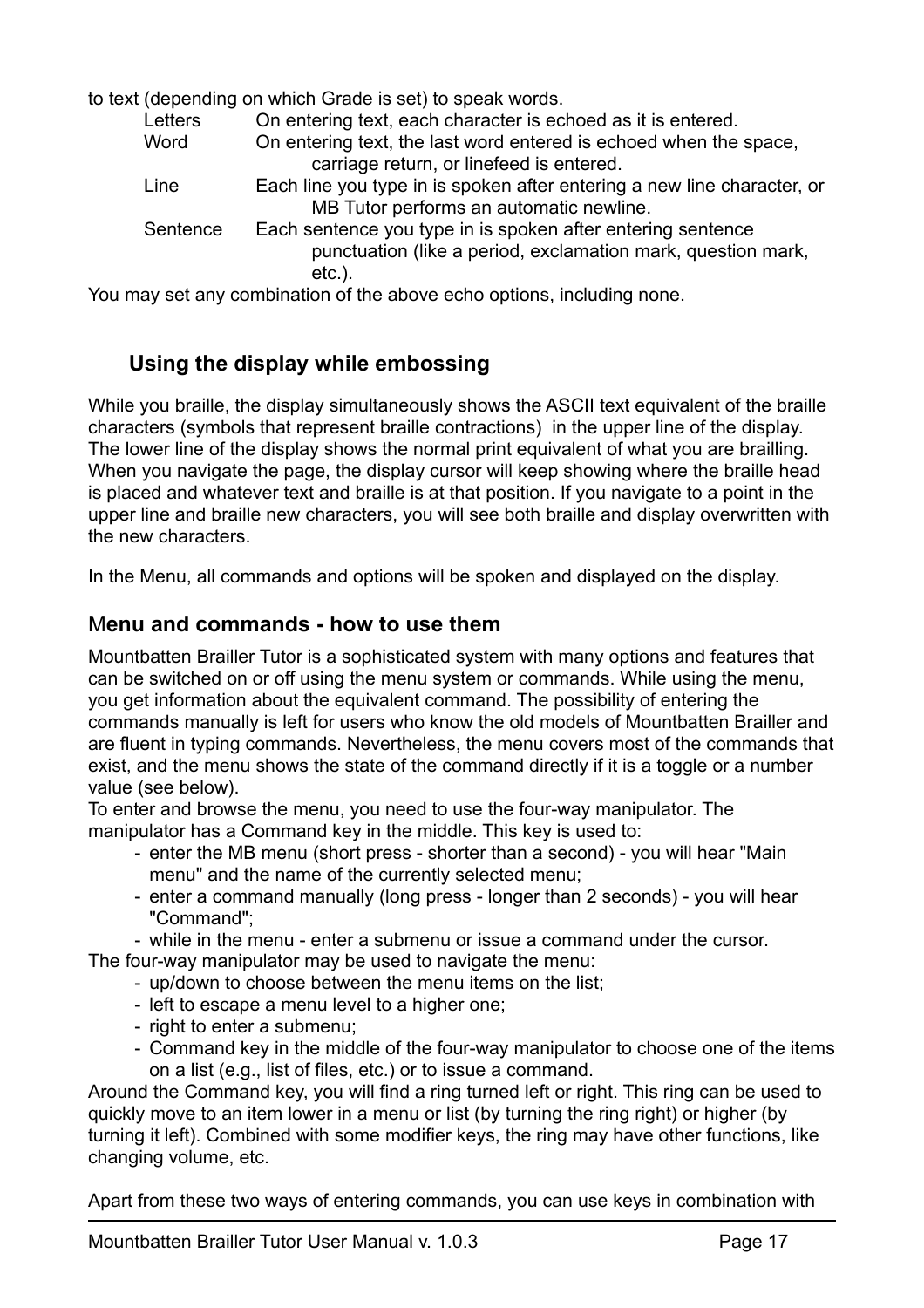space. They are called Chorded commands (see below).

#### <span id="page-18-0"></span>*1. Regular commands.*

Regular commands can be found in the menu or entered manually: begin with the Command key, and finish with the Enter key.

For example, to turn the Word Wrap command on, you may

- enter the menu by short-pressing the Command key, scroll down to Emboss menu item (with down-key of the manipulator or the ring), find Word-Wrap command, and press Command key or Right Arrow key on the manipulator.
- Alternatively, long-press the Command key, type WW, and then hit the Enter key.

Depending on the original setting, your Mountbatten will say "on" or "off". Some commands, like Word Wrap, are "toggle" commands, meaning they toggle between an on and off state each time they are invoked. These commands are identified as toggles after the command description.

During browsing the menu, you will see the format of each command at the end of each menu item. For example, you will see {WW} after the "Word wrap toggle" menu name.

After the command format, you will find the command's state in question. You will see either an (OFF) or (ON) for the exemplary WW - it is a toggle.

**Note:** Where numbers are needed in command, they can be entered as described below:

- when entering commands using the menu you will be presented a list of choices,
- when entering commands manually, you need to use the Number sign plus character or as a "dropped" or "lower" character (for example, a dropped "A" letter is dot 2 - one dot lower than the original letter; dropped "C" is dots 2 and 5).

**Note:** You may enter commands with an external QWERTY keyboard attached through USB. To do it, wrap the command text with curly brackets: "{" and "}" characters. The curly brackets are used in this manual to delimit commands too. To enter the MB Tutor menu using a QWERTY keyboard press the Windows key.

#### <span id="page-18-1"></span>*2. Chorded commands*

Chorded commands use the space bar pressed with designated letter key combination.

There is only a limited number of chorded commands, and they can be used at any time.

Some chorded commands have their alternatives - regular commands listed in the "Command" column in the table below.

| <b>Chorded</b><br><b>Command</b> | <b>Command Function Additional</b> |                | description                                                                                                  |
|----------------------------------|------------------------------------|----------------|--------------------------------------------------------------------------------------------------------------|
| Chord B                          | <b>BT</b>                          | <b>Backtab</b> |                                                                                                              |
| Chord C                          | <b>CR</b>                          |                | <b>Carriage return</b> feed the paper down one line<br>without returning the head to the<br>initial position |
| Chord E                          |                                    | <b>End</b>     |                                                                                                              |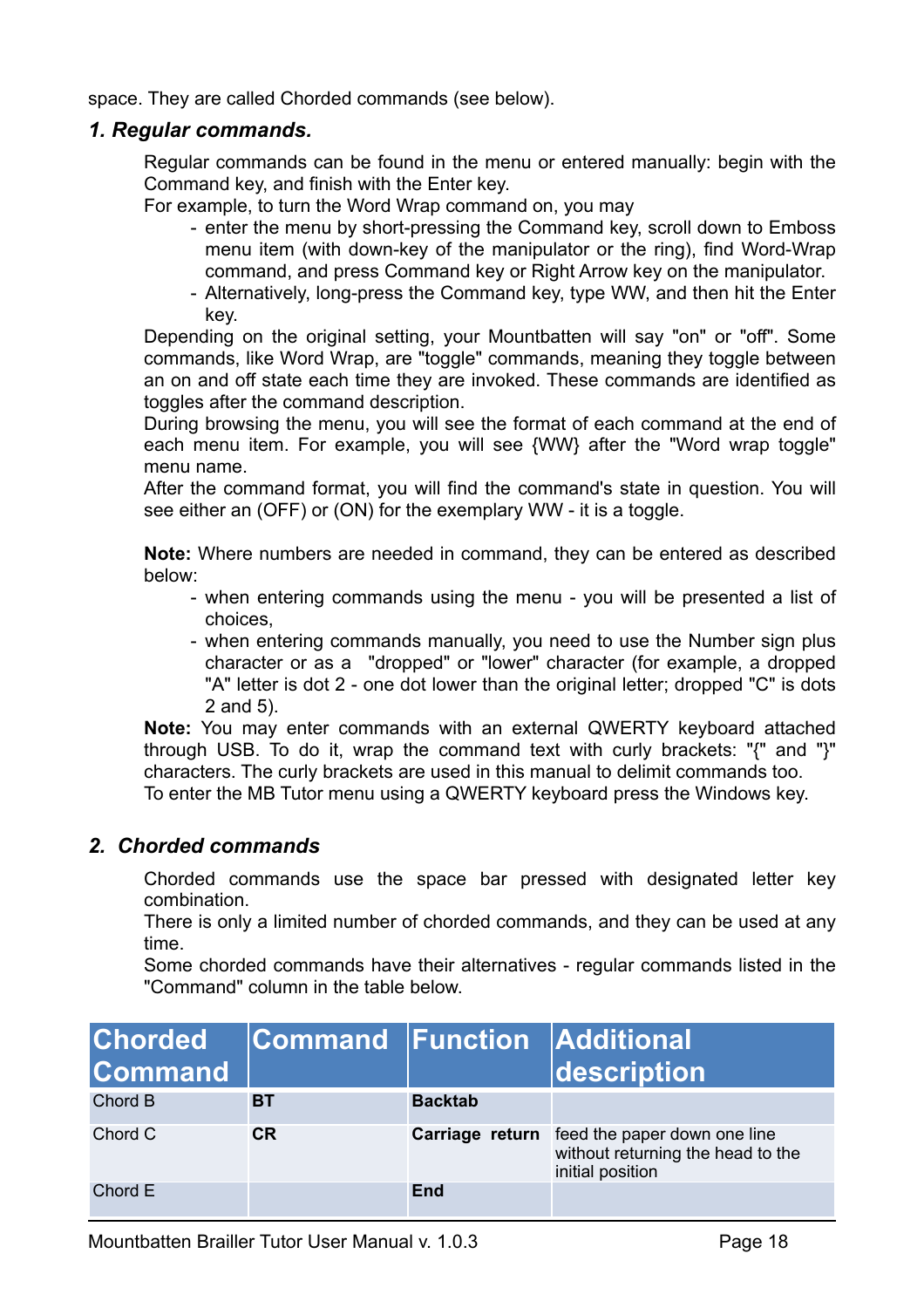| <b>Chorded</b><br><b>Command</b> | <b>Command Function</b> |                     | <b>Additional</b><br>description                                                                  |
|----------------------------------|-------------------------|---------------------|---------------------------------------------------------------------------------------------------|
| Chord F                          | LF                      | Line feed           |                                                                                                   |
| Chord H                          | <b>HP</b>               | <b>Help</b>         |                                                                                                   |
| Chord I                          | IN                      | <b>Indent</b>       | move to the next tab stop (same as<br>Chord T)                                                    |
| Chord P                          | <b>NP</b>               | Page eject          |                                                                                                   |
| Chord R                          | <b>RL</b>               | <b>Reverse Line</b> | this command feeds the paper up<br>one line without returning the head<br>to the initial position |
| Chord T                          | <b>TB</b>               | <b>Tab</b>          | move to the next tab stop (same as<br>Chord I)                                                    |
| Chord Z                          |                         |                     | Stop the speech Stops the speech (while speaking)                                                 |

# <span id="page-19-0"></span>**Complete Mountbatten Brailler Tutor menu**

Below you will find all menu items and submenus of MB Tutor. In a later section, you will find a detailed description of all commands (issued with Command key) and equivalent menu options.

#### <span id="page-19-1"></span>**File menu**

Options in this menu serve to select a file from the device's memory to be either embossed, sent to a connected device (a tablet or smartphone), or open in the editor. After the Append to a file option is invoked, you will get a list of files in the current memory. With the Set current memory... setting, you may switch between available devices: the internal memory of Mountbatten Brailler Tutor and a USB memory connected to the upper USB socket on the right side of the Tutor's housing.

The available positions are:

- Create new file
- Append to a file
- Close current file
- Emboss…
- Open in Editor…
- Set current memory...

#### <span id="page-19-2"></span>**Display**

The MB Tutor display may be set to show text entered in three font sizes. Depending on font size, it may show eight lines of text (four lines of text showing sign by sign what you enter in braille and four lines of text converted by Grade 1 or Grade 2 rules, depending on

Mountbatten Brailler Tutor User Manual v. 1.0.3 Page 19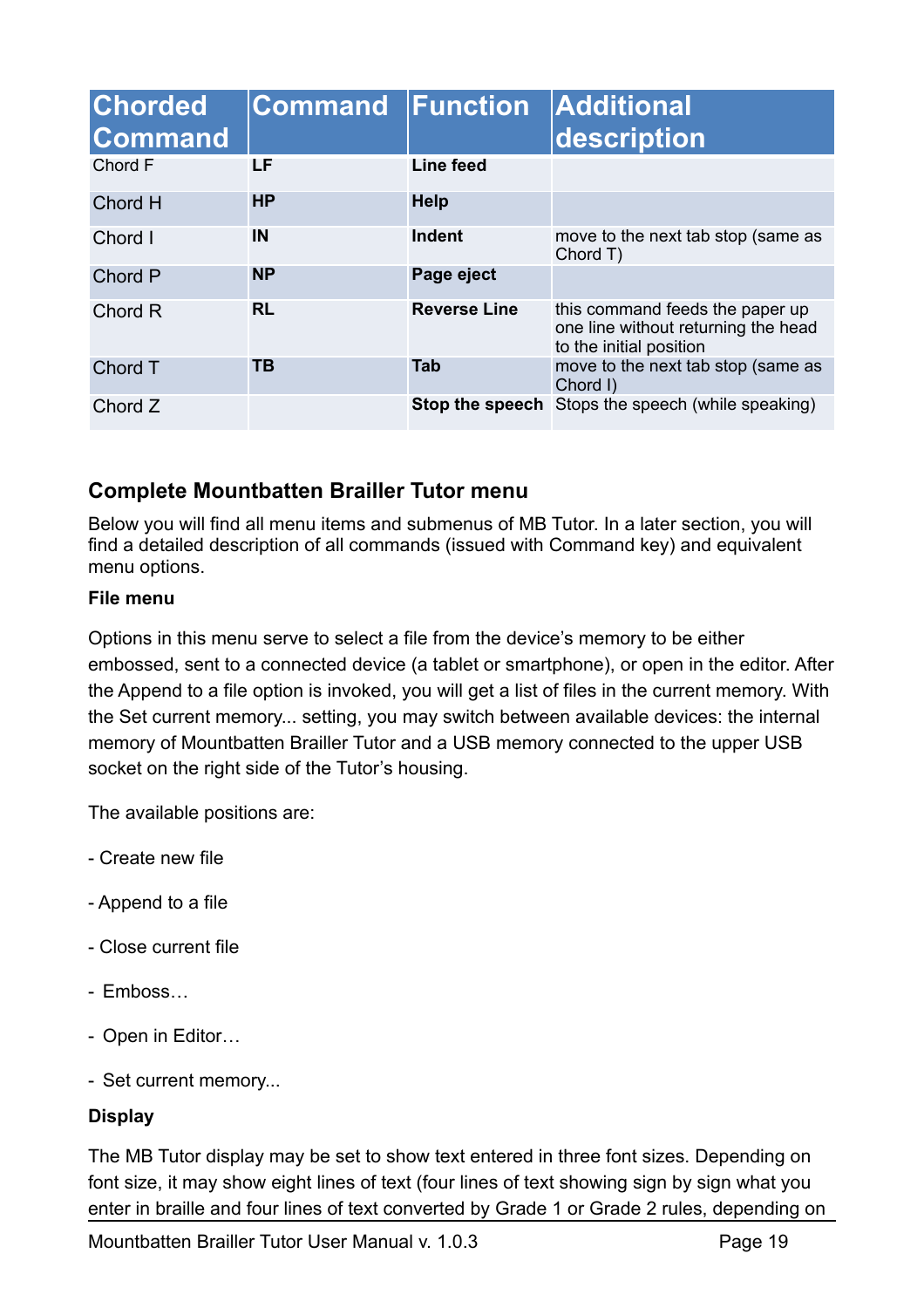what is set in Forward translation settings), four lines (two lines in braille and two text) or three lines (two lines in braille and one line of text).

- Small fonts (8 lines)
- Standard fonts (4 lines)
- Big fonts (3 lines)

#### <span id="page-20-0"></span>**Language**

If you want to change the device's language, go here and choose one from the list. A default braille table for that language is automatically selected when selecting a language.

#### <span id="page-20-1"></span>**Page settings**

- Set left margin

Set left margin to column 0 .. 12

- Set right margin

Set right margin to column 0 .. 12 counted from the right edge of the paper

- Set left margin to head position
- Set right margin to head position
- Reset left margin

Set left margin to column 0

- Reset right margin

Set right margin to last available for the loaded sheet of paper column

- Set top margin

Set braille page Top Margin to line 0 .. 10

- Set bottom margin

Sets Bottom Margin of braille page to line 0 .. 10 counted from the bottom edge of the page.

- Reset top margin

Set top margin to 0 lines

- Reset bottom margin

Set bottom margin to 0 lines

- Line spacing

Sets Line spacing to 0.5 .. 3 in increments of 0.5 (default is 1.0)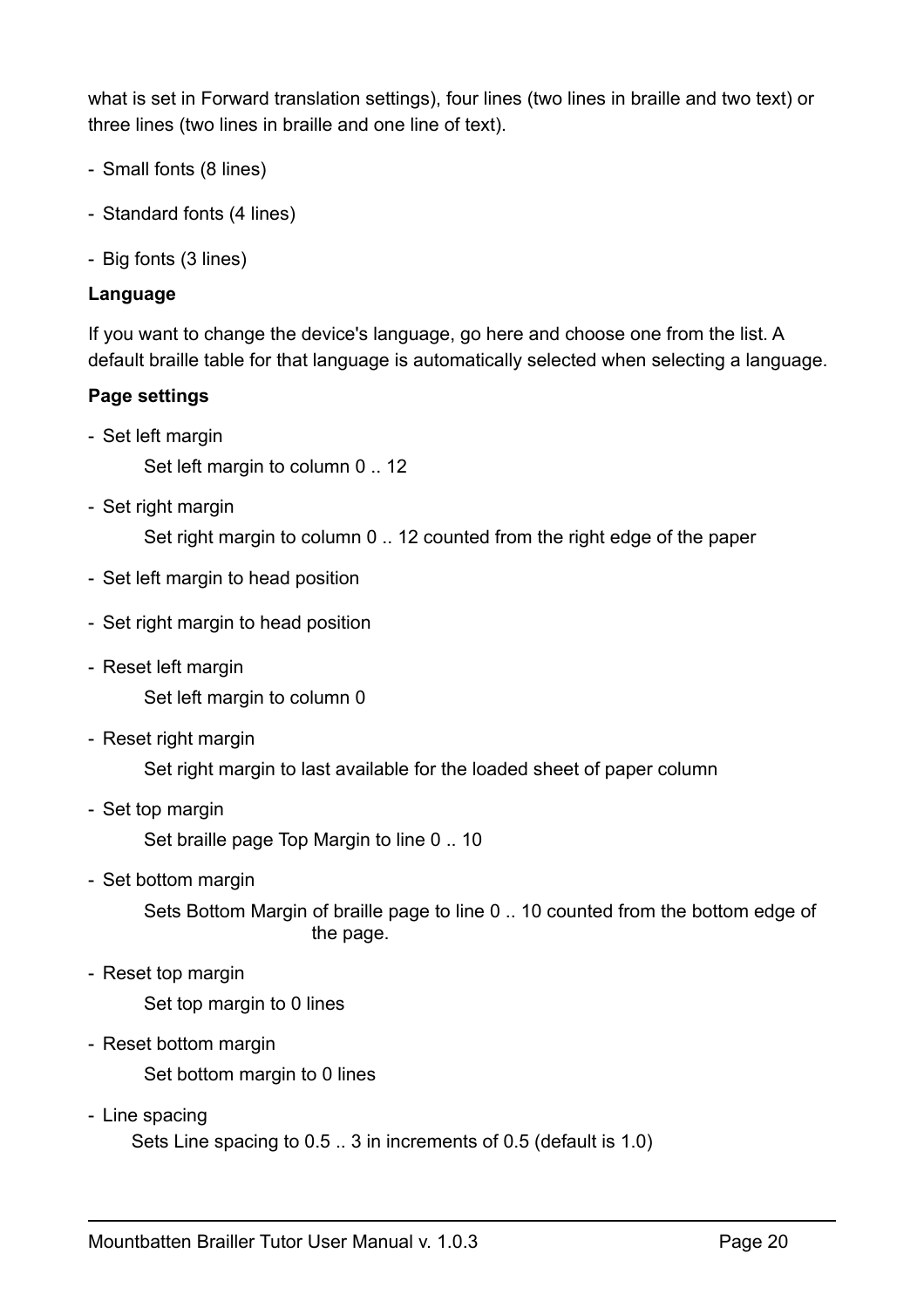#### <span id="page-21-0"></span>**Format**

- Centered emboss toggle

This feature will make all lines of braille centered between margins as set by the user. The actual embossing will occur after either a hard-end of the line (Enter key) or when the unit decides the remaining text will be moved to the following line.

- Right justified emboss (this option is a toggle)

The actual embossing will occur after the line is closed by either a hard-end(Enter key) or when the unit decides the remaining text will be moved to the following line.

#### <span id="page-21-1"></span>**Forward translation settings**

Forward translation means that you can send a regular text to MB Tutor, and it will convert it to braille with all contractions and other rules as set by the user and emboss it on paper or store it as a braille file in memory. The text sources can be from a regular PC keyboard, a wirelessly connected mobile device, or a computer.

- Emboss forward translation toggle

Turns the forward translation to braille on and off

- Basic translation toggle

Once Forward Translation has been turned on (using the above menu option), you can select a mode called Basic Forward Translation which is useful for working with very early braille learners and the whole of class activities. In Basic mode, each word is embossed after the space key is pressed. This function automatically switches to uncontracted braille (grade 1). Default = OFF.

**Note:** If Forward Basic translation is on, the MB Tutor will ignore "hyphens" and many other Forward translation commands and settings, including formatting commands and the Patterns Commands.

- Set forward translation grade

Choose 1 or 2.

- Literal mode toggle

They are used for making columns and tables in braille. When it is on, each time you start a new line in print, you will create a new line in braille.

- Set hanging indent

Creates a Hanging Indent. You can choose from values of 0, 1, 2, 3, 4, and 5.

- Suppress blank lines

Suppresses blank lines and adds a two-cell indent for new paragraphs.

- Automatic indent set

The current Braille column is stored when turned on, and subsequent braille lines are indented to that column.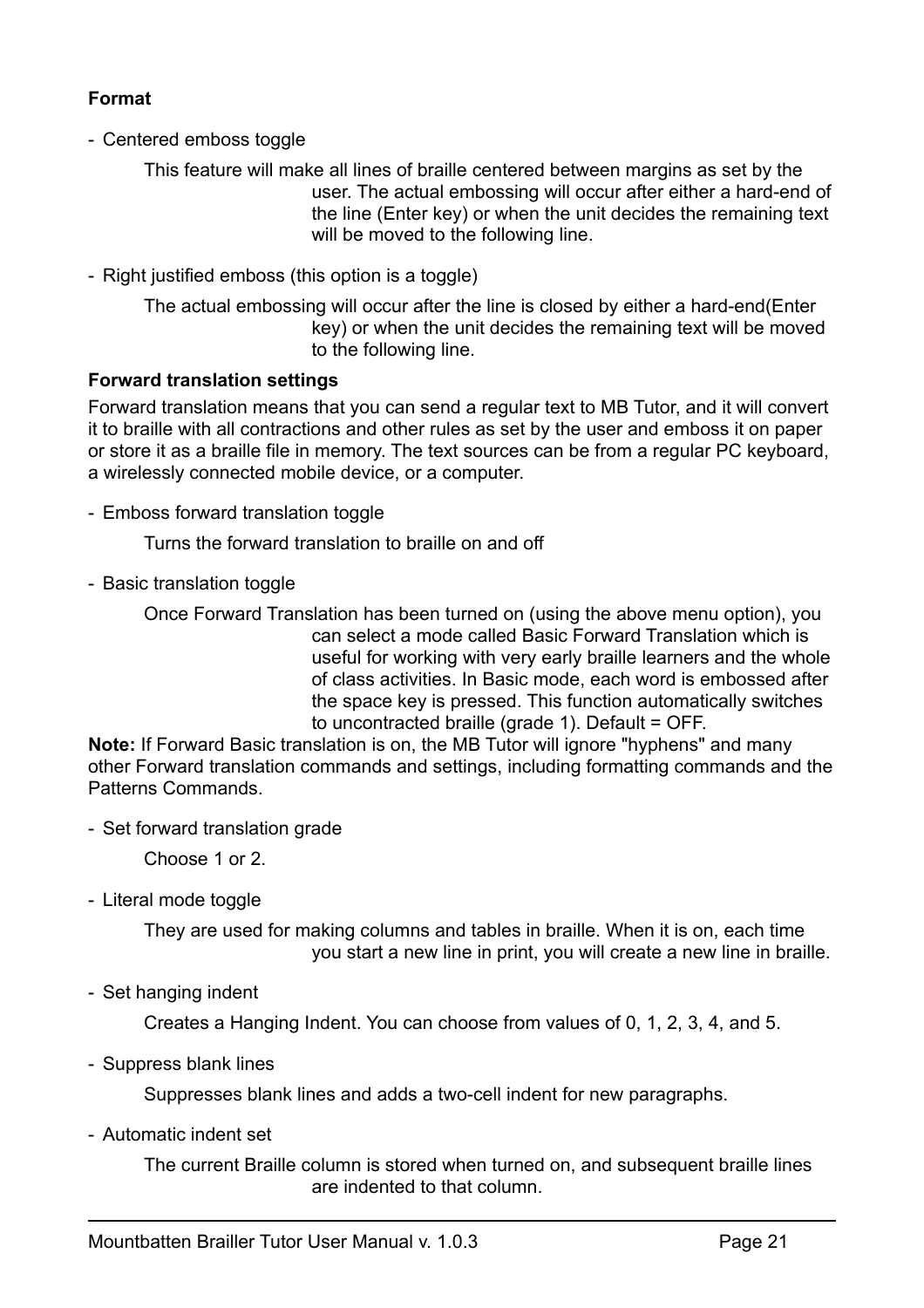- Multiple space removal toggle

Replaces all multiple spaces and tabs in the text with single spaces in the braille.

- Fraction mode toggle (Nemeth)

Causes text fractions to be translated to Nemeth braille fractions using a lower numeral sign for the denominator. A Nemeth mathematical separation sign is used after the braille fraction if it is immediately followed by punctuation.

- Upper case input toggle

Used when translating capitalized or upper case text. When on, prevents double capital sign before words all in upper case.

- Hyphens at end of line toggle

When on, will break braille words at the end of a line. Default is off.

- Lists on

Turns lists (or tables) on. Thanks to this command, you can divide the text into two columns.

- Lists off

Turns lists (or tables) off.

- Table with two equal width columns

Allows creation of simple lists or tables. This will produce a table of two columns, each 50% width.

- Store forward settings

It saves all settings you may have set with the above commands (or more manually entered commands) to the internal memory.

- Restore forward settings

Restores previously saved settings from the internal memory.

- Restore default forward settings

Restores default, set by the factory, settings. If you think some settings are not correctly set - this is the fastest way to "return to normal."

#### <span id="page-22-0"></span>**Back translation settings**

Back translation means that braille notation typed on MB Tutor or saved in a file will get converted into regular text and sent to an external device or printed (in black-print on an attached printer).

- Set back translation grade

Changing the braille Grade or Code Used. Default = 2.

- Automatic indent set

Causes all subsequent print lines to indent to the current cursor position.

Mountbatten Brailler Tutor User Manual v. 1.0.3 Page 22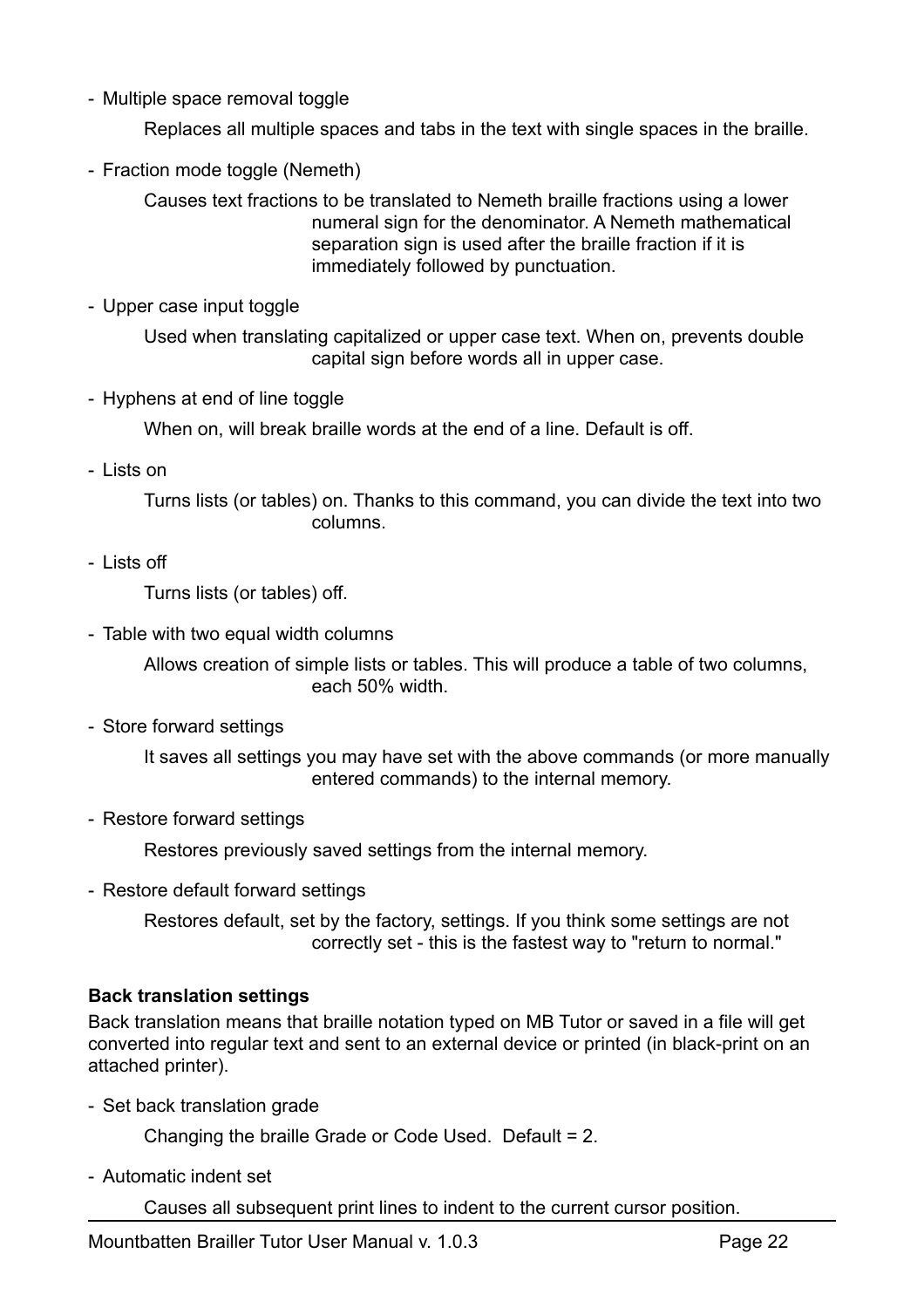- Center toggle

It causes text to be centered between the left and right margins. Default = off.

- Justify toggle

When on, it causes printed text to align with both margins. This may cause extra spaces to be inserted into the text. Default = off.

- Right align toggle
	- When on, it causes printed text to align to the right margin. When off, text aligns to the left margin. Right alignment takes precedence over Justify. Line length & horizontal margins may not be altered while the Right align is on, and tabs are converted to single spaces.  $Default = off$
- Upper case toggle

Locks output text into the upper case when on and returns to normal echo of keystrokes when off. Default = Off.

- Fraction mode toggle (Nemeth)

Causes Nemeth braille fractions to be translated to text fractions using the slash character to separate numerator & denominator. Requires the Mathematical braille separation sign (Dot 6) between the fraction & any subsequent punctuation. Default = Off.

- Literal mode toggle

Each new line in Braille will produce a new line in print. When off, a new line in Braille is ignored in the print copy (to avoid the print being broken). Default = off.

- Multiple space removal toggle

Remove hard spaces. It causes multiple spaces and tabs in your braille to be converted to single spaces and tabs in print.

- Line spacing set

Sets the printer line spacing to  $1 \dots 10$ . Default = 1.

- Store back translation settings

It saves all settings you may have set with the above commands (or more manually entered commands) to the internal memory.

- Restore back translation settings

Restores previously saved settings from the internal memory.

- Restore default back translation settings

Restores default, set by the factory, settings. If you think some settings are not correctly set - this is the fastest way to "return to normal".

#### <span id="page-23-0"></span>**Common translation settings**

Some translation settings are universal - refer to both forward and back translation, hence Common translation settings.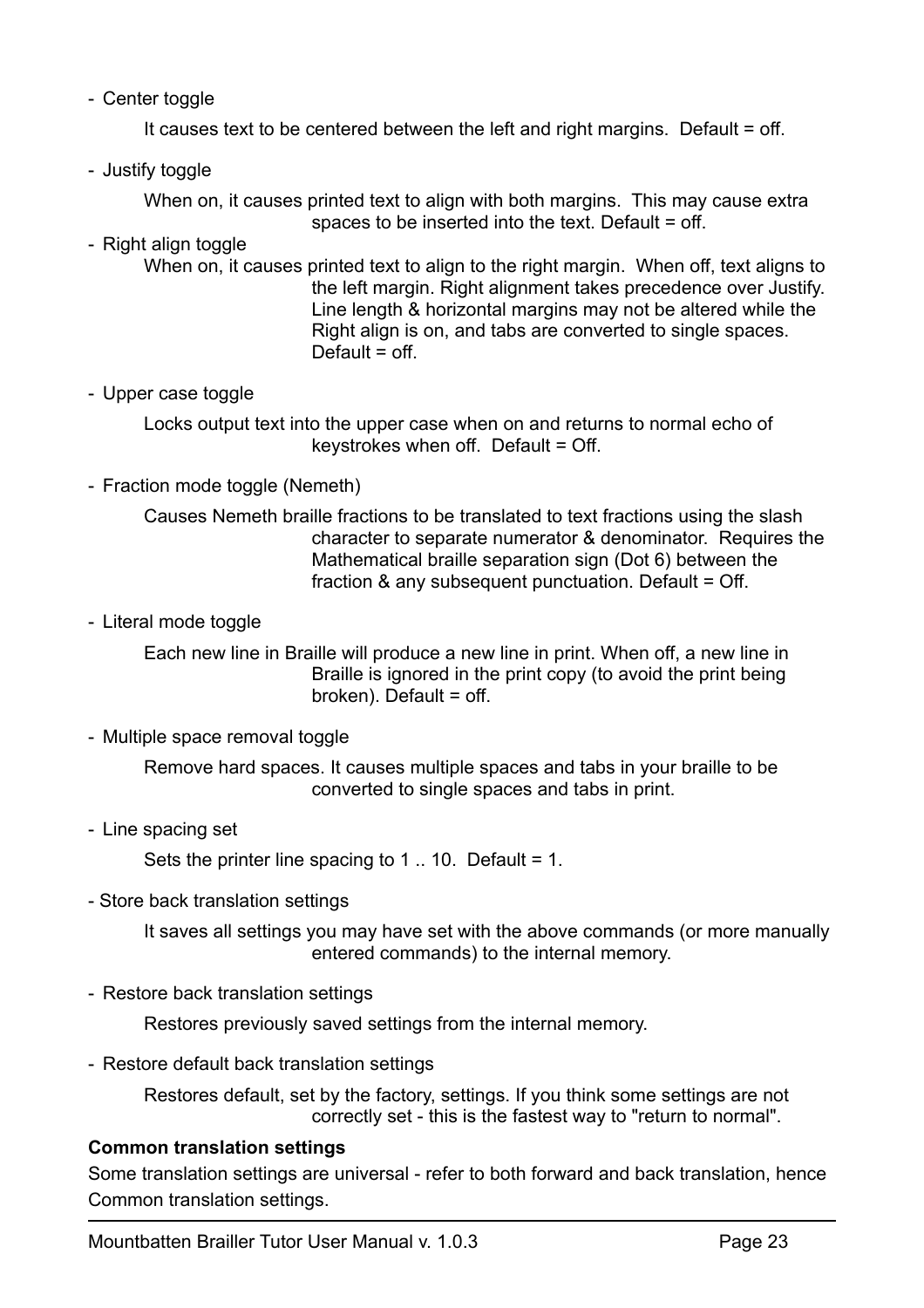#### - UEB mode toggle

Use UEB braille Code (Unified English Braille). Unified English Braille Code (UEBC, formerly UBC, now usually simply UEB) is an English language braille code standard developed to permit representing the wide variety of literary and technical material in use in the English-speaking world today in a uniform fashion.

#### <span id="page-24-0"></span>**Speech**

Go to this menu to decide how your Mountbatten Brailler Tutor speaks while you type, operate menus, or edit files. Tutor can speak in two ways: using recorded speech or synthetic speech. You will find options to change it in this menu. While you use synthetic speech, whatever you type can be read as letters, words, or complete sentences. This feature is called "echo". In this menu, you will be able to set how Tutor echoes what you type and what else it will read.

- Echo options
- Letter echo

Each character you are going to type in will be spoken. Works both for recorded and synthetic speech. Default ON.

- Word echo

Each word you will type in will be spoken after entering a space, punctuation, or new line after the word. Works for synthetic speech only. Default ON.

- Line echo

Each line you will type in will be spoken after entering a new line character, or MB Tutor will perform an automatic new line. Works for synthetic speech only. Default ON.

- Sentence echo

After entering sentence punctuation (like a period, exclamation mark, question mark, etc.), each sentence you will type in will be spoken. Works for synthetic speech only. Default OFF.

- Synthetic speech

You need to set this on when you want to use natural-sounding synthetic speech that reads letters and words and complete text. This feature is ON by default but is available only after a minute from turning your Mountbatten Brailler Tutor on - the synthetic speech engine needs to start first.

- Recorded speech

This kind of speech is well suited to the menus and messages that Tutor expresses but will not read words or sentences that you type. This kind of speech works immediately after you start your Tutor. Before the synthetic speech machine starts, it will speak even if it is off (for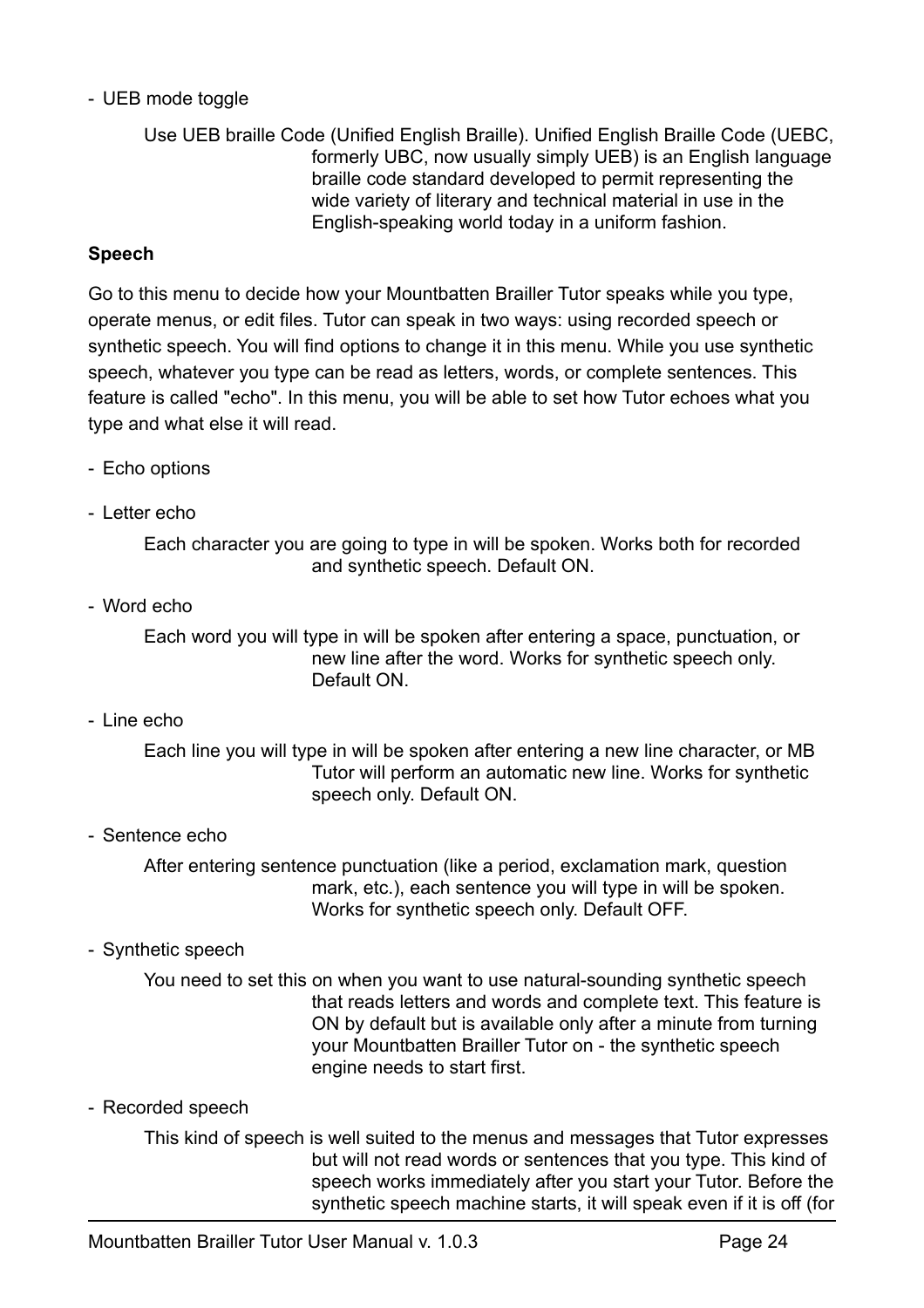the first minute or so after you start the unit).

- No speech

Nothing will speak - neither menus, typed characters of words, nor messages.

- Speak prompts only

Only menus and messages will be announced with voice.

- Speak all keys

This command makes all keys spoken either with synthetic or recorded speech, depending on which was previously chosen.

## <span id="page-25-0"></span>**Keyboard**

- One hand mode

This feature serves those users who suffer a condition that prevents them from brailling with two hands. It is described above - in the One hand keyboard mode section.

#### <span id="page-25-1"></span>**Emboss**

- Emboss ON/OFF toggle

Turn the embossing function off and on. Default = ON.

- Word wrap toggle

Word wrap. The word is not embossed when word wrap is ON until the space key is pressed. If the word cannot fit on the line, it is moved to the beginning of the next line. Thus any word is embossed only after it is completed for the machine to determine if it fits a line or not. Default =  $OFF$ .

#### - Emboss commands

Emboss command names as they are entered on the keyboard or their equivalents, even if selected in a menu. It can help track mistakes. Default = OFF.

- Force new page

This command simply ejects a page of paper loaded into the machine.

- Graphics mode toggle

Graphics mode. In graphics mode, the space between the dots is reduced, giving the appearance and feel of lines instead of dots. There is much scope for creativity, and experimenting with braille graphics can re-enforce spatial awareness of the page and finger sensitivity to braille dots. Default = OFF.

- Multi strike emboss

Multi-strike feature. Set strikes per dot to 1 .. 4. Useful for brailling on heavy materials such as plastic braille tags. Default =  $1$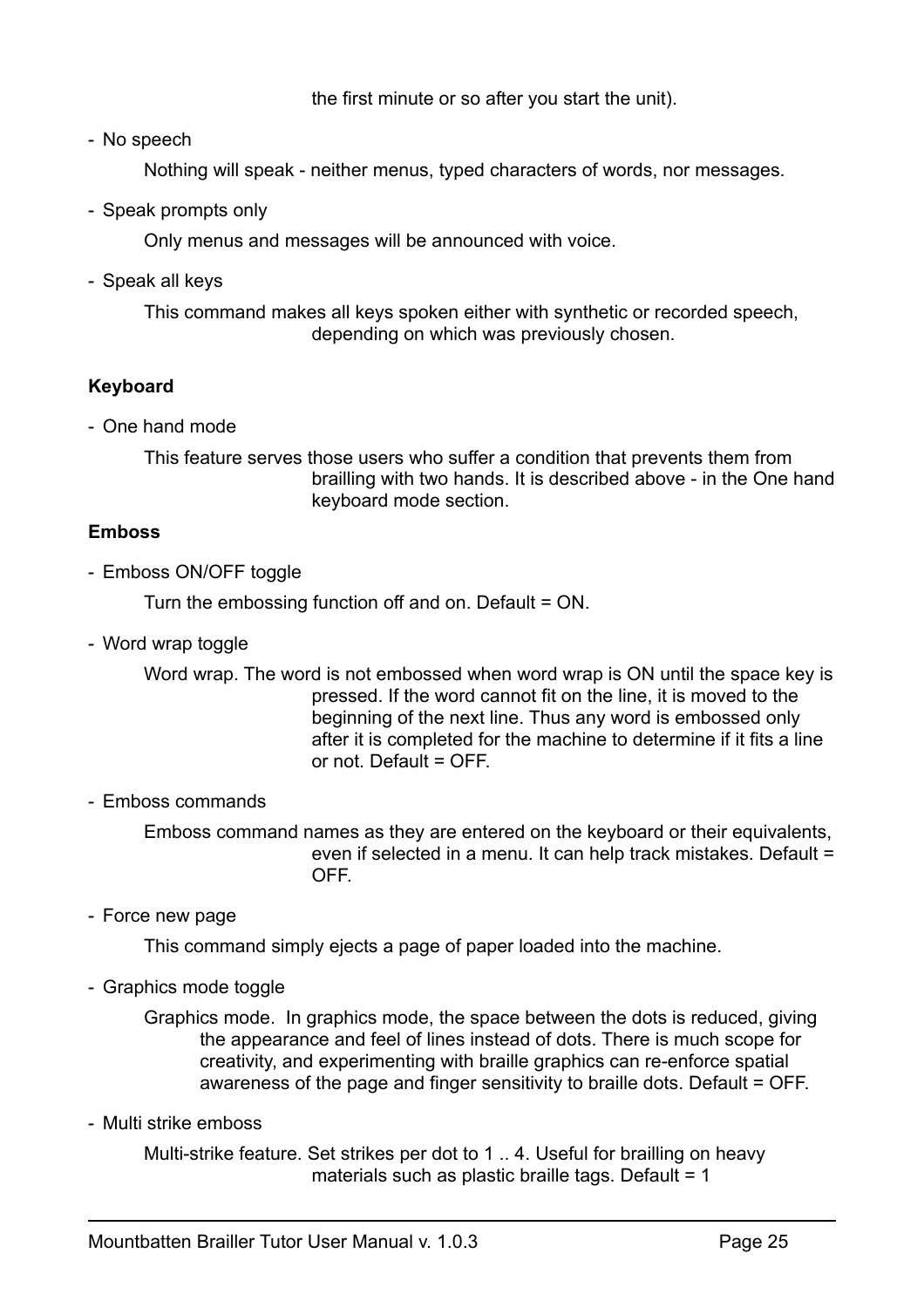- Right margin bell toggle

Right margin bell. The bell rings five positions from the right-hand margin. Default = on.

- Set end of page bell line

Set page bottom warning bell to ring "n" lines before the end of the page.

#### <span id="page-26-0"></span>**Calendar**

This menu serves connecting to a Google Calendar online and editing calendar entries. As a prerequisite the MB Tutor needs to be connected to the Internet over a Wi-fi connection.

Login to your Google Calendar to make it available.

#### <span id="page-26-1"></span>**Games**

This menu will show all games that are installed on your machine. Currently, we provide two games with a brand new Tutor - you will be able to update your device with more games as they are released. The preinstalled games include:

- Keyboard Master - lets the user learn how to write and read braille, braille letters, and braille typing skills.

- Letter Relay Race - fun to play along with the device on with other persons, allows for vocabulary development and improving spelling skills.

See the Games section for more details.

#### <span id="page-26-2"></span>**Braille tables**

This menu displays a list of available for use braille tables. Please choose one with the Command key.

#### <span id="page-26-3"></span>**System**

In this menu, you will find functions essential for the device, like turning it off or connecting it to the Internet.

- Close Mountbatten

This option will simply turn the device off. It will last for a better part of a minute to stop all internal processes. You will hear beeps while Tutor switches off. As an equivalent to this command, you may press and keep pressing for 5 seconds the on/off switch until you hear "bye-bye" from Tutor.

- Emboss version information

This will emboss all essential information on the unit - including its serial number, model, memory, etc.

- Date and time settings

This menu serves reading and setting date and time of the device.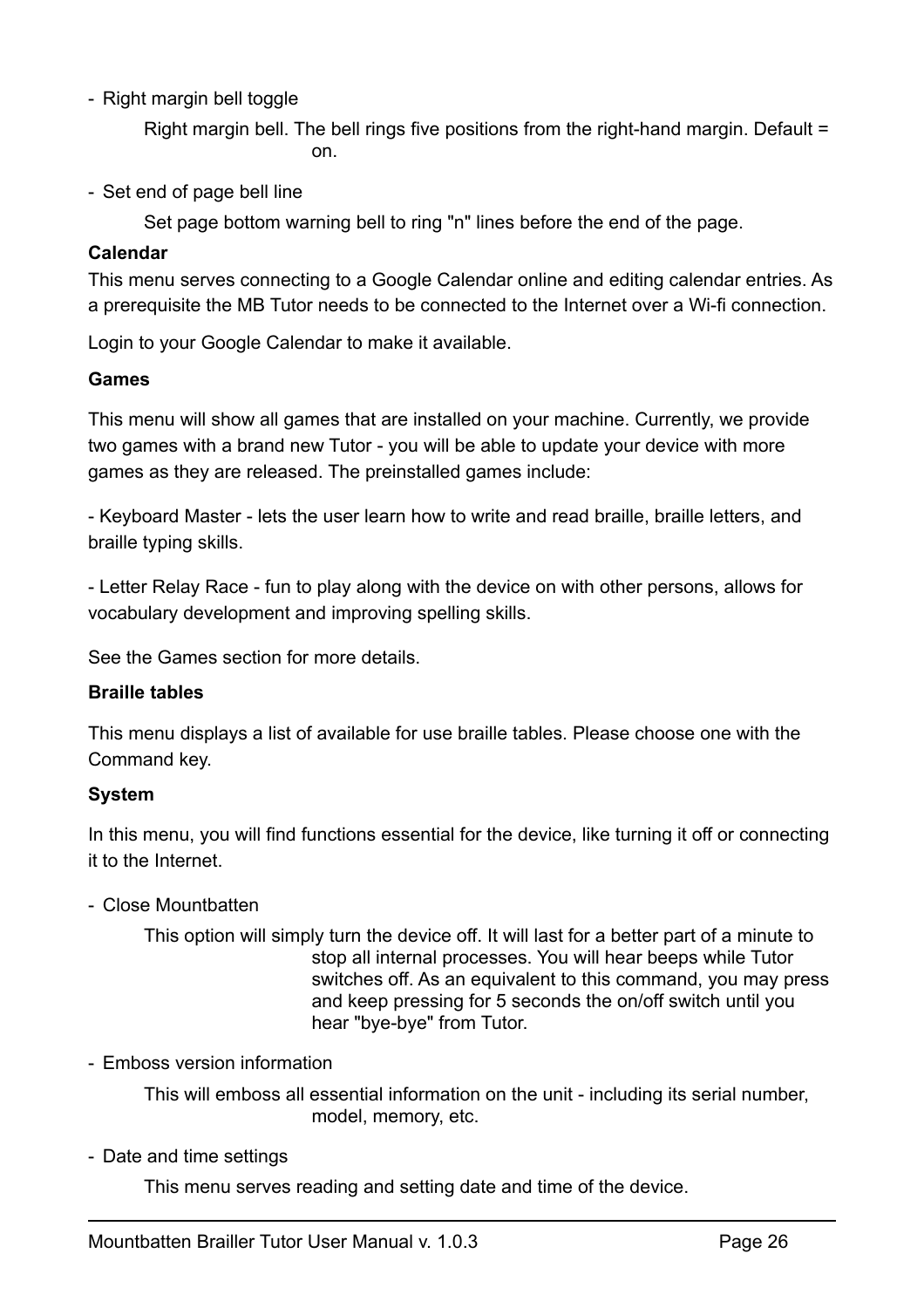- Remote control

Here you may decide if remote control may be used. It is meant for future use.

- WiFi settings

Here you may set a wireless network password so that your unit gets connected to the Internet. Please see the "Connecting to the Internet" **Section** 

- Save current settings

It saves all settings that you may have set to the internal memory.

- Restore saved settings

Restores previously saved to internal memory settings.

- Restore default settings

Restores all settings to factory default.

- Developers

Meant for developers only; please don't use this menu.

- Update device

If you have obtained an update file set on a USB drive, you may place it in the upper USB socket on the right side of your unit and select this menu option.

The system will update your unit and restart. The update may include various parts of the system (like audio module, display module, etc.) and may take several minutes (in case of audio update even up to an hour). See Updating your Mountbatten Brailler Tutor Section below.

- Update advanced module

If you have obtained an update file set on a USB drive, you may place it in the upper USB socket on the left side of your unit and select this menu option. You will be presented with a choice to use the Internet to update the advanced features. For that, your device must be connected to a local network with Internet access. The update (either from USB or the Internet) may take several minutes. See Updating your Mountbatten Brailler Tutor Section below.

#### - Device information

Displays basic information on the unit - including its serial number, firmware and bootloader version.

#### - Reset to factory settings

Resets the unit and erases all data from the device - a good thing to do when you remit the device to a new owner.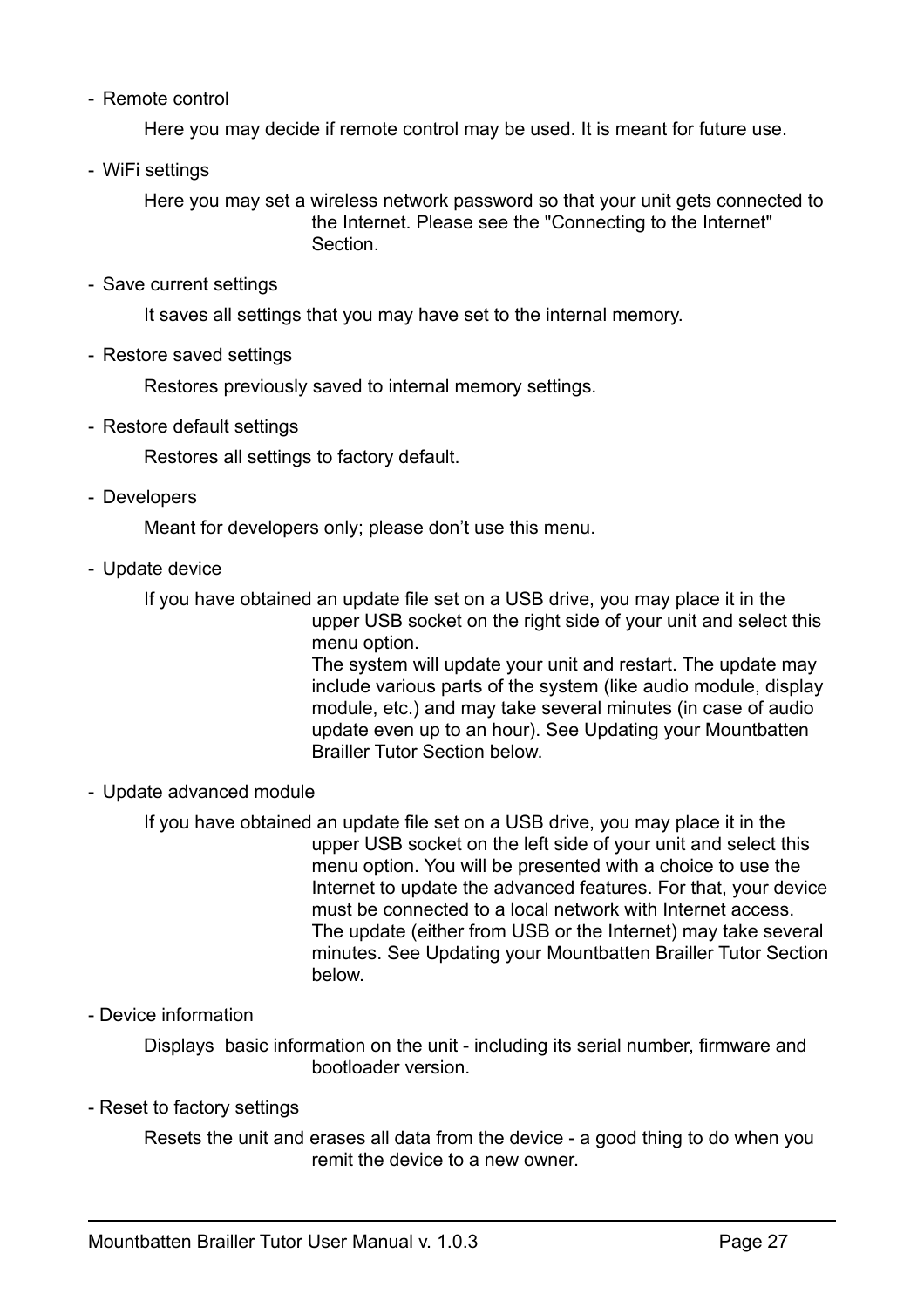# <span id="page-28-0"></span>**Games**

Mountbatten Brailler Tutor comes with a couple of pre-loaded games. Both games address braille writing:

# <span id="page-28-1"></span>**Keyboard Master**

This game has four modes. It is suitable for beginners and advanced braillists to test and improve fast writing. Go to the game settings in the game menu to choose the mode.

You will hear a help message explaining your task when working in any mode. This message will expire after you listen to it once or twice. You can press TAB to hear it again. You can also go to settings and switch help messages off.

#### <span id="page-28-2"></span>Explorer mode

If you are not acquainted with the braille keyboard, please start with explorer mode. This mode is for getting you to know the keyboard. Just press any key, and the program will tell you what the key does. Try Perkins (braille dot) keys and any other keys on the MB Tutor keyboard. To exit this mode, just double-tap any key.

#### <span id="page-28-3"></span>Learning mode

This mode is for practicing your writing skills. You will be requested to write specific dots (e.g., dot 3) or the dots that correspond to a letter. If you make a mistake, you will hear what you've just pressed and the request repeated. If you make three mistakes in reply to the same request, it will get skipped.

#### <span id="page-28-4"></span>Character contest mode

This mode will test your typing skills. Your task is to press keys that correspond to a requested letter. If you type the wrong letter, the game just continues - no information about pressed keys will be spoken.

#### <span id="page-28-5"></span>Word contest mode

Word contest mode is suitable for practicing your brailling skills. You will be asked to write words that contain letters from a letter group.

A letter group is a concept based on the fact that the first ten letters of the alphabet, a–j, use the upper four dot positions. The following ten letters, k–t, are identical to a–j, respectively, apart from the addition of a dot at position 3. There are three groups like this plus punctuation etc.

To choose a group you want to use, please go to Settings.

While you play, whenever you press the tab key, the program will tell you what you have typed so far. If you are unsure what was requested or how to spell the given word, press enter. The program will spell it for you.

Please use backspace to erase the last letter whenever you make a mistake. You are allowed to use the backspace key one time in each game.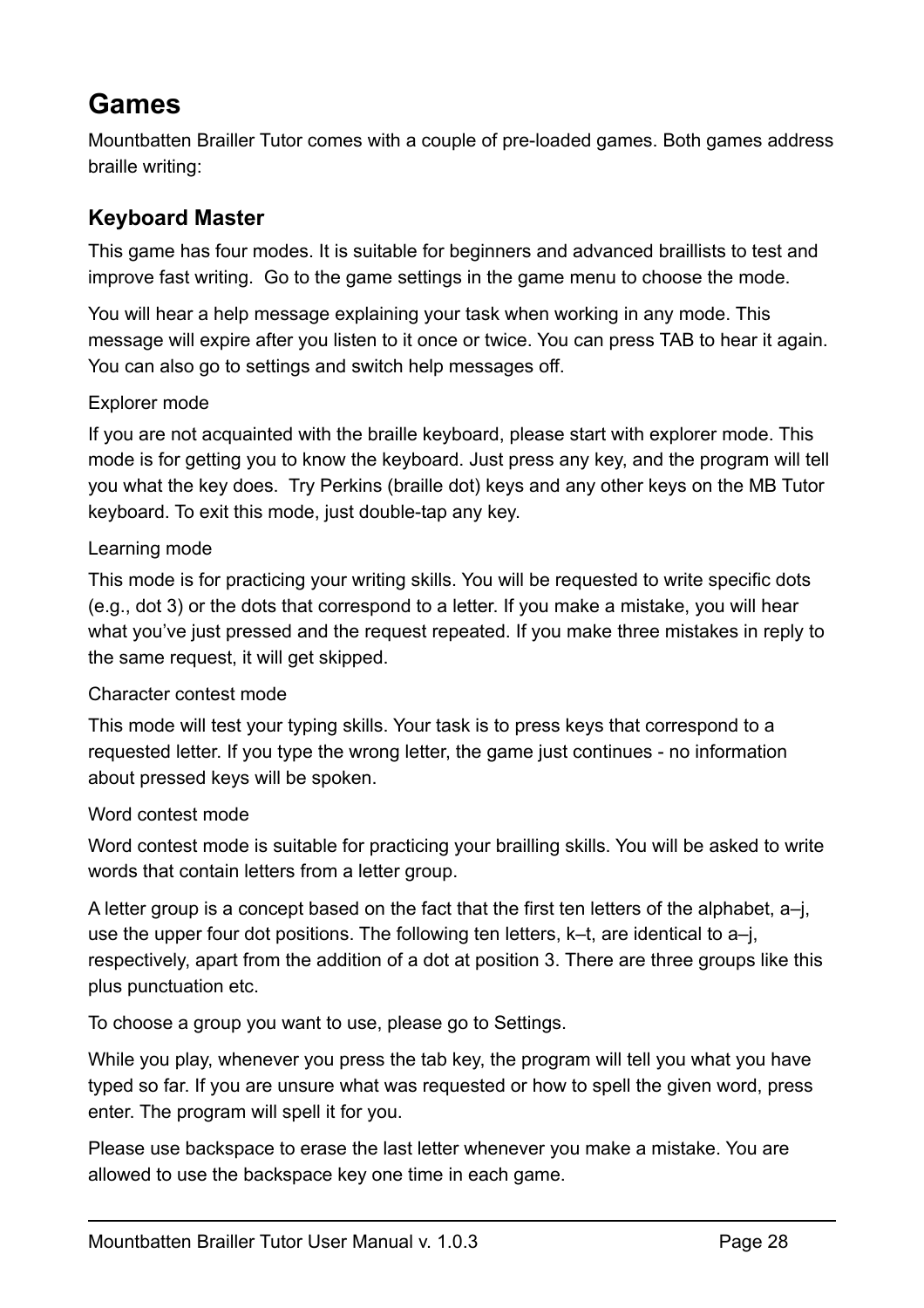# <span id="page-29-0"></span>**Letter Relay Race**

This game is fun to play with the device or with other persons. The game's purpose is to guess and write (in Braille) words that have the first letter equal to the last one of the words entered by the preceding player. Mountbatten Brailler Tutor may be one of many players (not only when you play one-to-Tutor), and it checks the correctness of whatever word is entered by any of the players. If the word is correct, you will receive several points in proportion to the length of the word. You will get a penalty for misspelled words. The game lasts several rounds. The player who earned the most points wins.

If you didn't hear the last word, you might ask to repeat it by pressing Spacebar.

Good luck.

# <span id="page-29-1"></span>**Calendar**

Mountbatten Brailler Tutor has a Calendar functionality that allows synchronization with Google Calendar. A student learning braille can learn how to schedule his day or week, share the schedule with classmates and emboss his plan for a week.

To synchronize with Google Calendar, you need to connect MB Tutor with the Internet over Wi-Fi and log in to Google.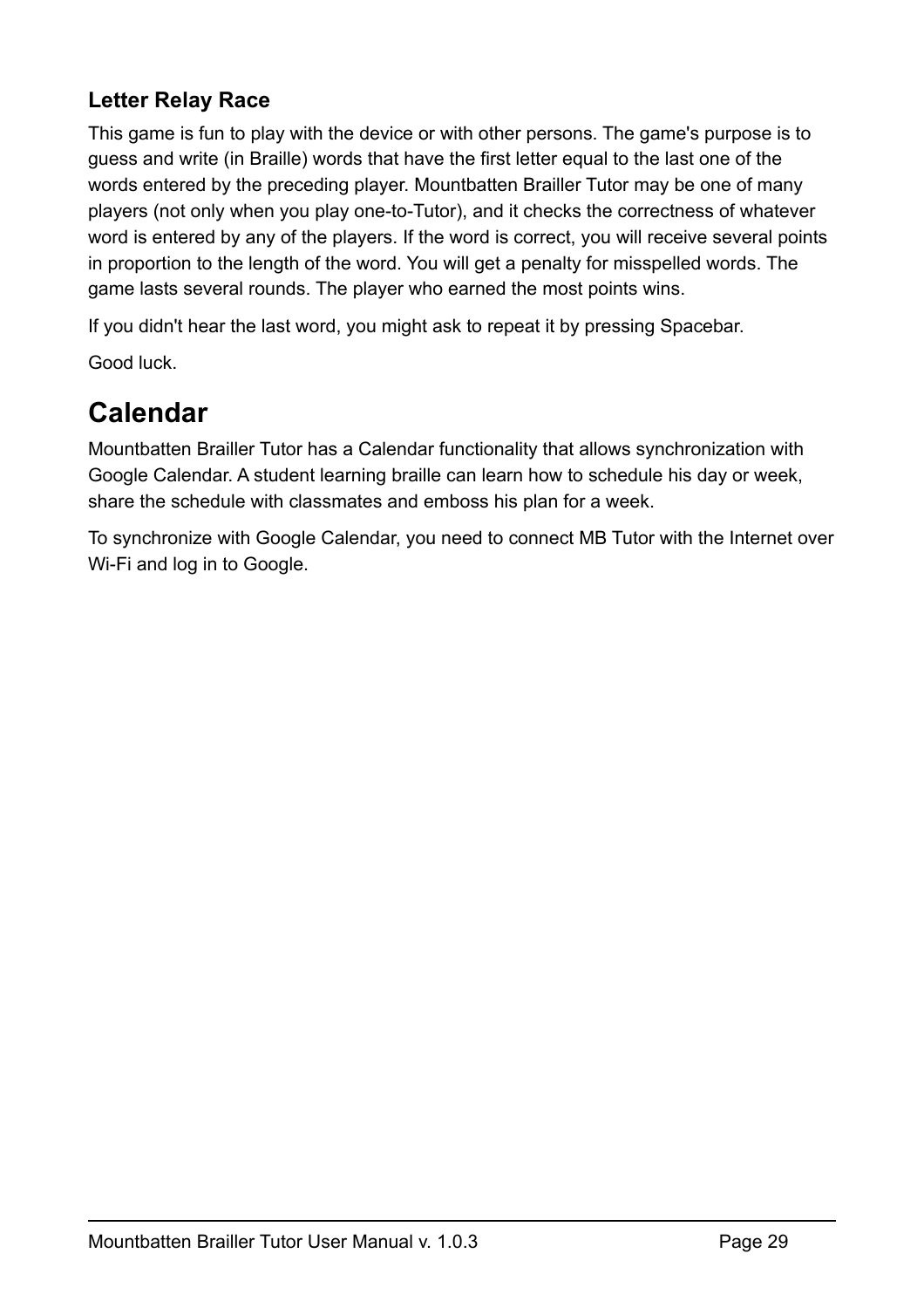# <span id="page-30-0"></span>**Advanced features of Mountbatten Brailler Tutor.**

**Mountbatten Brailler Tutor may be controlled using the menu (short press of the middle key of the four-way manipulator opens the menu) or by entering commands (command line is opening after a long press of the manipulator middle key). This chapter will explain how the commands work and use the second text column to show the corresponding command. You will notice that some advanced commands have no menu equivalent.**

#### **Braille with speech**

The Mountbatten offers many advantages for braille students and provides excellent flexibility to meet their individual needs. However, it is essential to remember that speech output is provided only as a re-enforcement and instant feedback to develop braille reading and writing skills. Listening to the speech feedback should not be used as an alternative to reading with fingers. *Speech output is designed to augment the development of tactile reading skills, not be a substitute for them.*

Ensure you know the options available for the speech output and how important it is to match it to the student's needs. Speech can promote independence by making the student aware of everything happening on their braille writer. Speech can also help a student gain confidence and increase braille writing speeds. The use of speech during early braille instruction will also assist in skill development relating to a wide range of other technologies that they will encounter.

But the bottom line is that Mountbatten is a braille writer. Its primary function is to develop braille reading and writing skills, and speech output is secondary to that.

# <span id="page-30-1"></span>**Speech control**

Speech control functions may be set using Speech menu items or by commands. There are many options to use speech to learn to write and read braille.

|                                 |              | <b>Menu item Command Description</b>                                                                                                                                                                                              |
|---------------------------------|--------------|-----------------------------------------------------------------------------------------------------------------------------------------------------------------------------------------------------------------------------------|
| Speech/Synthetic<br>Speech      | <b>SPKS</b>  | Turns on Synthetic Speech. Useful for speaking all<br>contractions and unlimited vocabulary.                                                                                                                                      |
| Speech/Recorded SPK R<br>Speech |              | Selects recorded speech.                                                                                                                                                                                                          |
| Speech/Speak All<br>Keys        | <b>SPKA</b>  | Speaks all keyboard keys, functions and commands.<br>With every key stroke being spoken the user receives<br>immediate feedback every step of the way. As less<br>speech is required one of the following options can be<br>used. |
| Speech/Speak<br>Prompts only    | <b>SPK C</b> | Speaks errors & prompts only. No Braille dot keys                                                                                                                                                                                 |
| Speech/Speak<br>dots            | <b>SPKD</b>  | Speaks only braille dot keys. No function keys.                                                                                                                                                                                   |
| No Speech                       | <b>SPKN</b>  | No speech. The machine will not produce any speech.                                                                                                                                                                               |

**The speech mode will revert to the default after turning the unit off and on again.**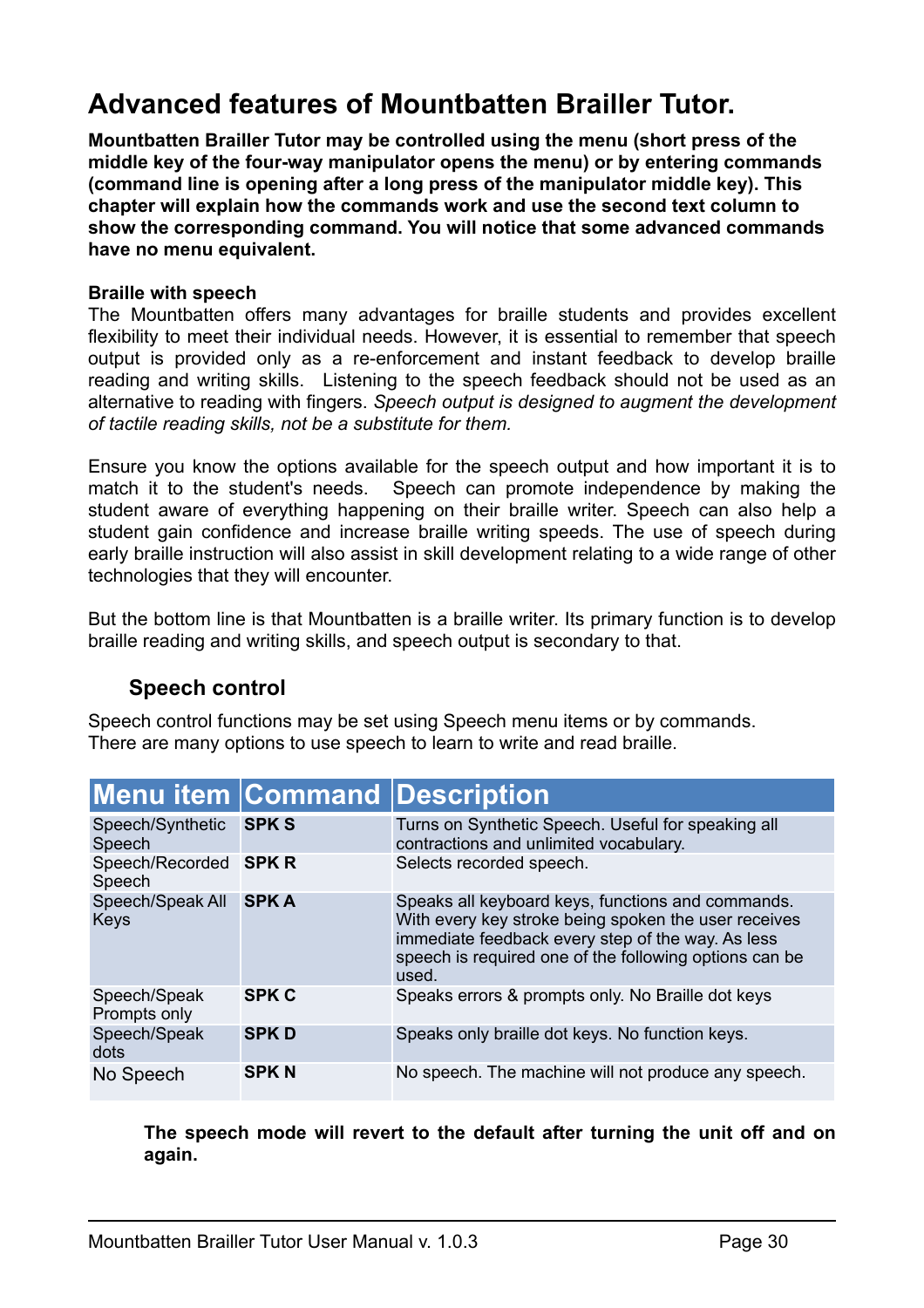# <span id="page-31-0"></span>**BRAILLE WRITING**

#### **Formatting your Braille**

The ability to format braille printout is a great advantage of an electronic brailler. To judge how difficult it would be without the electronic control, think of how to make it by hand to center your 12-letter title on a braille page manually: count the line width, subtract 12 (the length of your title) and divide by two - the outcome of this is the number of spaces to be entered at the beginning of a line to keep the title centered. Doable - but quite complicated, isn't it?

The following formatting commands will make formatting an easy and fun task.

# **Menu item Command Description**

*Position of Braille on the Paper*

| Format/Centered<br>emboss                             | <b>CE</b>       | Center text. The text to be centered will only be<br>embossed after the new line key is pressed. Default = off.<br>Toggle. |  |
|-------------------------------------------------------|-----------------|----------------------------------------------------------------------------------------------------------------------------|--|
| Format/Right<br>justified emboss                      | <b>RA</b>       | Right adjust braille (the braille will be printed from the<br>right hand margin). Default = $off.$ Toggle                  |  |
| <b>Margins</b>                                        |                 |                                                                                                                            |  |
| Page settings/<br>Reset left margin                   | <b>LM</b>       | Set left hand margin to 0                                                                                                  |  |
| Page settings/Set<br>left margin to head<br>position  | <b>LMH</b>      | Set left margin to embossing head position.                                                                                |  |
| Page settings/Set<br>left margin                      | LM <sub>n</sub> | Set left margin to column 'n'                                                                                              |  |
| Page settings/Set<br>right margin                     | <b>RM</b>       | Set right hand margin to 0                                                                                                 |  |
| Page settings/Set<br>right margin to<br>head position | <b>RMH</b>      | Set right margin to embossing head position.                                                                               |  |
| Page settings/Set<br>right margin                     | RM <sub>n</sub> | Set right margin to column 'n'                                                                                             |  |
| Page settings/Set<br>top margin                       | TM <sub>n</sub> | Set braille page top margin. $n =$ number of lines.                                                                        |  |
| Page settings/Set<br>bottom margin                    | BM <sub>n</sub> | Sets bottom margin of braille page. $n =$ number of lines<br>for bottom margin.                                            |  |
| <b>Tab Settings</b>                                   |                 |                                                                                                                            |  |
|                                                       | <b>TSH</b>      | Set tab at the position of the embossing head.                                                                             |  |
|                                                       | <b>TC</b>       | Clear all tab settings.                                                                                                    |  |
| <b>Line Spacing</b>                                   |                 |                                                                                                                            |  |
| Page settings/Line LS n[m]<br>spacing                 |                 | Line spacing. Default $= 1$ . If you wanted line spacing of<br>1.5 lines the command would be LS 1.5                       |  |

#### **Braille writing commands**

|                         |           | Menu item Command Description                                   |
|-------------------------|-----------|-----------------------------------------------------------------|
| Emboss/Emboss<br>ON/OFF | <b>EM</b> | Turn the embossing function off and on. Default = on.<br>Toggle |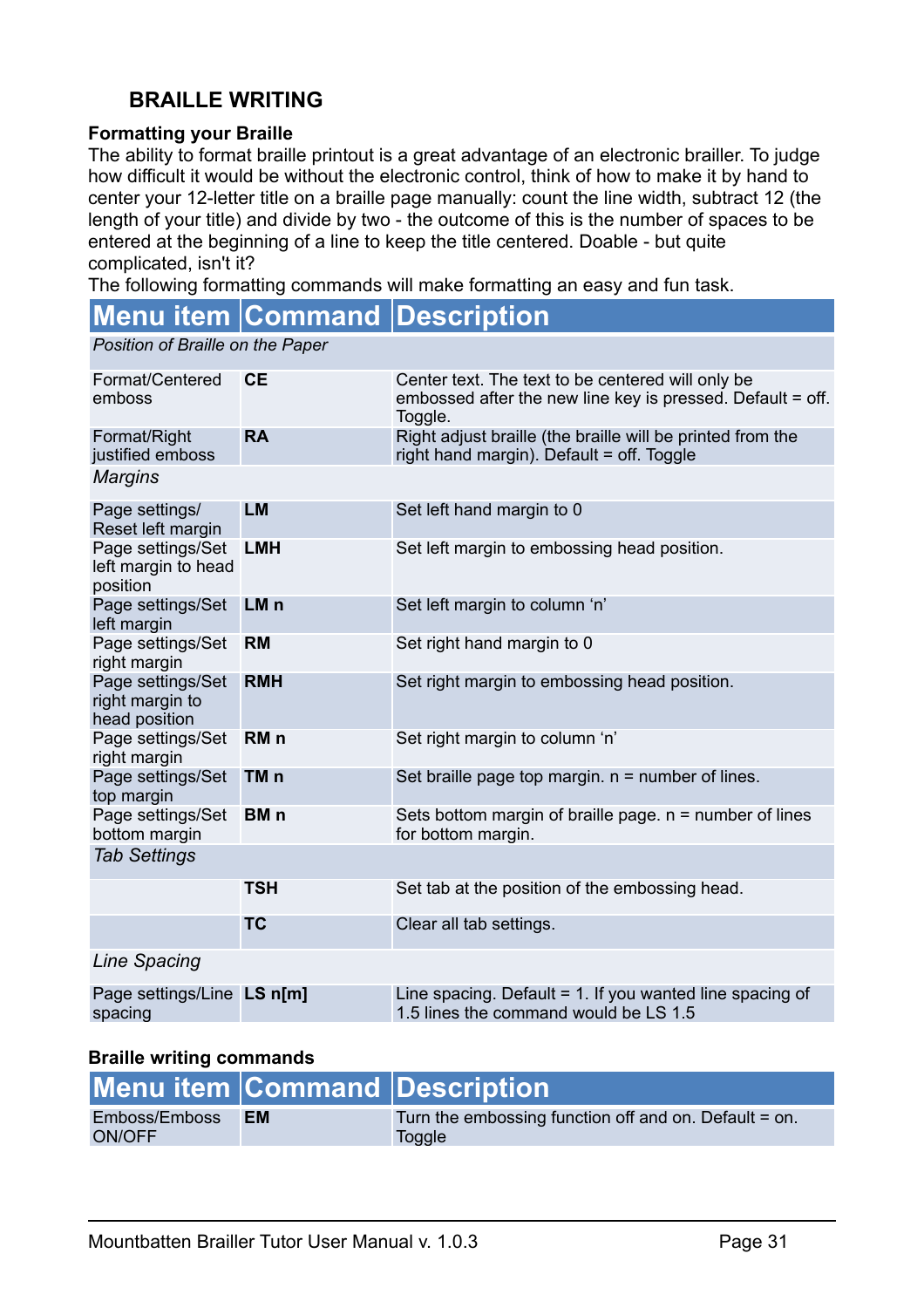|                                     |               | <b>Menu item Command Description</b>                                                                                                                                                                                                                  |
|-------------------------------------|---------------|-------------------------------------------------------------------------------------------------------------------------------------------------------------------------------------------------------------------------------------------------------|
|                                     | <b>MAN</b>    | Choose between Manual new line & auto new line. A<br>manual new line means you have to press the New Line<br>key at the end of each line. Auto New Line means the MB<br>will automatically go to the start of the new line. Default<br>= Auto. Toggle |
| Emboss/Multi<br>strike emboss       | MS[n]         | Multi-strike feature. Set strikes per dot to "n". Useful for<br>brailling on heavy materials such as plastic braille label. n<br>$= 1$ to 4. Default = 1                                                                                              |
| Emboss/Force<br>new page            | <b>NP</b>     | Force a New (braille) Page. Your current page will be<br>ejected.                                                                                                                                                                                     |
|                                     | $PN$ [n]      | Begin page numbering starting at value of "n". Each time<br>you put paper in your MB the page number will be printed<br>in the top right hand corner.                                                                                                 |
| Emboss/Set end<br>of page bell line | PBELL [n]     | Set page bottom warning bell to ring "n" lines before the<br>end of the page.                                                                                                                                                                         |
| Emboss/Right<br>margin bell         | <b>RMBELL</b> | Right margin bell. The bell rings 5 positions from the right<br>hand margin. Default = on. Toggle                                                                                                                                                     |
| Emboss/Emboss<br>commands           | <b>SHOW</b>   | Emboss commands as they are entered on the keyboard.<br>Can be helpful for tracking mistakes. Default = Off.<br>Toggle                                                                                                                                |
| Emboss/Word<br>wrap                 | <b>WW</b>     | Word wrap. When word wrap is on the word is not<br>embossed till the Space Key is pressed. If the word<br>cannot fit on the line it is moved to the beginning of the<br>next line. Default = Off. Toggle                                              |
|                                     | <b>COR</b>    | Correction mode. Some teachers may want to turn the<br>erase and correction feature off during an exam! Default<br>= on. Toggle                                                                                                                       |

#### **Saving braille files in memory**

The following formatting commands apply to the currently selected memory - External on a USB stick or the unit's internal memory.

In the following commands, [filename] means a name of your choosing up to 16 characters.

|                                   |                                         | <b>Menu item Command Description</b>                                                            |
|-----------------------------------|-----------------------------------------|-------------------------------------------------------------------------------------------------|
| File/Create new<br>file           | <b>BEGIN</b> [filename]                 | Start a file - opens a new file, called "filename".                                             |
| File/Append to a<br>file          | APPEND<br>[filename]                    | Change the file - append more information to "filename".                                        |
| File/Close current<br>file        | <b>END</b>                              | Close a file - close an open file.                                                              |
|                                   | <b>DIR</b>                              | Find out which files you have stored in memory -<br>embosses all filenames and their sizes      |
|                                   | <b>RENAME</b><br>filename1<br>filename2 | Rename "filename1" to "filename2".                                                              |
| File/Emboss                       | PR [filename]                           | Print the file named "filename". Uses current settings.                                         |
|                                   | MPR y [filename]                        | Print "y" multiple copies of the file named "filename".                                         |
| File/Open in<br>Editor            |                                         | Opens a file in the internal editor - see Editor chapter.                                       |
| <b>File/Set current</b><br>memory |                                         | This menu option will let you choose between available<br>memory pools: Internal or USB memory. |

#### **Miscellaneous commands**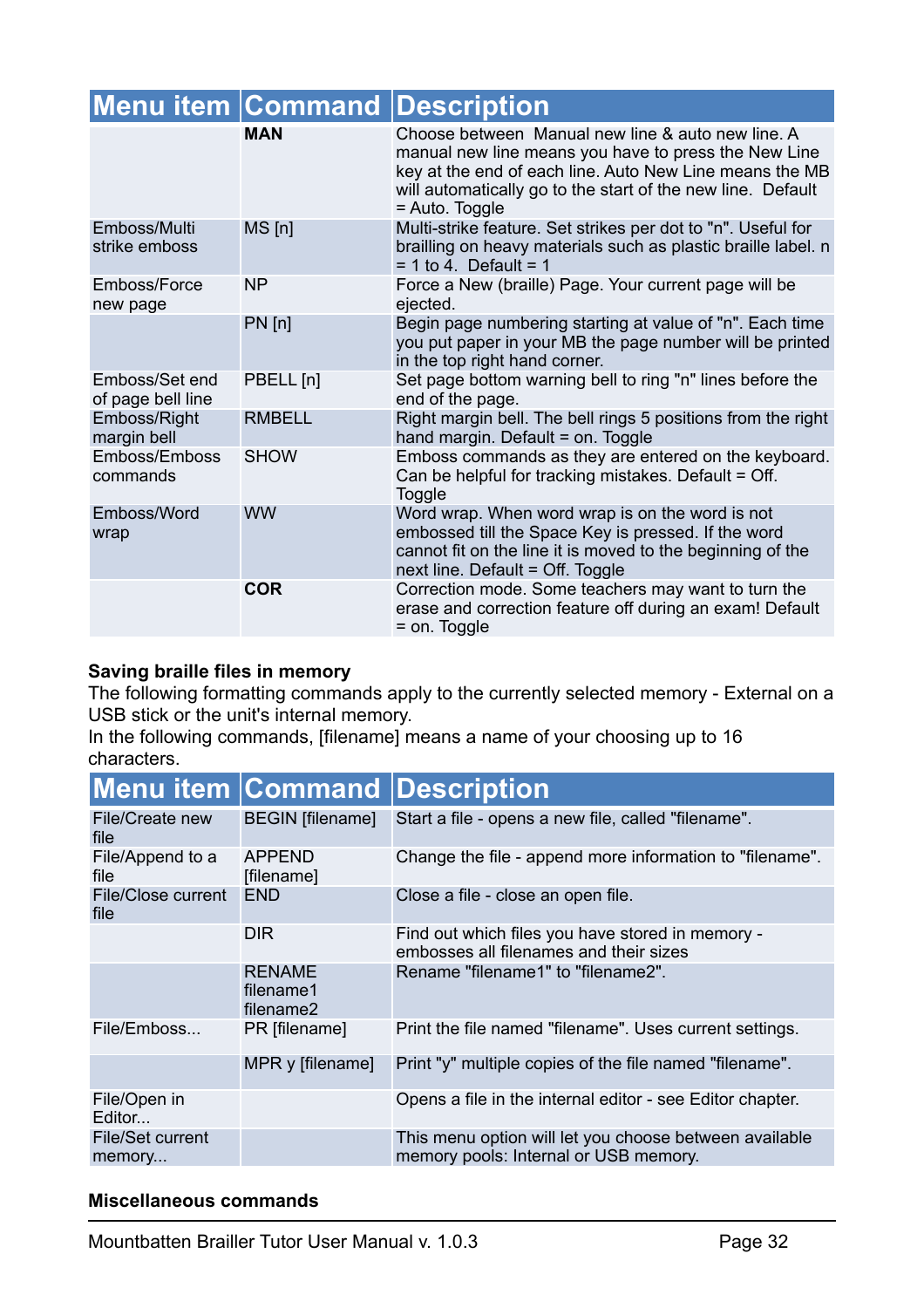|                                         |             | <b>Menu item Command Description</b>                                                                                    |
|-----------------------------------------|-------------|-------------------------------------------------------------------------------------------------------------------------|
| System/Close<br>Mountbatten             |             | Turn the device off.                                                                                                    |
| System/Emboss<br>version<br>information | <b>VER</b>  | Embosses basic information on the unit - including its<br>serial number, firmware and bootloader version.               |
| System/WiFi<br>settings                 |             | Choose a wireless network and set network password.                                                                     |
| System/Save<br>current settings         | <b>SAVE</b> | Saves all settings that you may have set to the internal<br>memory.                                                     |
| System/Restore<br>saved settings        |             | Restore previously saved to internal memory settings.                                                                   |
| System/Update<br>device                 |             | Update the system from USB memory stick.                                                                                |
| System/Update<br>advanced module        |             | Update the advanced module of MB Tutor - either from a<br>file on USB or through the Internet connection.               |
| System/Device<br>information            |             | Displays basic information on the unit - including its<br>serial number, firmware and bootloader version.               |
| System/Reset to<br>factory settings     |             | Resets the unit and erases all data from the device - a<br>good thing to do when you remit the device to a new<br>owner |

ALT n Enables your MB to accept ASCII characters above 128. 'n' can be any ASCII value

## <span id="page-33-0"></span>**Braille translation**

MB Tutor can translate in either direction, and we use the following conventions to describe braille translation.

| <b>Back translation -</b> | <b>Braille</b><br><b>Print</b><br>Converting Braille that you type on the MB keyboard into<br>regular text.                                               |
|---------------------------|-----------------------------------------------------------------------------------------------------------------------------------------------------------|
| Forward translation -     | <b>Print</b><br><b>Braille</b><br>Converting regular text (from any source) into Braille.                                                                 |
| Braille code -            | The Braille code installed in your machine is the appropriate<br>code for your country. The MB can also contain the Braille<br>codes for other languages. |

#### **Braille exception table**

Some of the functionality below - the most advanced - is only available from typed-in commands.

The MB lets you create exceptions to the braille rules. The exception table allows you to change the code to suit your needs. For example, you may want to introduce contractions gradually or make abbreviations. Up to 128 entries are allowed.

The braille exception table is active in both forward and back translation. The commands and conditions for creating exceptions to the braille rules are as follows;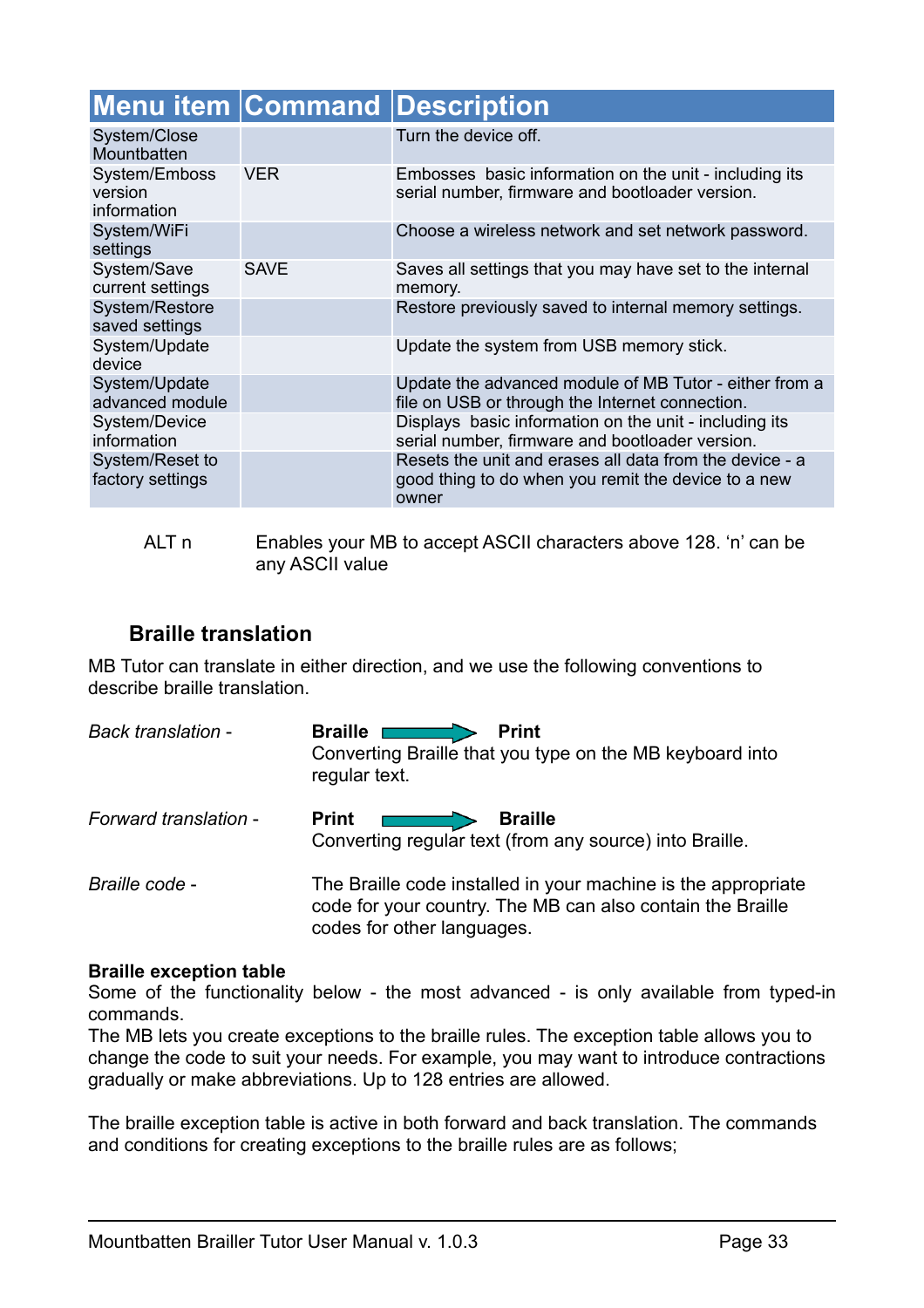|                                     | <b>Menu item Command Description</b>                                                                                                                                                                                                                                                                                                                                                                                                                       |
|-------------------------------------|------------------------------------------------------------------------------------------------------------------------------------------------------------------------------------------------------------------------------------------------------------------------------------------------------------------------------------------------------------------------------------------------------------------------------------------------------------|
| <b>ETA text braille</b><br>position | Text Braille position. Adds an entry to the exception table<br>where "text" is the text to be changed; "braille" is the<br>braille which will be substituted; position is one or a<br>combination of the five position indicators given below:<br>b - allowed at the beginning of a word<br>m - allowed at the middle of a word<br>e - allowed at the end of a word<br>a - allowed anywhere<br>s - allowed only by itself (except adjacent to punctuation) |
| <b>ETC</b>                          | Clears the exception table                                                                                                                                                                                                                                                                                                                                                                                                                                 |
| ETD text                            | Deletes an entry from the exception table where "text" is<br>the text to be changed                                                                                                                                                                                                                                                                                                                                                                        |
| ETU                                 | Turns the exception table off or on. Default = on. Toggle                                                                                                                                                                                                                                                                                                                                                                                                  |

#### **Braille Exception Table - Patterns Series**

For users in English-speaking countries, there is a feature for the MB where contractions are organized into 15 groups according to the braille Patterns Series developed by the American Printing House for the Blind, in Kentucky USA.

These groupings represent an ordered introduction of Grade 2 braille for reading and writing instruction.

With your MB set to Grade 1 translation (Command FGR 1), a particular group of Grade 2 contractions can be introduced sequentially. This means that the introduction of contractions can match the student's abilities and needs.

# **Menu item Command Description**

PATTERNS n Use Patterns level n (1 .. 15). The PATTERNS command only works when the translation is set to Grade 1.

A description of each group follows, and the complete detailed listing of each group is included in Appendix C.

#### **Patterns - Grade 2 braille ordered for reading and writing instruction**

1. Alphabet and Letter Words

- *Upper Cell Contractions*
	- 2. Whole or Part Words
	- 3. Simulated Letter Words
	- 4. Part Word Signs
- *Lower Cell Contractions*
	- 5. Simulated Letter Words
	- 6. Whole Words
	- 7. Middle Part Word Signs
	- 8. Beginning Part Word Signs

#### *Multi-cell Contractions*

- 9. Dot 5 Whole & Part Words
- 10. Dot 4,5,6, Words
- 11. Dot 4,5, Words
- 12. Dot 4-6 Final Letter Contractions
- 13. Dot 5-6 Final Letter Contractions
- 14. (Dot 6 Final Letter Contractions pre UEB)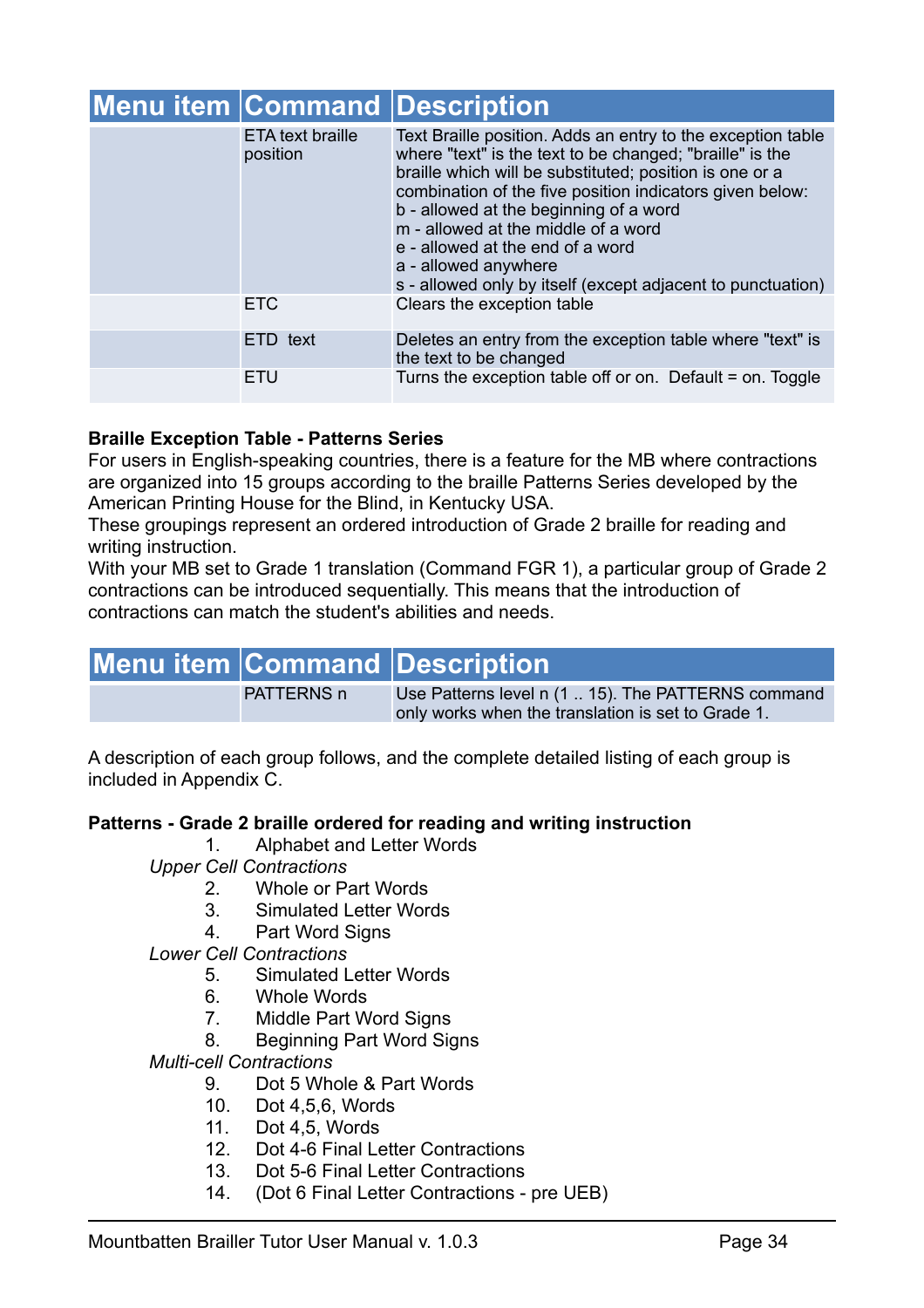#### 15. Short-Form Words

Once all groups of contractions have been introduced, you can turn full Grade 2 translation on.

#### <span id="page-35-0"></span>**Forward translation - converting print to braille**

Forward translation means that you can send a regular text to the MB, and it will convert it to braille and emboss it on paper or store it as a braille file in memory. The text sources can be from a regular PC keyboard, a portable note-taker, or a computer.

The most common way of using Forward translation on the MB is via a PC keyboard. In this way, anyone can write information on the PC keyboard and have it automatically converted to braille. This is a potent tool in an educational setting, as it allows everyone to participate in braille. It is also a handy feature in various settings for leaving braille notes and producing a wide range of other brailled materials (like birthday cards) that often do not get brailled.

#### **Using a PC (QWERTY) keyboard**

1) Connect the PC keyboard to the USB port on the right of your MB Tutor,

2) Enter the command FE to turn on Forward Translation (in English versions, the default is Grade 2)

Now, start to type on the PC keyboard. The MB will store your information in a buffer and emboss it every 80 characters, or you can empty the buffer by pressing the Enter Key twice. To change the Grade of braille, use FGR 1 for Grade 1 or FGR 2 for Grade 2. Many keys on the PC keyboard have the same function as keys on the MB.

| Keys on the PC Keyboard | Keys on the MB Keyboard    |
|-------------------------|----------------------------|
| Windows key             | Command                    |
| Enter                   | New Line                   |
| Down Arrow              | Four-way manipulator down  |
| Up Arrow                | Four-way manipulator up    |
| <b>Left Arrow</b>       | Four-way manipulator lleft |
| <b>Right Arrow</b>      | Four-way manipulator right |
| Space                   | Space                      |
| <b>Backspace</b>        | <b>Backspace</b>           |

Here is a list of forward translation commands:

| Menu item                                                          |             | Command Description                                                                                                                                       |
|--------------------------------------------------------------------|-------------|-----------------------------------------------------------------------------------------------------------------------------------------------------------|
| Forward translation settings/<br>Emboss forward translation toggle | FE.         | Forward translate and emboss. Toggle                                                                                                                      |
| Forward translation settings/Basic FB<br>translation toggle        |             | In basic mode each word is embossed<br>after the space key is pressed. This<br>function automatically switches to<br>uncontracted Grade 1 braille. Toggle |
|                                                                    | FM filename | Forward translate and send to 'filename'<br>in memory (turns embosser off).                                                                               |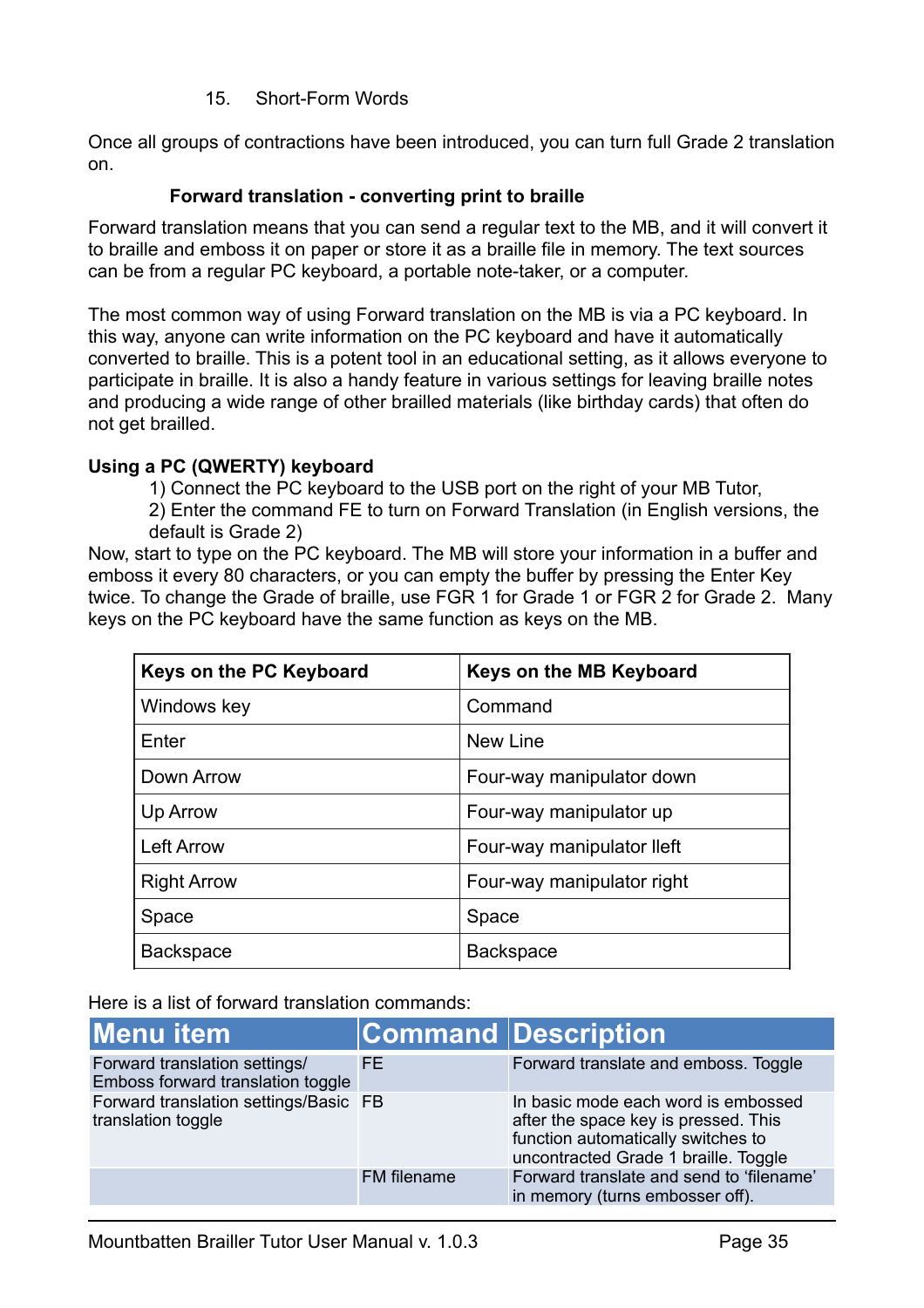| <b>Menu item</b>                                               |                   | <b>Command Description</b>                                                                                                                                                                                                                                                                                                                                                                                                 |
|----------------------------------------------------------------|-------------------|----------------------------------------------------------------------------------------------------------------------------------------------------------------------------------------------------------------------------------------------------------------------------------------------------------------------------------------------------------------------------------------------------------------------------|
|                                                                | <b>FM Append</b>  | Forward translate and append to<br>previously stored file with the name<br>'filename'.                                                                                                                                                                                                                                                                                                                                     |
|                                                                | FM END            | Closes file and turns forward translation<br>off. And turns embossing back on.                                                                                                                                                                                                                                                                                                                                             |
| Change braille Grade or Code                                   |                   |                                                                                                                                                                                                                                                                                                                                                                                                                            |
| Forward translation settings/Set<br>forward translation grade  | FGR grade         | Select the translation Grade, where<br>'grade' may be 1 or 2. Default = 2.                                                                                                                                                                                                                                                                                                                                                 |
|                                                                | FLN language      | Change the translation Rules language                                                                                                                                                                                                                                                                                                                                                                                      |
|                                                                | FFC language      | Foreign character selection. This enables<br>insertion of foreign or accented character<br>into your text (without changing the<br>translation rules where [language] can be<br>one of the following codes: OZ=Australian<br>ITL=Italian DAN=Danish<br>NOR=Norwegian UK=English<br>SP=Spanish FR=French SWE=Swedish<br><b>GER=German USA=United States</b><br><b>GRK=Greek DUT=Dutch</b><br>FIN=Finnish<br>POR=Portuguese) |
| <b>Formatting Your braille</b>                                 |                   |                                                                                                                                                                                                                                                                                                                                                                                                                            |
| Forward translation settings/Literal FLIT<br>mode toggle       |                   | Literal mode. Used for making columns<br>and tables in braille. When it is on, each<br>time you start a new line in print, you will<br>start a new line in braille. Default = off.<br>Toggle.                                                                                                                                                                                                                              |
| Forward translation settings/Set<br>hanging indent             | FLIT <sub>n</sub> | Creates a hanging indent. The variable<br>"n" gives the number of indented spaces<br>and can be 0, 1, 2, 3, 4, 5.                                                                                                                                                                                                                                                                                                          |
| Forward translation settings/<br>Suppress blank lines          | <b>FLIT S</b>     | Suppresses blank lines as well as adding<br>a two cell indent for new paragraphs.<br>Default $=$ on                                                                                                                                                                                                                                                                                                                        |
| <b>Italics</b>                                                 |                   |                                                                                                                                                                                                                                                                                                                                                                                                                            |
|                                                                | <b>FIT</b>        | When on, causes the subsequent text to<br>be italicised in braille. Default = off.<br><b>Toggle</b>                                                                                                                                                                                                                                                                                                                        |
| <b>Hyphens</b>                                                 |                   |                                                                                                                                                                                                                                                                                                                                                                                                                            |
| Forward translation settings/<br>Hyphens at end of line toggle | <b>FHYP</b>       | When on, will break braille words at the<br>end of a line. Default is off. Toggle                                                                                                                                                                                                                                                                                                                                          |
| Automatic Indent                                               |                   |                                                                                                                                                                                                                                                                                                                                                                                                                            |
| Forward translation settings/<br>Automatic indent set          | <b>FIN</b>        | When FIN is turned on the current braille<br>column is stored and subsequent braille<br>lines are indented to that column. Default<br>$=$ off. Toggle                                                                                                                                                                                                                                                                      |
| <b>Multiple Space Removal</b>                                  |                   |                                                                                                                                                                                                                                                                                                                                                                                                                            |
| Forward translation settings/<br>Multiple space removal toggle | <b>FSH</b>        | Replaces all multiple spaces and tabs<br>that are in the text with single spaces in<br>the braille. Default = on. Toggle                                                                                                                                                                                                                                                                                                   |
| <b>Fraction Mode</b>                                           |                   |                                                                                                                                                                                                                                                                                                                                                                                                                            |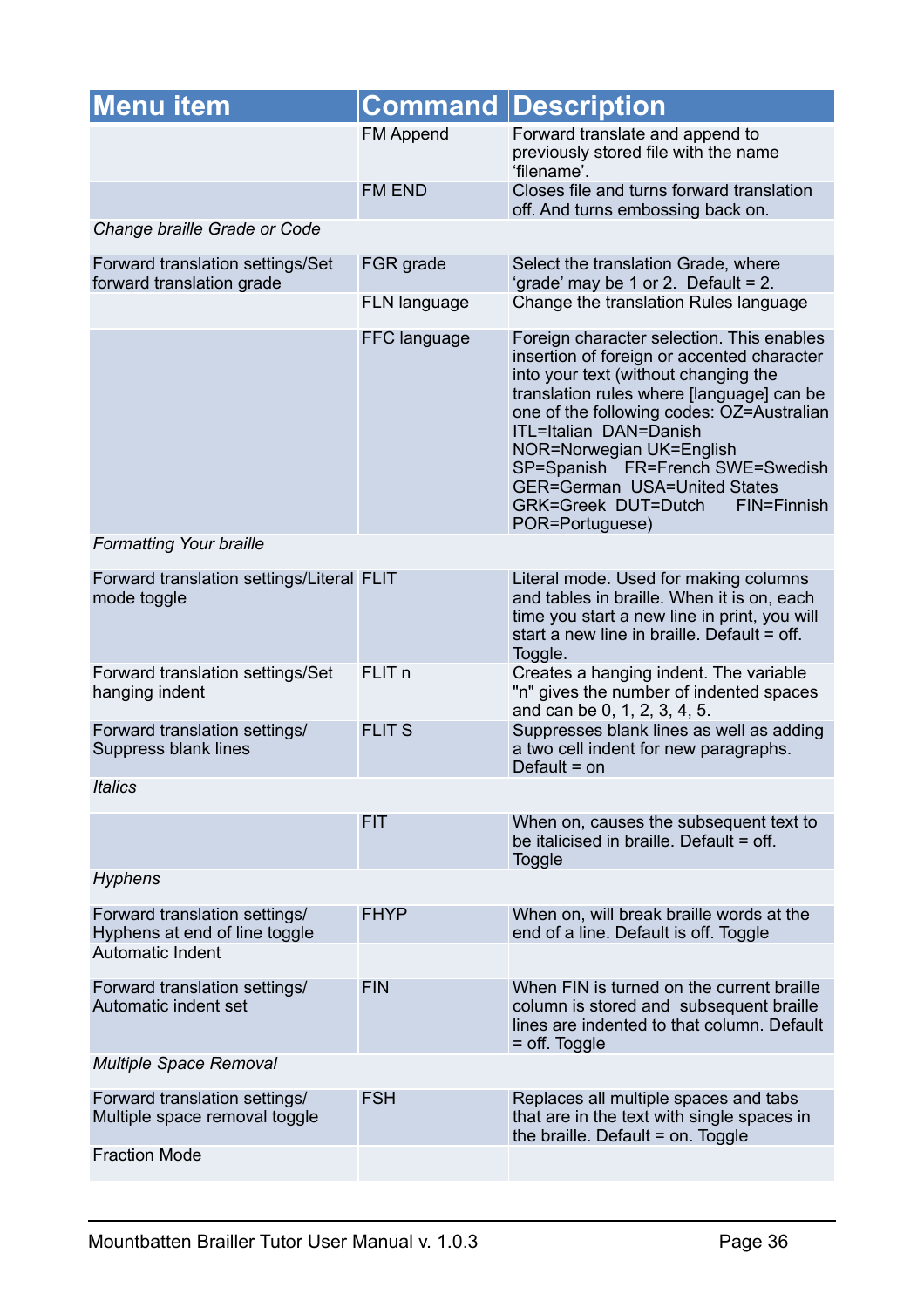| <b>Menu item</b>                                            |            | <b>Command Description</b>                                                                                                                                                                                                                                     |
|-------------------------------------------------------------|------------|----------------------------------------------------------------------------------------------------------------------------------------------------------------------------------------------------------------------------------------------------------------|
| Forward translation settings/<br>Fraction mode toggle       | <b>FFR</b> | Causes text fractions to be translated to<br>braille fractions using lower numeral sign<br>for the denominator. A mathematical<br>separation sign is used after the braille<br>fraction if it is immediately followed by<br>punctuation. Default = off. Toggle |
| <b>Upper Case</b>                                           |            |                                                                                                                                                                                                                                                                |
| Forward translation settings/Upper FCL<br>case input toggle |            | Used when translating capitalised or<br>upper case text. When on, prevents<br>double capital sign before words all in<br>upper case. Default = off. Toggle                                                                                                     |
| New Page                                                    |            |                                                                                                                                                                                                                                                                |
| Emboss/Force new page                                       | <b>NP</b>  | Forces a new braille page.                                                                                                                                                                                                                                     |
| <b>New Paragraph</b>                                        |            |                                                                                                                                                                                                                                                                |
|                                                             | <b>FPA</b> | Forces a new braille paragraph. Used for<br>flagging a new paragraph that is<br>coincident with the top of a text page.                                                                                                                                        |

#### *Lists / Tables*

These commands simplify building lists or tables, such as spelling lists, tables of contents, etc. The command can create two or three columns using default settings or user-selected settings. Each column is specified as a percentage of the braille line length.

| <b>Menu item</b>                                                                             |              | <b>Command Description</b>                                                                                                                                                                                                                                                                                                                                                                                                                                                                                                                                                                                                                                      |
|----------------------------------------------------------------------------------------------|--------------|-----------------------------------------------------------------------------------------------------------------------------------------------------------------------------------------------------------------------------------------------------------------------------------------------------------------------------------------------------------------------------------------------------------------------------------------------------------------------------------------------------------------------------------------------------------------------------------------------------------------------------------------------------------------|
| Forward translation settings/Lists<br><b>on</b><br>Forward translation settings/Lists<br>off | <b>FLIST</b> | Allows creation of simple lists or tables.<br>This will produce a table of three columns,<br>of 40%, 40% and 20% width. For example:<br>If your Braille page is 40 cells wide then<br>the default will give three columns, each of<br>cell widths 16, 16 and 8. Default = $\text{Off.}$<br>Toggle                                                                                                                                                                                                                                                                                                                                                               |
|                                                                                              | FLIST n1 n2  | This command allows you to specify your<br>own column widths, as a percentage of the<br>line length. The values allocated to n1 and<br>n2 will determine if you want two or three<br>columns. If the values of n1 and n2 add up<br>to exactly 100% then you will get two<br>columns with widths in the proportions<br>specified. If they do not add up to 100%,<br>then you get three columns, of which the<br>third column is the remainder. For three<br>columns, the third column cannot be<br>greater than 90% or less than 10%.<br>You cannot have blank columns, except for<br>the first column, and columns two and<br>three are always right justified. |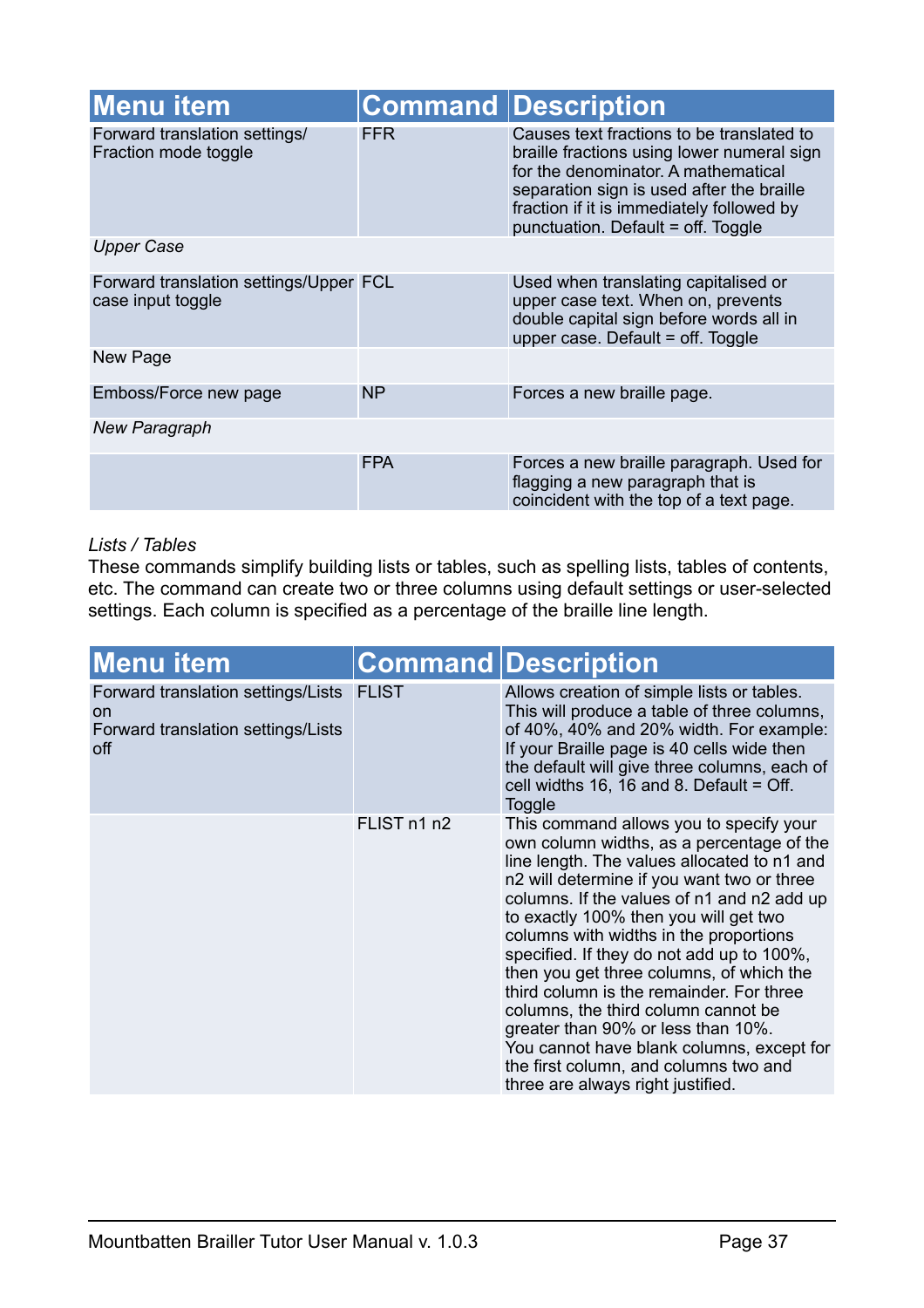*Saving Your Preferred Settings*

| Menu item                                                         |                   | <b>Command Description</b>                                                                                    |
|-------------------------------------------------------------------|-------------------|---------------------------------------------------------------------------------------------------------------|
| Forward translation settings/<br>Store forward settings           | <b>SAVE FT</b>    | Saves all current forward translation<br>settings, including braille Grade, language,<br>and output settings. |
| Forward translation settings/<br>Restore default forward settings | <b>STDFT</b>      | Restores all default forward translation<br>settings. Does not interfere with stored<br>settings.             |
| Forward translation settings/<br>Restore forward settings         | <b>RESTORE FT</b> | Restores all stored forward translation<br>settings.                                                          |

<span id="page-38-0"></span>*B*ack translation - converting braille to print

To produce a print copy simultaneously with a braille copy, we have to perform a backtranslation job - going from braille to print. The printout will be directed to a connected Bluetooth mobile device or a USB printer.

| <b>Menu item</b>                                               |                    | <b>Command Description</b>                                                                                                                                                                                                                                                                                                                                                             |  |
|----------------------------------------------------------------|--------------------|----------------------------------------------------------------------------------------------------------------------------------------------------------------------------------------------------------------------------------------------------------------------------------------------------------------------------------------------------------------------------------------|--|
| Turning back translation on                                    |                    |                                                                                                                                                                                                                                                                                                                                                                                        |  |
|                                                                | <b>BP</b>          | Back translate to USB printer port (the one<br>on the left of MB Tutor). Toggle.<br>Use this when you have a printer<br>connected to the USB port.                                                                                                                                                                                                                                     |  |
|                                                                | BS <sub>1</sub>    | Back translate to Bluetooth-connected<br>device. Toggle.                                                                                                                                                                                                                                                                                                                               |  |
| Changing the braille Grade or code used                        |                    |                                                                                                                                                                                                                                                                                                                                                                                        |  |
| <b>Back translation settings/Set</b><br>back translation Grade | <b>BGR</b> [grade] | Translation Grade, where "grade" may be<br>1 or 2. Default = $2$ .                                                                                                                                                                                                                                                                                                                     |  |
|                                                                | BFC [language]     | Foreign character selection, where<br>[language] can be one of the following<br>codes: OZ=Australian, ITL=Italian,<br>DAN=Danish, NOR=Norwegian,<br>UK=English, SP=Spanish, FR=French,<br>SWE=Swedish, GER=German,<br>USA=United States, GRK=Greek,<br>DUT=Dutch FIN=Finnish,<br>POR=Portuguese<br>Using this command you can insert foreign<br>or accented characters into your text. |  |
| <b>Formatting Your Print Page</b>                              |                    |                                                                                                                                                                                                                                                                                                                                                                                        |  |
| Back translation settings/<br>Automatic indent set             | <b>BIN</b>         | Causes all subsequent lines to indent to<br>the current cursor position. Default = Off.<br>Toggle                                                                                                                                                                                                                                                                                      |  |
| <b>Back translation settings/Center</b><br>toggle              | <b>BCE</b>         | When on, causes text to be centered<br>between left and right margins. Default =<br>off. Toggle                                                                                                                                                                                                                                                                                        |  |
| Columns and tables                                             |                    |                                                                                                                                                                                                                                                                                                                                                                                        |  |
| Back translation settings/Literal<br>mode toggle               | <b>BLIT</b>        | Literal mode. When on, each new line in<br>Braille will produce a new line in print.<br>When off, a new line in braille is ignored in<br>the print copy (to avoid the print being<br>broken). Default = off. Toggle                                                                                                                                                                    |  |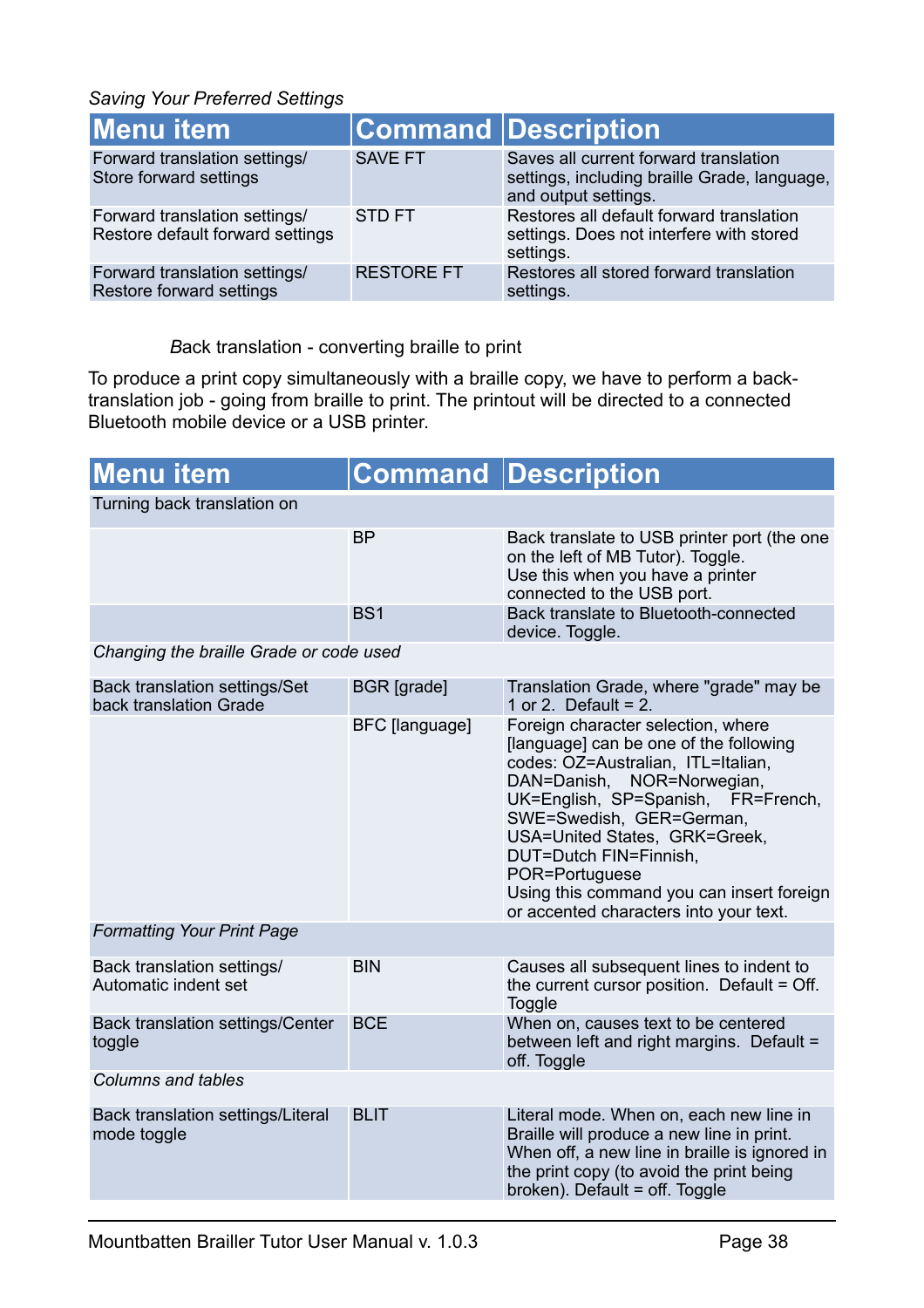| <b>Menu item</b>                                      | <b>Command</b> | <b>Description</b>                                                                                                                                                                                                                                                                            |
|-------------------------------------------------------|----------------|-----------------------------------------------------------------------------------------------------------------------------------------------------------------------------------------------------------------------------------------------------------------------------------------------|
|                                                       | <b>BSH</b>     | Remove hard spaces. Causes multiple<br>spaces and tabs in your braille to be<br>converted to single spaces and tabs in the<br>print. Default = Off. Toggle                                                                                                                                    |
| Margins, line length, paper size                      |                | Note:<br>When setting margins and line length, an<br>error will result if the line length less the<br>margins does not leave at least 10<br>printable characters across the page.                                                                                                             |
|                                                       | BLM [n]        | Sets width of left margin to 'n' blank<br>spaces from the left-hand edge of the<br>paper. Maximum value of 'n' is 30. Default<br>$= 8.$                                                                                                                                                       |
|                                                       | BRM [n]        | Sets width of right margin to 'n' blank<br>spaces from the right-hand edge of the<br>paper. Maximum value of 'n' is 30. Default<br>$= 8.$                                                                                                                                                     |
|                                                       | BTM [n]        | Sets a margin of 'n' blank lines at the top<br>of the page before printing begins. The<br>top margin may not exceed the form<br>length less the page length. Default = $3$ .                                                                                                                  |
|                                                       | BLL[n]         | Sets the width of the print line, including<br>margins, to 'n' characters, at 10 characters<br>per inch. Maximum value of 'n' is 132.<br>Default = $80$ .                                                                                                                                     |
|                                                       | BFL [n]        | Sets the length of the page in "n" lines, at<br>6 lines to the vertical inch. The maximum<br>value of "n" is $100.$ Default = 66.                                                                                                                                                             |
|                                                       | BPL [n]        | Sets the number of printed lines on the<br>page to "n" lines. The page length may<br>not exceed the form length. Default = 60.                                                                                                                                                                |
| Back translation settings/Upper<br>case toggle        | <b>BCL</b>     | Locks output text into upper case when on<br>and returns to normal echo of keystrokes<br>when off. Default = Off. Toggle                                                                                                                                                                      |
| Back translation settings/Fraction BFR<br>mode toggle |                | Causes Braille fractions to be translated to<br>text fractions using the slash character to<br>separate numerator & denominator.<br>Requires use of mathematical braille<br>separation sign (dot 6 in English) between<br>the fraction & any subsequent punctuation.<br>Default = Off. Toggle |
|                                                       | <b>BTBC</b>    | Clears all current tab stops                                                                                                                                                                                                                                                                  |
|                                                       | BTBA [n]       | Sets an extra tab stop at position "n".                                                                                                                                                                                                                                                       |
| Back translation settings/Line<br>spacing set         | BLS [n]        | Sets the printer line spacing to "n", which<br>may be from 1 to 10. Default = 1.                                                                                                                                                                                                              |
| Back translation settings/Justify<br>toggle           | <b>BPJ</b>     | When on, causes printed text to align with<br>both margins. This may cause extra<br>spaces to be inserted into text. Default =<br>off. Toggle                                                                                                                                                 |
| Back translation settings/Right<br>align toggle       | <b>BRA</b>     | When on, causes printed text to align to<br>the right margin. When off, text aligns to<br>the left margin. BRA takes precedence<br>over BPJ. Line length & horizontal<br>margins may not be altered while BRA is<br>on and tabs are converted to single<br>spaces. Default = off. Toggle      |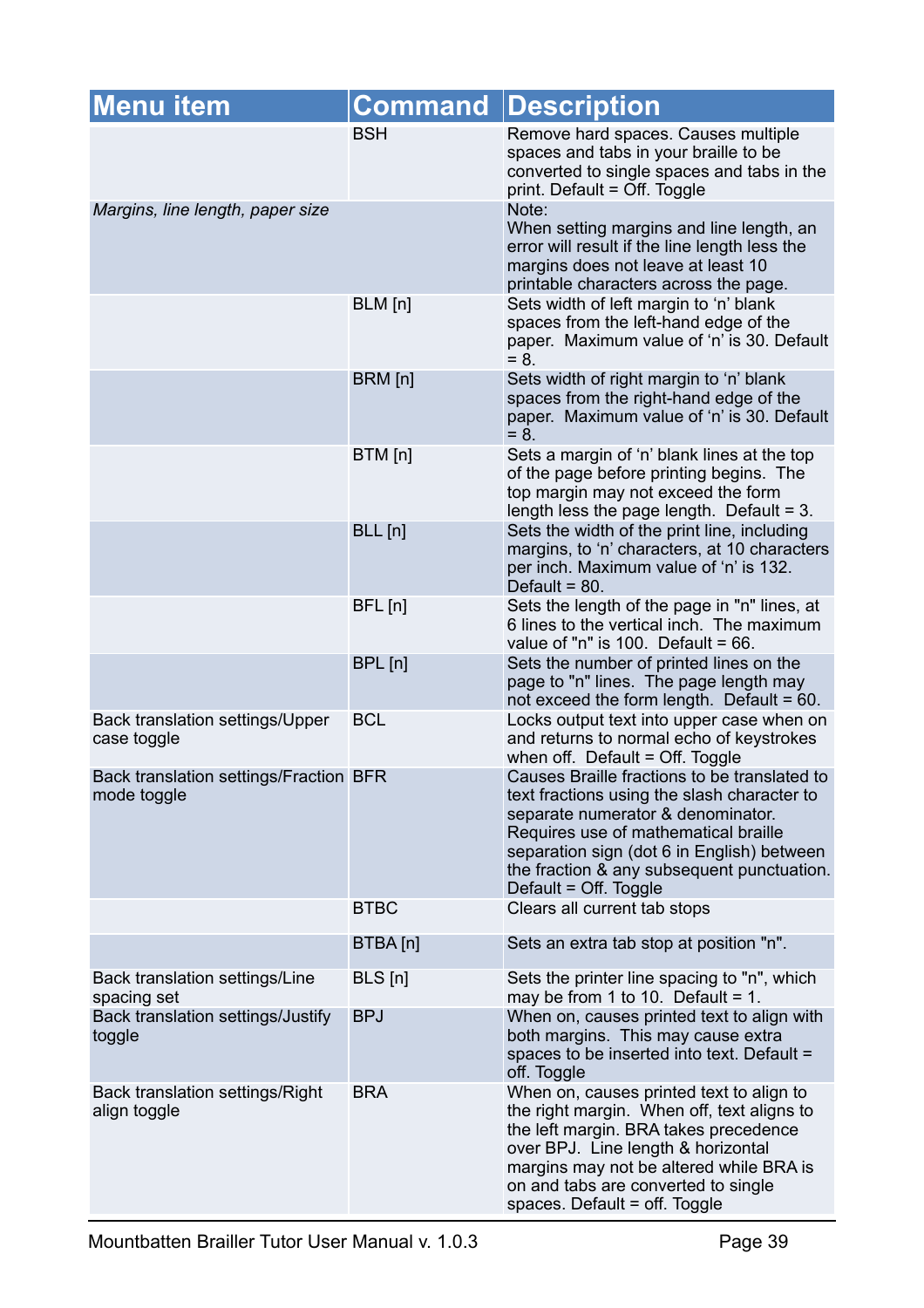| Menu item |                       | <b>Command Description</b>                                                                                                                                                                                                                                                                                         |
|-----------|-----------------------|--------------------------------------------------------------------------------------------------------------------------------------------------------------------------------------------------------------------------------------------------------------------------------------------------------------------|
|           | $BPN$ [n] [p]         | Turns page numbering on or off at the<br>desired position 'p' with a value of 'n'. Max.<br>value of 'n' is 1000, and accepted position<br>codes are: TL - Top left; BC - Bottom<br>center; TC - Top center; BR - Bottom right;<br>TR - Top right; OFF - Turn off; BL - Bottom<br>left; ON - Turn on page numbering |
|           | <b>BPNT</b> [braille] | Creates a text string to be printed with the<br>page number, where "braille" is the text to<br>be printed.<br>Note: To position text and turn numbering<br>on and off, use the BPN command, as<br>given above. Max. length of text is 15<br>characters, no punctuation allowed.                                    |

# <span id="page-40-0"></span>**Using the APH Patterns Series**

For users in English-speaking countries, braille contractions can be organized into 15 groups in accordance with the braille Patterns curriculum developed by the American Printing House for the Blind, in Kentucky USA.

These groupings represent an ordered introduction of contracted or Grade 2 braille for reading and writing instruction. Teachers can introduce contractions in small groups, matching their introduction to a student's abilities and needs. Students can even have fun by 'discovering' braille contractions themselves.

For instance, if a teacher activates Patterns 1, Alphabet, and Letter words, a student can braille any letter, press the space key, and listen to the synthesized speech answer.

- b but
- c can
- d do

and so on.

# <span id="page-40-1"></span>*Before using Patterns*

#### <span id="page-40-2"></span>**Things to know and do**

Patterns commands will automatically:

- change the braille translation grade to Grade 1;
- turn synthesized speech on;
- be saved in memory.

Once you have selected Patterns to be turned on, those Patterns will be remembered unless you turn the current Patterns off or reset the MB Tutor. Turning the Patterns Function off only deactivates the currently selected Patterns.

Any combination of Patterns can be used together; if you wish to select Patterns 1,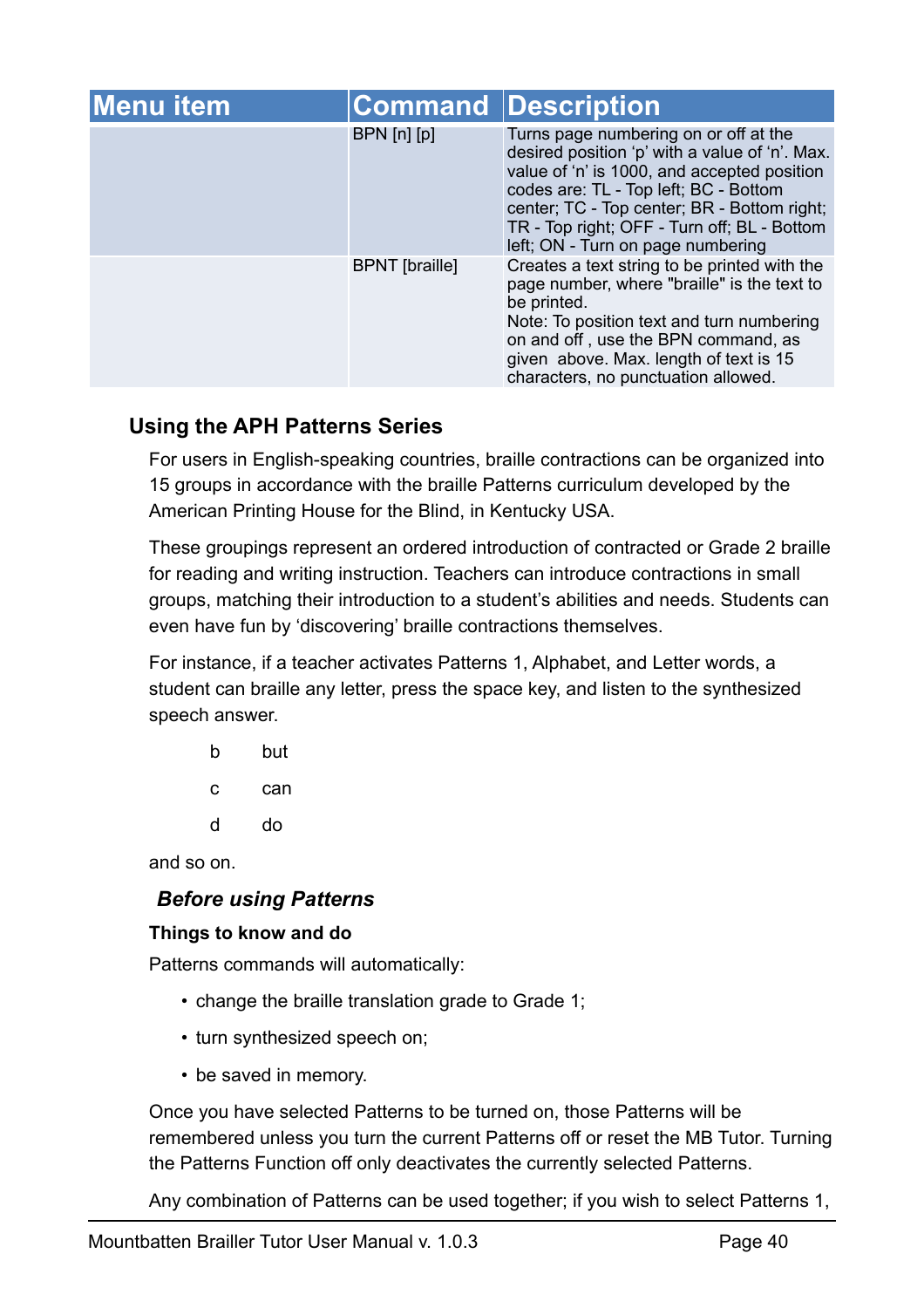7, and 15, you can.

#### <span id="page-41-0"></span>**Using a single Pattern group**

The command to turn individual Patterns groups on is:

ptrn x on x is the number of the Patterns group you want to turn on.

The command to turn individual Patterns groups off is:

ptrn  $x$  off  $x$  is the number of the Patterns group you want to turn off.

You can also use

ptrn off to turn all Patterns off. Your MB Tutor will say "Patterns all off".

#### <span id="page-41-1"></span>**Using multiple Pattern groups**

You can also use similar commands to activate multiple patterns on and off simultaneously

ptrn  $x \vee y$  z on  $x$ ,  $y$  and z refer to the numbers of the groups you want to turn on. You are not restricted to three groups; you can turn on 15 Patterns in one command. A space should separate each number. After the last number, type a space and the word on. Any group number you included in this command will now be turned on.

ptrn x y z off Use this command to turn off individual or multiple groups. Again, you are not restricted to three groups; you can turn off up to 15 Patterns in one command. Type a space between each number, and put a space between the last number and the word off at the end of the command.

#### <span id="page-41-2"></span>**More Patterns options**

ptrn Turn the Patterns function off or on.

If you have already turned on Patterns 1 and 2, when you enter the command ptrn, your MB Tutor will say "Patterns off", and the MB Tutor will produce uncontracted or Grade 1 braille.

Entering ptrn again will give the response "Patterns 1 2 on".

If no Patterns have been turned on, when you enter ptrn, your MB Tutor will say "Patterns not selected".

#### <span id="page-41-3"></span>**Patterns curriculum for reading and writing instruction**

These are the different groups available in the Patterns series. For the full Patterns Curriculum, including the content of each group, check the Reference Section.

1. Alphabet and Letter Words

#### **Upper cell contractions**

2. Whole or Part Words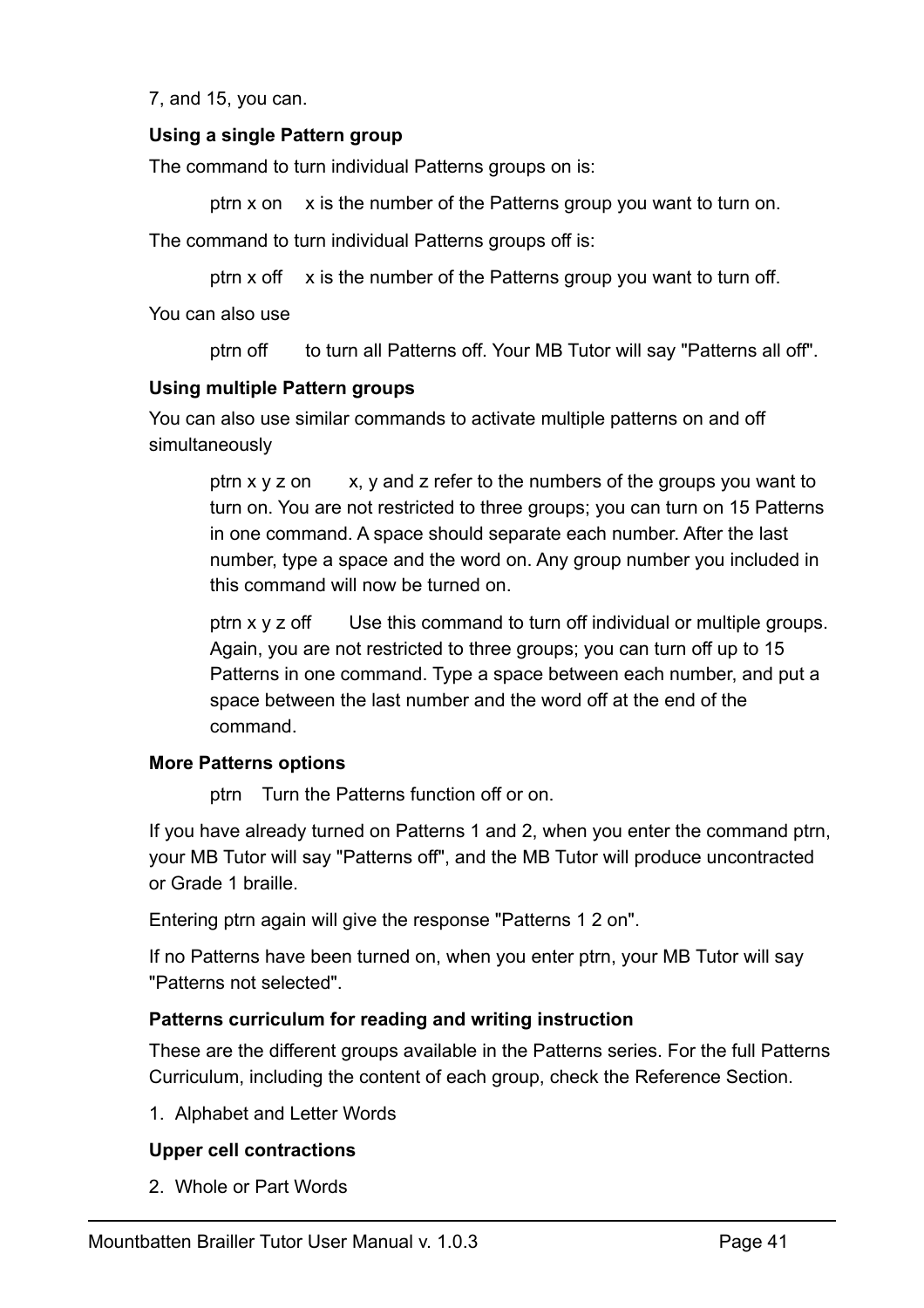- 3. Simulated Letter Words
- 4. Part Word Signs

#### **Lower cell contractions**

- 5. Simulated Letter Words
- 6. Whole Words
- 7. Middle Part Word Signs
- 8. Beginning Part Word Signs

#### **Multi-cell contractions**

- 9. Dot 5 Whole & Part Words
- 10.Dot 4,5,6, Words
- 11.Dot 4,5, Words
- 12 Dot 4-6 Final Letter Contractions
- 13.Dot 5-6 Final Letter Contractions
- 14.(Dot 6 Final Letter Contractions pre UEB)
- 15.Short Form Words

# <span id="page-42-0"></span>**Adding braille rules**

#### <span id="page-42-1"></span>**Adding extra rules to the MB Tutor with the exception table**

Your MB has the flexibility to enable you to make exceptions to the standard braille rules you are using, to use the shortcuts or abbreviations of your own choice, or to introduce groups of contractions.

The braille exception table is active in both forward and back translation, and you can use the commands and make additions to your exception table in either Learn or advanced mode.

You can add up to 128 entries to the Exception table.

#### <span id="page-42-2"></span>**Braille exception table commands**

eta text braille position

This is the main command to add an entry to the exception table.

text is the text to be changed;

braille is the braille that will be substituted;

position is any one or a combination of the five position indicators given below:

a - allowed anywhere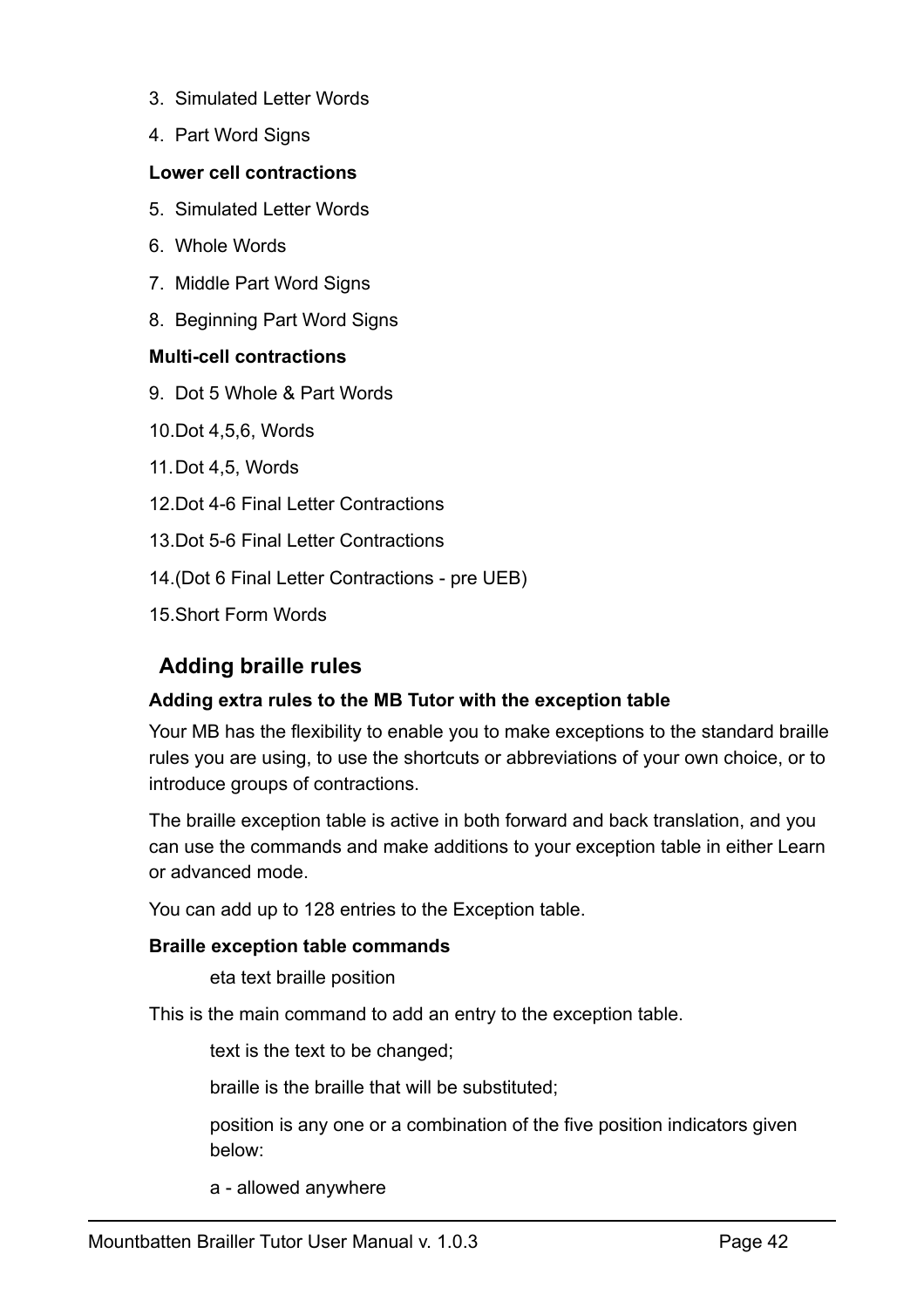b - allowed only at the beginning of a word

e - allowed only at the end of a word

m - allowed only in the middle of a word

s - allowed only by itself (except adjacent to spaces and/or punctuation).

etc Clears the exception table.

etd [text] Deletes an entry from the exception table, where [text] is the text part of the entry.

etu Turns the exception table off or on. This is a toggle command, and the default status is on.

Exception Table Examples

eta hello hl s

This command would add a rule to cause the word "hello" to be translated to the abbreviation "hl", but only if "hello" is by itself. It could be surrounded by spaces or punctuation but could not be contained within a word.

As another example, if you wish "help" to be translated to "hp" at the beginning and end of a word but not the middle, the command would look like this:

eta help hp be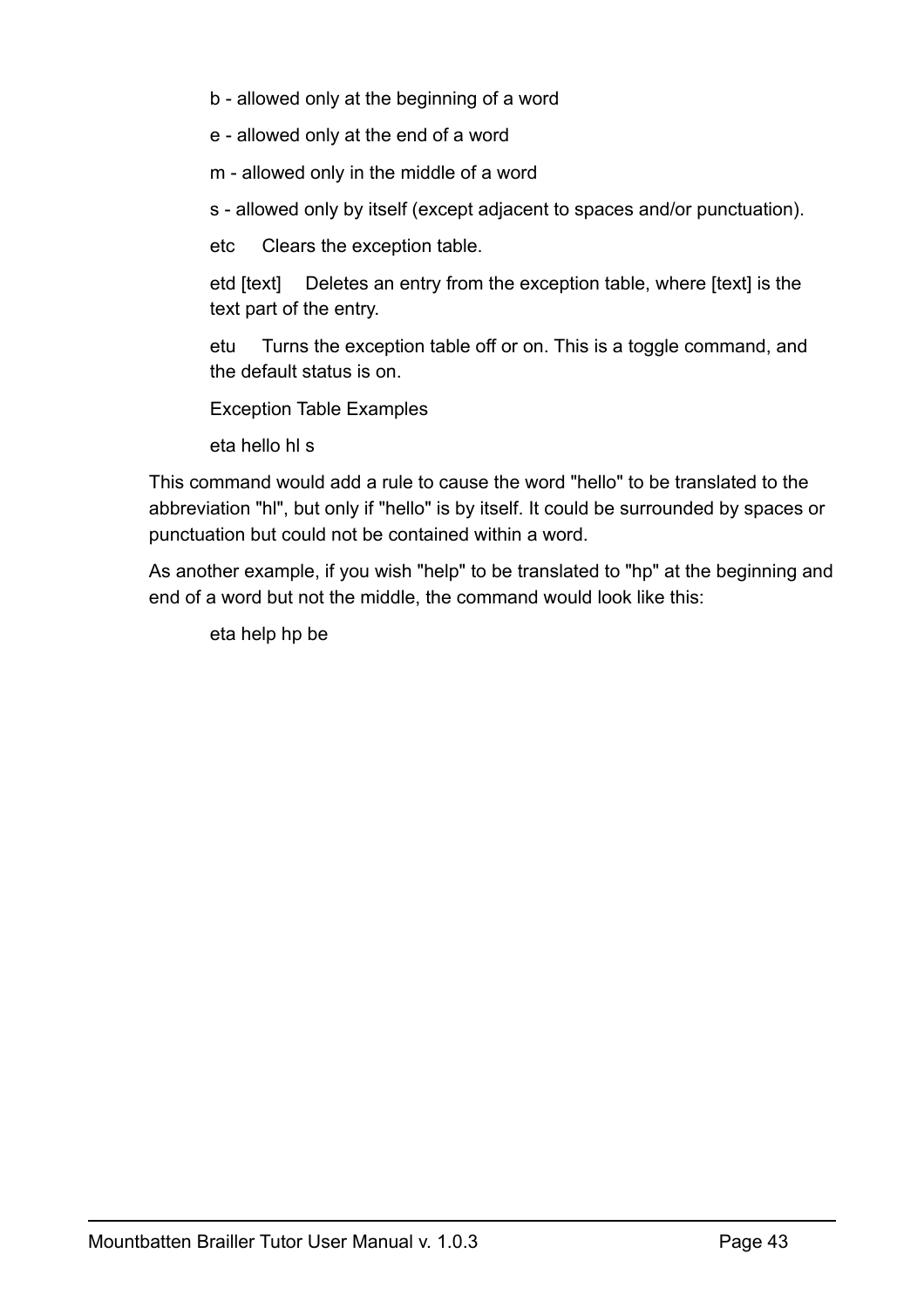# <span id="page-44-0"></span>**Editor**

The editor enables you to create and edit text files within the MB memory. It does this in a place called the editor buffer. Once in the editor, text can be entered, inserted, and deleted. You can also search for and replace text, copy, move and paste the text you choose.

## <span id="page-44-1"></span>**Getting started**

#### <span id="page-44-2"></span>*Entering the Editor*

| EDIT (filename) | where <i>[filename]</i> is the name of the file you have stored in<br>memory (or the name of the new file if you are starting a new<br>one). If the filename is new, the MB will say "file not found",<br>"creating new file", and then speak the filename. If no filename<br>is given, the editor is made active, but the file will have no<br>filename. You will be prompted for a filename when exiting. |
|-----------------|-------------------------------------------------------------------------------------------------------------------------------------------------------------------------------------------------------------------------------------------------------------------------------------------------------------------------------------------------------------------------------------------------------------|
|                 | For whatever reason, if there is previous unsaved data in the<br>buffer, the MB will say: "Unsaved file in editor" "Please clear or<br>save file". You must either clear the editor buffer (by pressing<br>the character "c") or save the file (by pressing the character<br>"s"). After either clearing or saving, you can simply read in<br>another file.                                                 |
| $Enter+Q$       | Exit the editor                                                                                                                                                                                                                                                                                                                                                                                             |
|                 | You will be prompted: "Save File First". Answering Y will save<br>the editor buffer as a file, with the filename given, before<br>returning to normal MB mode. Answering N will not save any<br>data and return to normal MB mode.                                                                                                                                                                          |
| Help            |                                                                                                                                                                                                                                                                                                                                                                                                             |
| Enter+H         | Help Menu. Default Off. Toggle                                                                                                                                                                                                                                                                                                                                                                              |

#### <span id="page-44-4"></span><span id="page-44-3"></span>**Moving around within a file**

#### <span id="page-44-5"></span>**Cursor commands**

To move around the file, we use cursor commands. These are known as chorded commands. The notation sp + dot 3 means you have to press the space key and dot 3 simultaneously.

| SP + DOT 3    | Move to the previous character and speak it                                                       |
|---------------|---------------------------------------------------------------------------------------------------|
| SP + DOT 2    | Move to the previous word and speak it                                                            |
| SP + DOT 1    | Move to the previous line and speak it                                                            |
| SP + DOTS 13  | Move cursor to the top of the previous page                                                       |
| SP + DOTS 123 | Move cursor to start of the file.                                                                 |
| SP + DOTS 36  | Speak current character                                                                           |
|               | Pressing twice will give phonetic equivalent or dot equivalent<br>for contractions or non-letters |
| SP + DOTS 25  | Speak current word                                                                                |
| SP + DOTS 14  | Speak current line                                                                                |
|               |                                                                                                   |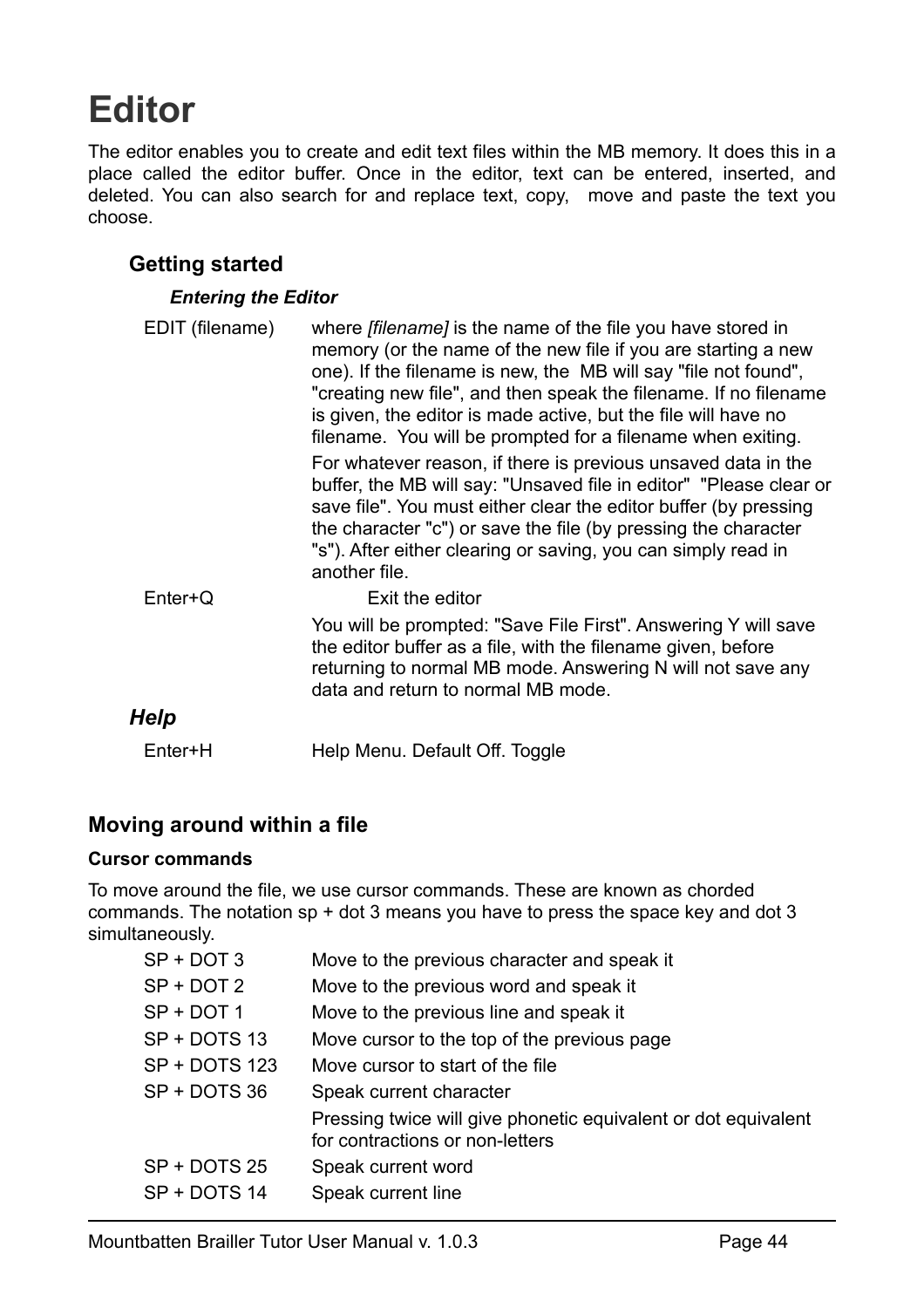| $SP + DOT 6$         | Move to the next character and speak it |
|----------------------|-----------------------------------------|
| $SP + DOT 5$         | Move to the next word and speak it      |
| $SP + DOT 4$         | Move to the following line and speak it |
| SP + DOTS 46         | Move cursor to the top of next page     |
| <b>SP + DOTS 456</b> | Move the cursor to the end of the file. |

**Note**: If you attempt to move past the start or end of the file, the MB will say "top of file" or "end of file". The new message will override the old if the MB speaks as you enter another cursor command. The cursor automatically returns to the text entry position when new text is entered.

#### <span id="page-45-0"></span>*Editor chorded commands*

Before moving onto the Menu Commands, there are other chorded commands for you to try.

| SP + T    | TAB. Inserts a TAB at the cursor position in your file.                             |
|-----------|-------------------------------------------------------------------------------------|
| $SP + P$  | HARD PAGE BREAK. Forces a hard page break at the cursor position<br>in your file.   |
| Enter + I | INSERT/OVERWRITE MODE. Changes the editor between the insert<br>and overwrite mode. |
|           | Default is Insert. Toggle                                                           |
|           |                                                                                     |

In insert mode, move the cursor to the desired position and write text inserted. Then move the cursor to a new position using one of the movement chorded commands. To delete inserted text before moving, simply press the Command key. If the MB is in Overwrite mode, the text will be overwritten until the following command, hard carriage return, or hard page break.

- Enter+C CHANGING THE CASE OF TEXT. Text can be stored in upper case, lower case, or with no case conversion. Letters entered via the Braille keyboard are normally treated as upper case unless changed by this option. No case conversion, is useful if using a PC keyboard for input, and you do not want case conversion to be carried out by the MB. In this instance, the Shift or CapsLock key on the PC keyboard would enter the upper and lower case.
- Enter+W WHERE AM I?: This command gives the file's filename and current position (page number, line number, and column number). If you are on a menu, it gives the menu's name.
- SP+R SPEAK REST OF FILE Speak the rest of a file without moving the cursor using the command:
- SP+Z SILENCE COMMAND There is a universal silence command that can be used at any time.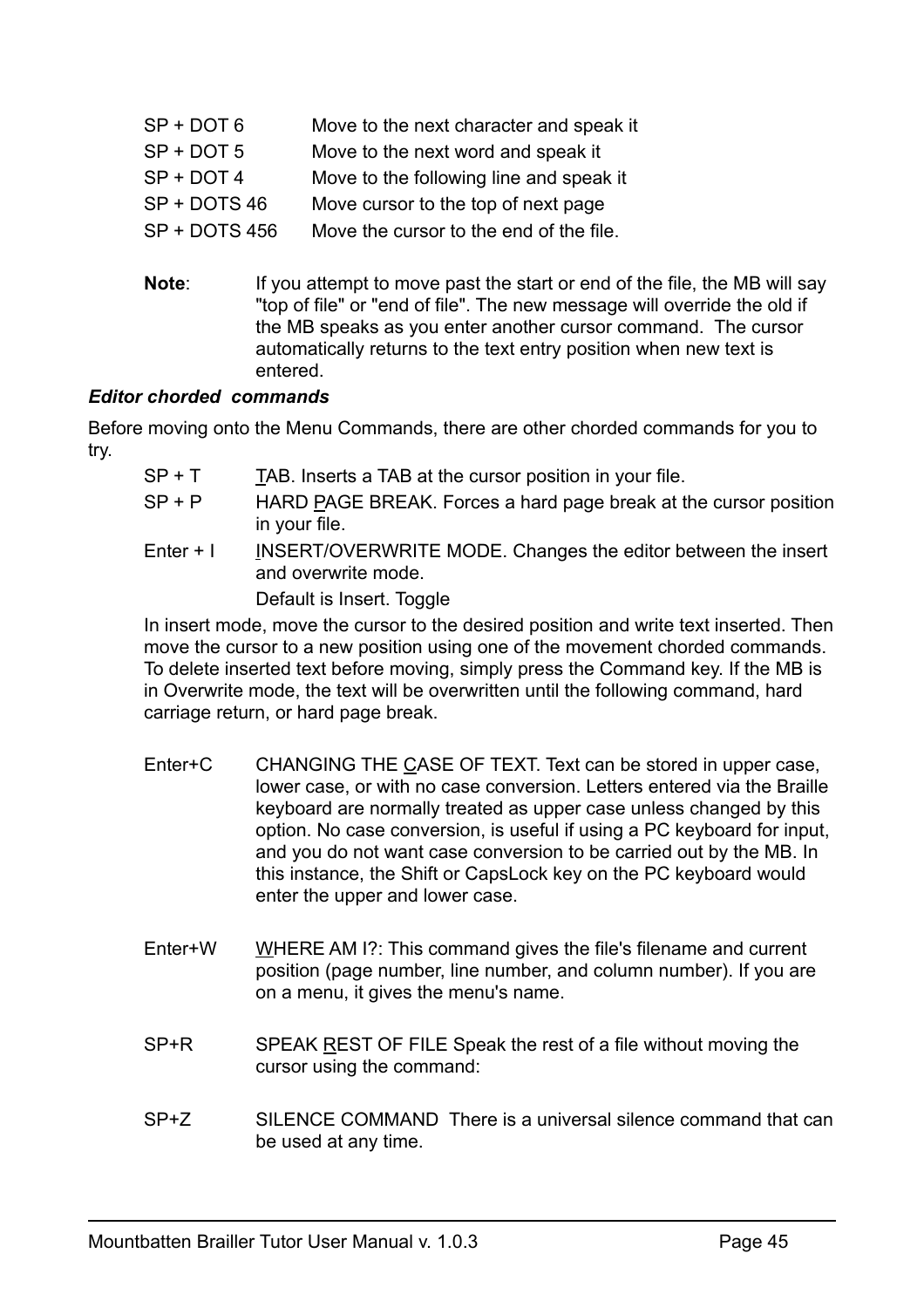#### <span id="page-46-0"></span>**Keyboard commands**

The following MB keys are used for immediate editor commands.

- Enter Enter key is treated as a (hard) carriage return.
- BS Backspace key is the same as the Read Last Character command (sp + dot3), except when you are entering text in response to a prompt, e.g. when asked for a filename, in which case it will act as an actual BackSpace.
- CMD Command key will cancel any operation currently in progress.

#### <span id="page-46-1"></span>**Menu commands**

For editing, the MB has a range of commands organized into five separate menus according to their tasks. These are:

**File menu** for file maintenance (selecting or saving files, renaming files, etc.) **Search menu** enables you to search and/or replace selected text

**Block menu** allows you to select, copy, move, or delete sections of text

**Delete menu** for deleting or restoring characters, words, lines, or page **Edit menu** provides further editing functions

**Note:** Whenever you are asked to answer a Yes or No question, only enter Y or N. Any other answer is ignored.

<span id="page-46-2"></span>Exiting the menus and the Editor

| SP+E | This is used for all of the menus described. When you exit the menu, |
|------|----------------------------------------------------------------------|
|      | you will return to the Editor.                                       |

Enter+Q Exit the Editor

#### **File menu**

This menu enables file operations such as reading, saving, re-formatting, etc.

- Enter+F Entering the File Menu: The File menu has the following options:
- O OPEN A FILE AND MOVE IT TO THE EDITOR
- R RENAME THE FILE This command changes the file's name in the editor.
- C CLEAR THE EDITOR WORK SPACE If the current Editor file has been changed and not saved, you will be asked to save this file before clearing the workspace.
- D GIVE DIRECTORY LISTING The directory listing announces the names of files one by one. Once you have entered the command, you are placed at the top of the file listing with the following supplementary commands available:
	- A Speak the previous filename in the file listing. Moves the file cursor up.
	- C Speak the current filename in the file listing

DOT 4 Speak the following filename in the file listing. Moves the file cursor down.

O Open a file, at the current "file cursor" position, into the editor. If an existing file in the Editor has not yet been saved, you will be asked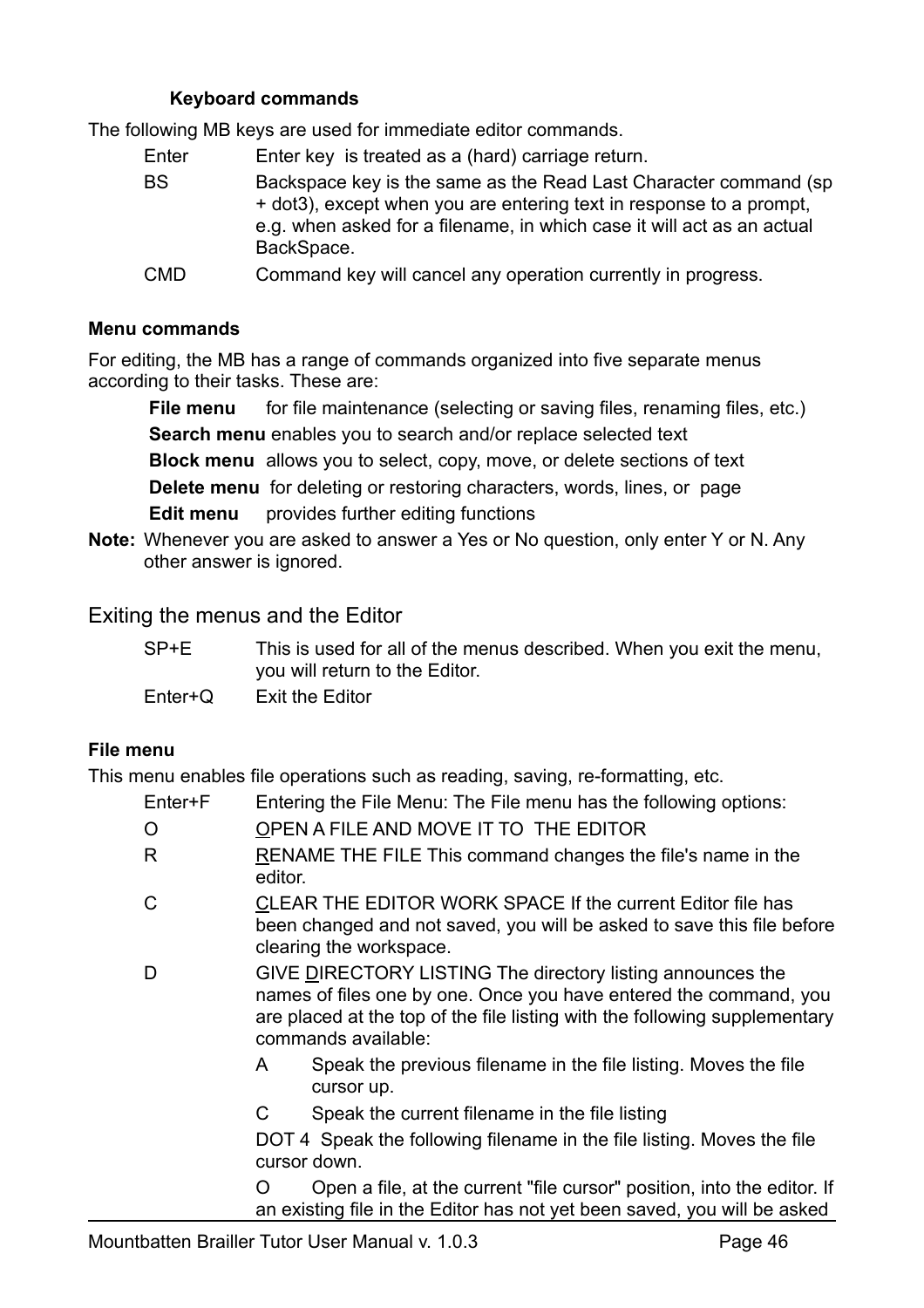if you wish to save the current file before loading up the next one.

- D Delete the file at the current "file cursor" position.
- F Give remaining space in the editor buffer
- P PROTECT / UNPROTECT THE FILE Default Unprotected. Toggle. While in this mode, the MB will say "File protected" whenever you try to enter any characters in the document, either in insert or overwrite mode.
- F RE-FORMAT THE FILE Although this is done automatically when the file is saved or when text is moved around, there may be a time when you would like the file to be reformatted (perhaps before listening to a final version).
- S SAVE THE CURRENT EDITOR FILE When you use this command, the file you are working on is reformatted to fit within the current margins and saved. However, the following conditions apply:

-If **no filename** has yet been assigned to this file, you are asked to enter one.

-If the **file already exists,** then you are asked if you want to overwrite it or not. If you answer N, then you are returned to the Editor.

-If there is **not enough room in memory** to save the whole file, you will be asked if you wish to save the file regardless, in which case it will be cut short to fit. Answering N will return you to the Editor.

-If necessary, to **make more room**, exit the Editor and use the standard MB commands to clear out any old files. Then enter and re-save the Editor file.

 $SP + F$  FXIT THE MENU

#### **Edit menu**

The Edit menu has commands for finding out how much space is left in the Editor, the size of the file you are working on or finding a page number in your file. It also allows you to embed formatting commands into the file or Braille grade commands to change the grade in the entire file or a fragment of it.

Enter+E Enter the Edit Menu: Edit menu has the following options.

- S SIZE OF CURRENT FILE
- R REMAINING WORK SPACE
- W WHERE AM I? Gives current page, line, cursor position.

F FORM NEW PARAGRAPHS This command can join broken lines (as will happen if a file sent from a computer has different margin settings to the MB). All existing paragraph formatting is maintained.

J JOIN CURRENT AND NEXT PARAGRAPH This command can only be entered on the last line of the current paragraph.

D DELETE HARD PAGE BREAKS IN FILE

G GO TO a selected page number. The Editor will say "Enter page number". You can enter a page number in Text or Braille format. The NEWLINE key must follow the number. If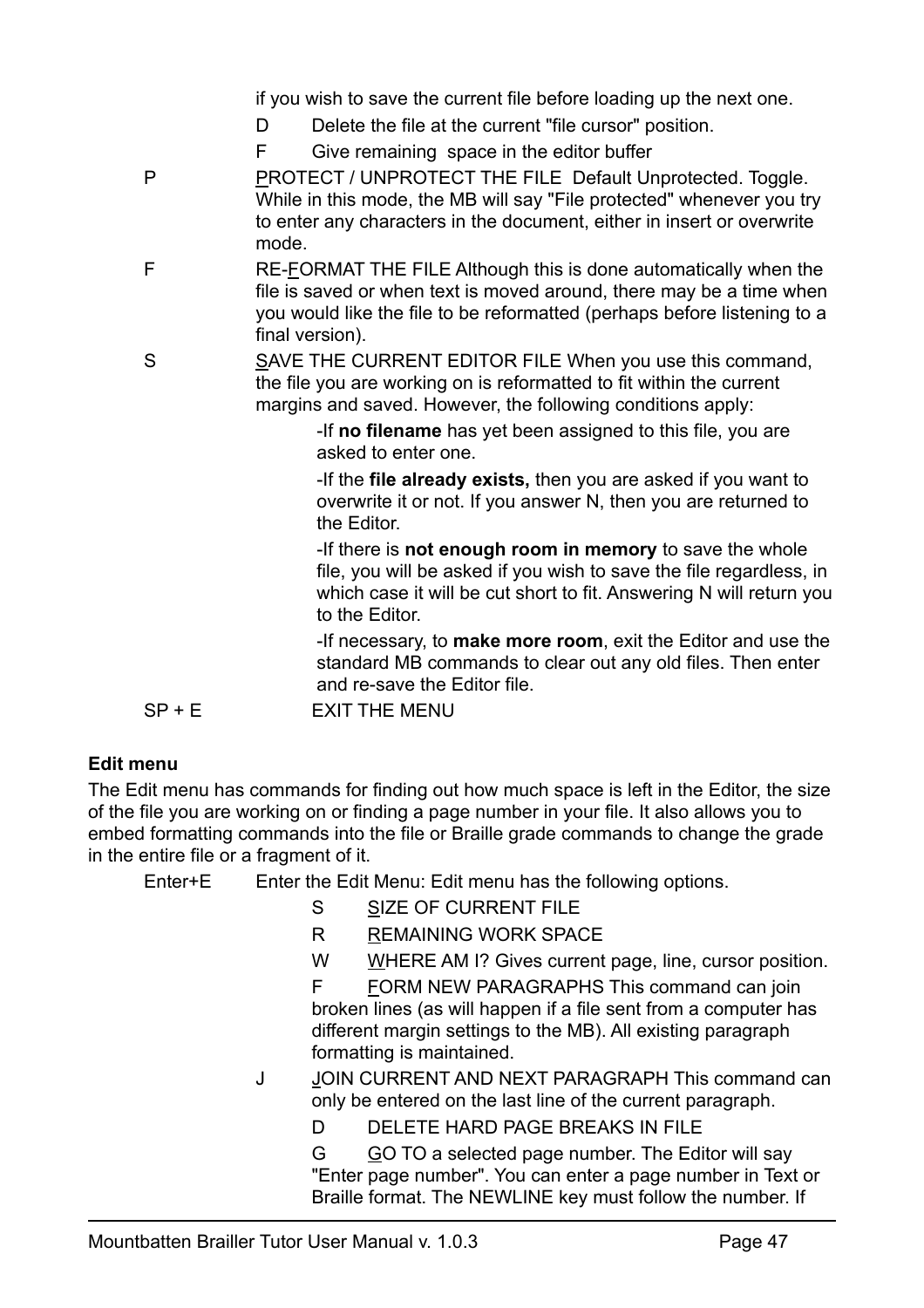the page number is valid, the editor cursor is moved to the first character of the page number requested. If the number entered is greater than the number of pages in the file, the message "Invalid input" is given.

- C ENTER MOUNTBATTEN COMMAND If you want to enter a standard MB command (e.g., for formatting) in your file, you need to use this command. When you press C, the MB will say "Enter MB Command". Simply enter the command as you would normally and then press the "Newline" key to terminate the command. Do not press the "Enter" key as it has no meaning within the editor. After pressing "Newline", the MB will say "Please Wait" and then "Finished" when the command has been inserted.
- T TAKE AWAY MOUNTBATTEN COMMAND To delete commands within a file, position the cursor on top of the command, and press T. The MB will say "Please Wait" and then "Finished" when the command has been deleted. If the cursor is not on a command, the instruction is ignored, and the message "Command Not Found" is given.

#### **Block menu**

The block menu is used to move sections of text around the editor. You can copy, move and delete blocks of text. This is done using a standard "cut and paste" operation. Once a text is selected or "cut", it is placed in a "clipboard" from where it can later be "pasted" into the new location.

| Enter+B |    | Enter the Block Menu: You have the following options:                                                                                                                                                                                                                                                    |  |  |
|---------|----|----------------------------------------------------------------------------------------------------------------------------------------------------------------------------------------------------------------------------------------------------------------------------------------------------------|--|--|
|         | B  | BEGIN BLOCK marker. The cursor must be moved to<br>the first character to be included in the block and the<br>command given. The MB will say "Block Begin". The<br>maximum size of the block is 1200 characters if the<br>block is to be copied or moved. When deleting a block,<br>size does not matter |  |  |
|         | E. | END BLOCK marker. The cursor must be moved to the<br>first character after the text to be included in the block<br>and the command given. The MB will say "Block End".                                                                                                                                   |  |  |
|         | C  | COPY BLOCK to the cursor position. The block can be<br>copied or moved to any cursor position other than within<br>the block area itself, and will be inserted immediately<br>before the current cursor position.                                                                                        |  |  |
|         | M  | MOVE BLOCK to the cursor position. The block markers<br>are not deleted when a move command is given. This<br>enables you to move the block to another position if you<br>realize you have moved it to the wrong place.                                                                                  |  |  |
|         | P  | <b>PASTE BLOCK This copies any information in the</b><br>clipboard to the current cursor position.                                                                                                                                                                                                       |  |  |
|         | S  | SPEAK BLOCK Speak the contents of a block.                                                                                                                                                                                                                                                               |  |  |
|         | D  | <b>DELETE BLOCK</b>                                                                                                                                                                                                                                                                                      |  |  |
|         |    |                                                                                                                                                                                                                                                                                                          |  |  |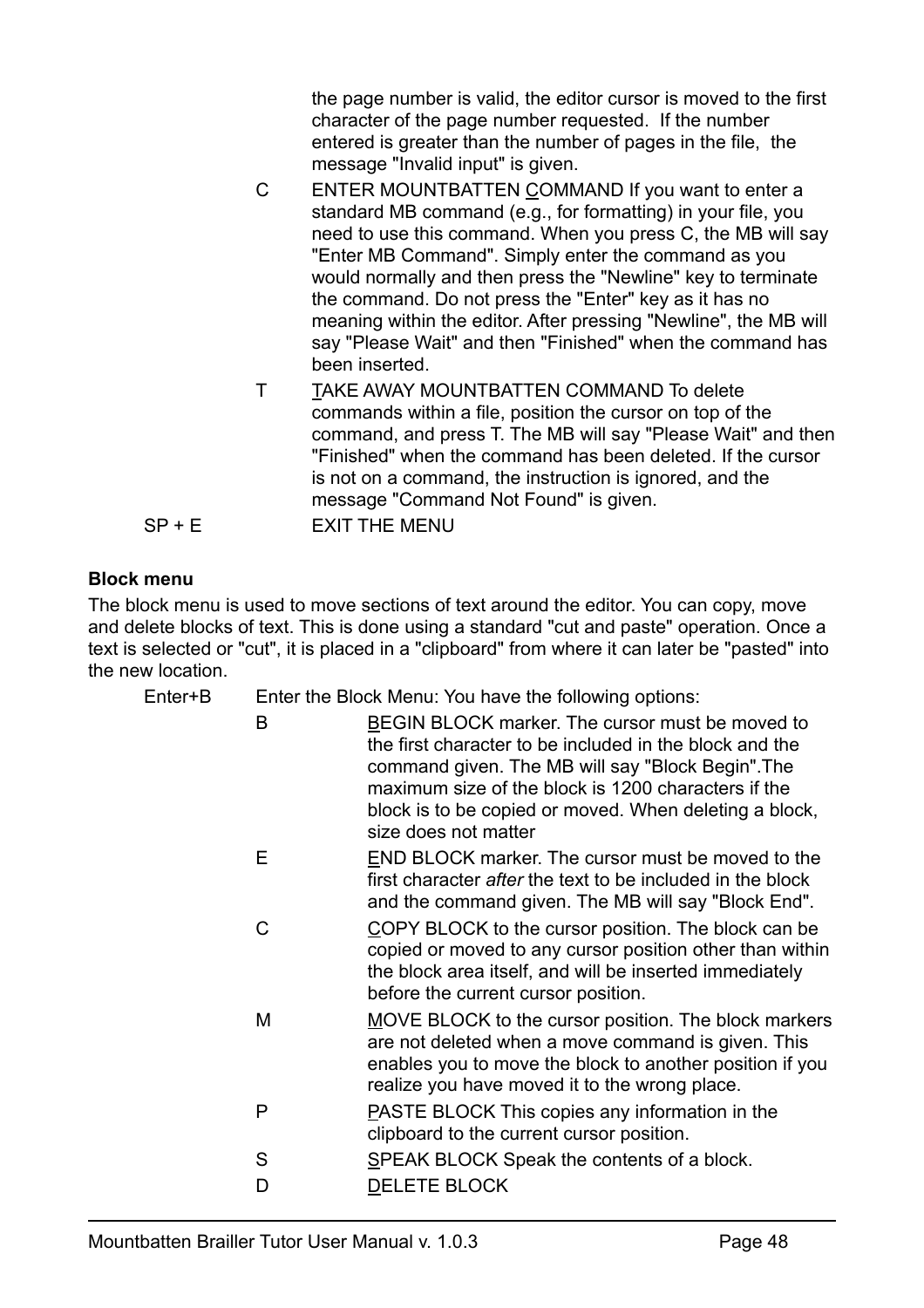After entering any block option, you are automatically returned to the editor on completion of the operation.

After any of the operations, apart from the setting of markers, the document is automatically re-formatted. The MB says which operation is being carried out, e.g.: "Move Block" followed by "Please Wait" and then "finished".

 $SP + E$  EXIT THE MENU

#### **Delete menu**

The commands in the Delete Menu duplicate many of the chorded commands. This Menu is helpful if you cannot remember the chorded command or have difficulty pressing both keys simultaneously.

| Enter+D |                  | Enter the Delete Menu: You then have the following options.                                                                                                                         |
|---------|------------------|-------------------------------------------------------------------------------------------------------------------------------------------------------------------------------------|
|         | С                | DELETE CURRENT CHARACTER                                                                                                                                                            |
|         | W                | DELETE CURRENT WORD On deleting a word, any<br>attached punctuation and following spaces up to the<br>next word or end of the line will also be deleted.                            |
|         |                  | DELETE CURRENT LINE On deleting a line, the<br>following carriage return and/or linefeed will also be<br>deleted. If a page break terminates the line, then this is<br>NOT deleted. |
|         | P                | DELETE CURRENT PAGE. On deleting a page, any text<br>between the previous page break, and the next one is<br>deleted. The page break is also deleted.                               |
|         | Dot <sub>3</sub> | DELETE PREVIOUS CHARACTER                                                                                                                                                           |
|         | Dots 256         | DELETE TO END OF WORD                                                                                                                                                               |
|         | Dots 145         | DELETE TO END OF LINE                                                                                                                                                               |
|         | R                | <b>RESTORE LAST DELETION</b>                                                                                                                                                        |
|         |                  |                                                                                                                                                                                     |

The document is **NOT** automatically re-formatted after a deletion. You must use the format command in the File Menu to re-format.

SP + E EXIT THE MENU

#### **Search and replace menu**

The search and replace menu enables you to search for and, if desired, replace the selected text. You can choose the direction of the search, the case of the text you are searching for, or whether it should match whole words or not.

Enter+S Enter the Search Menu: You then have the following options.

D DIRECTION OF SEARCH - the options are;

Search to cursor

Search from cursor

Search whole file from start

Each time you press D, an option is spoken. The last spoken option is the one selected.

C CASE SENSITIVITY OF SEARCH - the options are; Case sensitive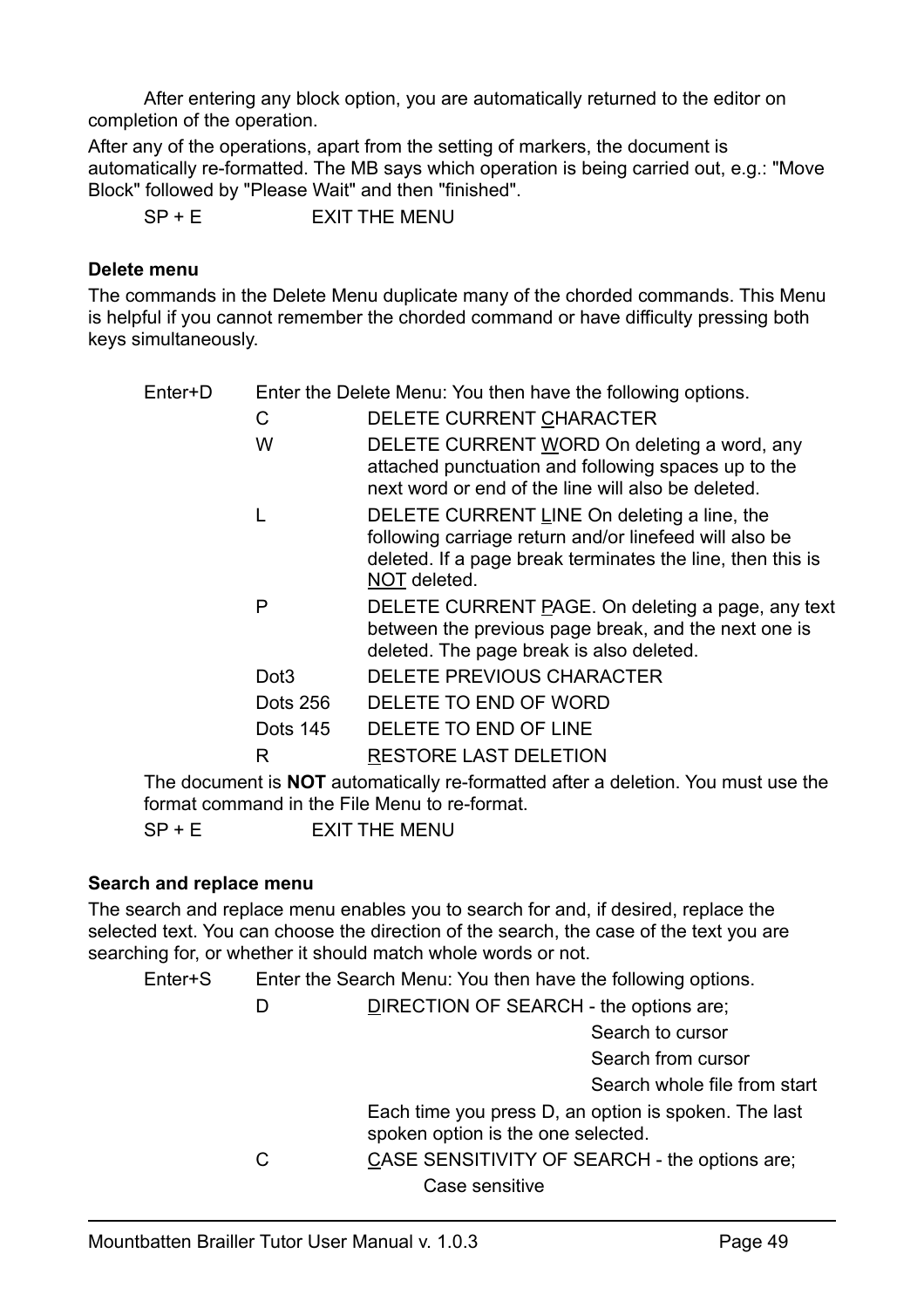Case insensitive

Each time you press C, an option is spoken. The last spoken option is the one selected.

W WORD MATCHING or not - the options are. It matches whole words only. Matches anywhere (the word you are searching for can be part of another word) Each time you press W, an option is spoken. The last spoken option is the one selected. **Note:** If you start or end a search string with a space character (i.e., NEWLINE, SPACE, FORMFEED, etc.), the space character is treated as the end of a word. S SEARCH FOR TEXT R SEARCH AND REPLACE TEXT L RESTART LAST SEARCH

Before a search or replace is initiated, the proper operating selections must be set up.

#### **Entering search and replace strings**

When you start a search, you are asked to enter the **search string** (the letters or words you are looking for). You may use any alphanumeric or space character. You can look for a string at the end of a line by entering NEWLINE after your search word, or look for a string at the beginning of a line by Entering NEWLINE as the first character of the search string. If you press Backspace, the last character entered is deleted (the MB will say the character just deleted). You cannot enter "nothing" as a search string.

Chord-E (sp + E) terminated the search and replace strings.

After the search string has been entered, if you choose the replace option, the MB will say "**Enter replace string**". The same character combinations can be used with the replace string. However, you can choose to have nothing as the replace string (this will delete any occurrence of your string in the file). To do this enter sp+E as the first character in the replace string. Keep in mind that there may be a space before or after the word you want to delete, so incorporate that extra space at the end of your search string. Of course, this will mean it will not find a match if the word is followed by punctuation. You may have to try it with and without the space to ensure you get all occurrences.

**Note:** Keep in mind which format you are using to enter information. If you are using Grade 2 braille, you cannot search for a word in Grade 1 braille.

#### **The search sub-menu**

If your search string is found in the file and this is a search only command, then you have available the following options:

> W Speak word that contains the search string. L Speak line that contains the search string.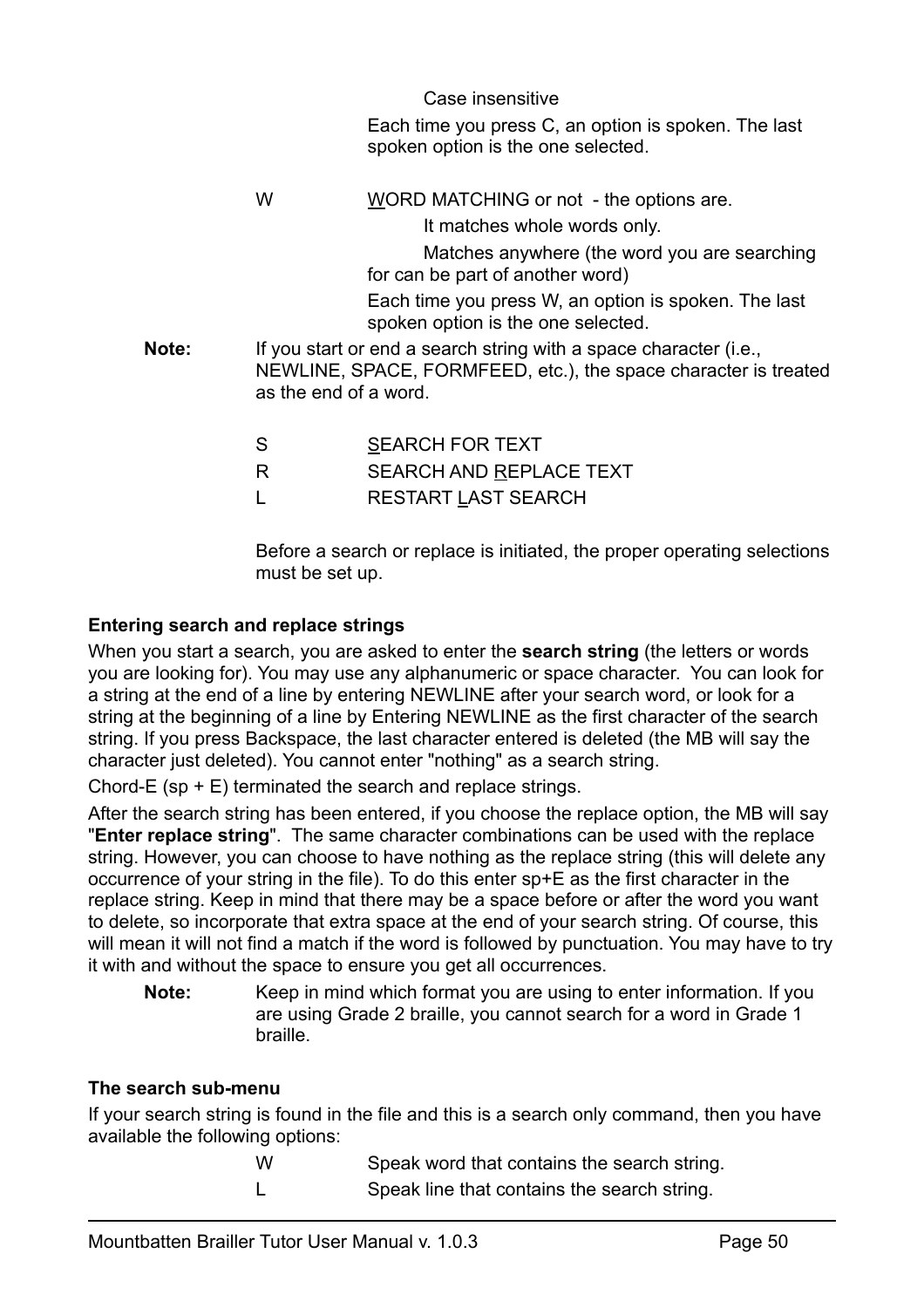N Ignore this one and find next.

Command Key Stop the search and return to the main search menu.

sp+E Stop the search and return to the main editor

#### **The search and replace sub-menu**

If the search string is found and you have chosen to replace it, you have available the above Search sub-menu options as well as the following:

| W                  | Speak word that contains the search string.            |  |
|--------------------|--------------------------------------------------------|--|
|                    | Speak line that contains the search string.            |  |
| N                  | Ignore this one and find next.                         |  |
| <b>Command Key</b> | Stop the search and return to the main search<br>menu. |  |
| $sp+E$             | Stop search and return to main editor                  |  |
| R                  | Replace this occurrence                                |  |
|                    | Replace all occurrences                                |  |

When you exit the Main search menu, the document will be reformatted after a replace has occurred before control is returned to the editor.

#### **Abandoning search**

A search can be abandoned, at any time, even during the setting up of the search or replace strings, by pressing the Command key.

If the search string is not found, you are returned to the Search menu to change the search string or one of the search conditions.

To leave the Search Menu, use the command.  $SP + E$  EXIT THE MENU

#### <span id="page-51-0"></span>Editor definitions and concepts

When using the Editor, there will be references to various terms and concepts you will need to be familiar with. These include;

#### **Hard and soft carriage returns**

A soft carriage return usually marks the end of a line within a paragraph. It is automatically inserted by the editor at the end of each line.

A hard carriage return is something you enter into text yourself by pressing the "enter" or "new line" key, usually at the end of a paragraph, or inserting a blank line.

#### **Hard and soft page breaks**

Usually, the editor uses "soft" page breaks to distinguish the end of a page and the start of a new one. If subsequent text is inserted or deleted, by whatever means, and the document is reformatted, then the position of the page break changes accordingly.

"Hard" page breaks; however, do not move. They will always force the start of a new page. If you wish to force a Hard page break, merely enter the "New Page" or "Form Feed" character from the MB keyboard or Control-L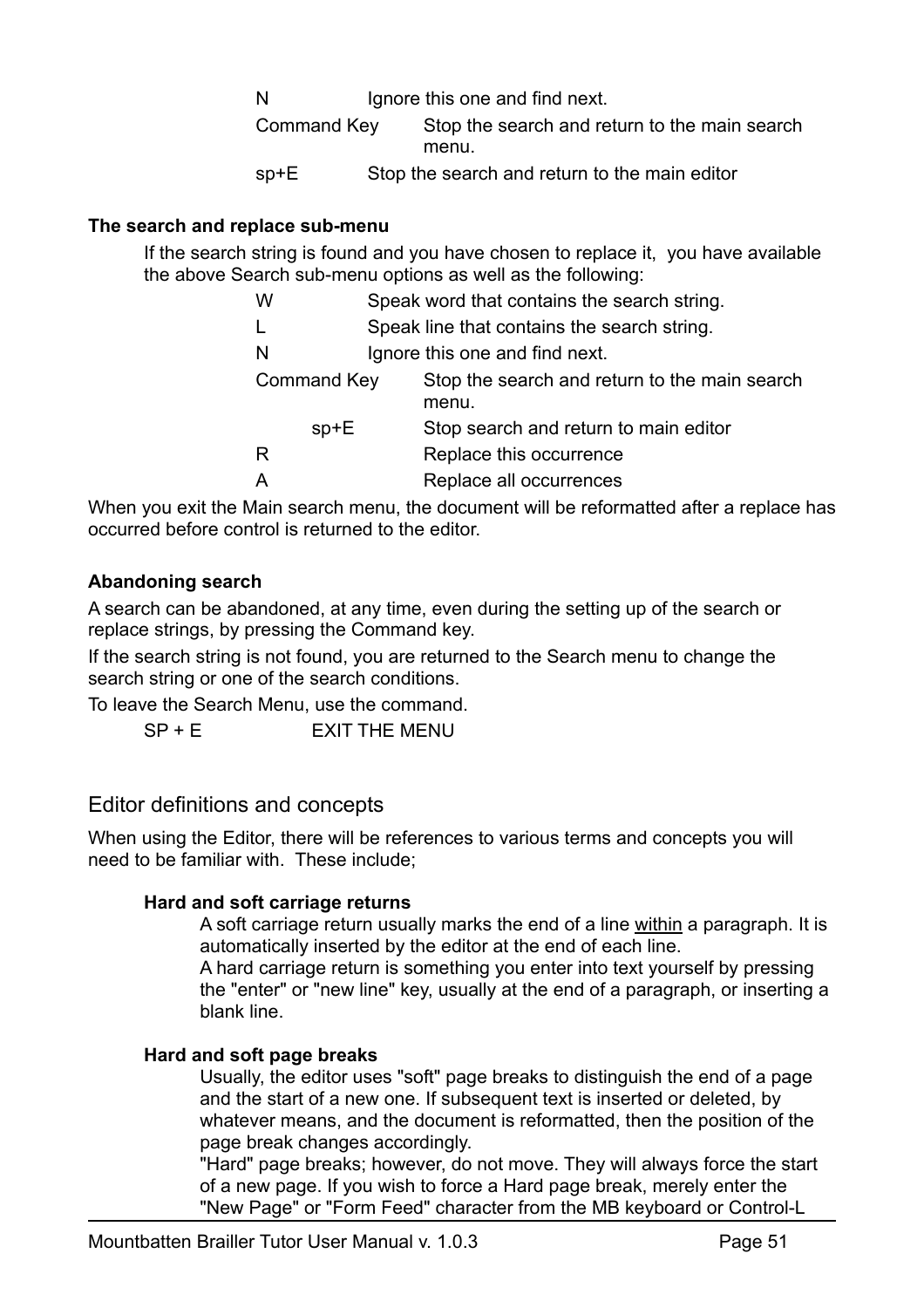from an attached QWERTY keyboard. This will insert a Hard page break at the current cursor position.

#### **Printing files**

Files can only be printed after leaving the Editor. You cannot print or emboss files from within the editor. Printing of the files uses the standard PR command.

Valid options for page numbering can still be used and are discussed in the User Guide dealing with printing files.

#### **Speaking commands**

If the "Speak Commands" option in the Speech Menu is set to YES (ON), then when a command is found, the word "Command" is spoken, and the command following is spelled. As the commands are intermingled with the text, it may sound strange, but it allows you to locate commands quickly.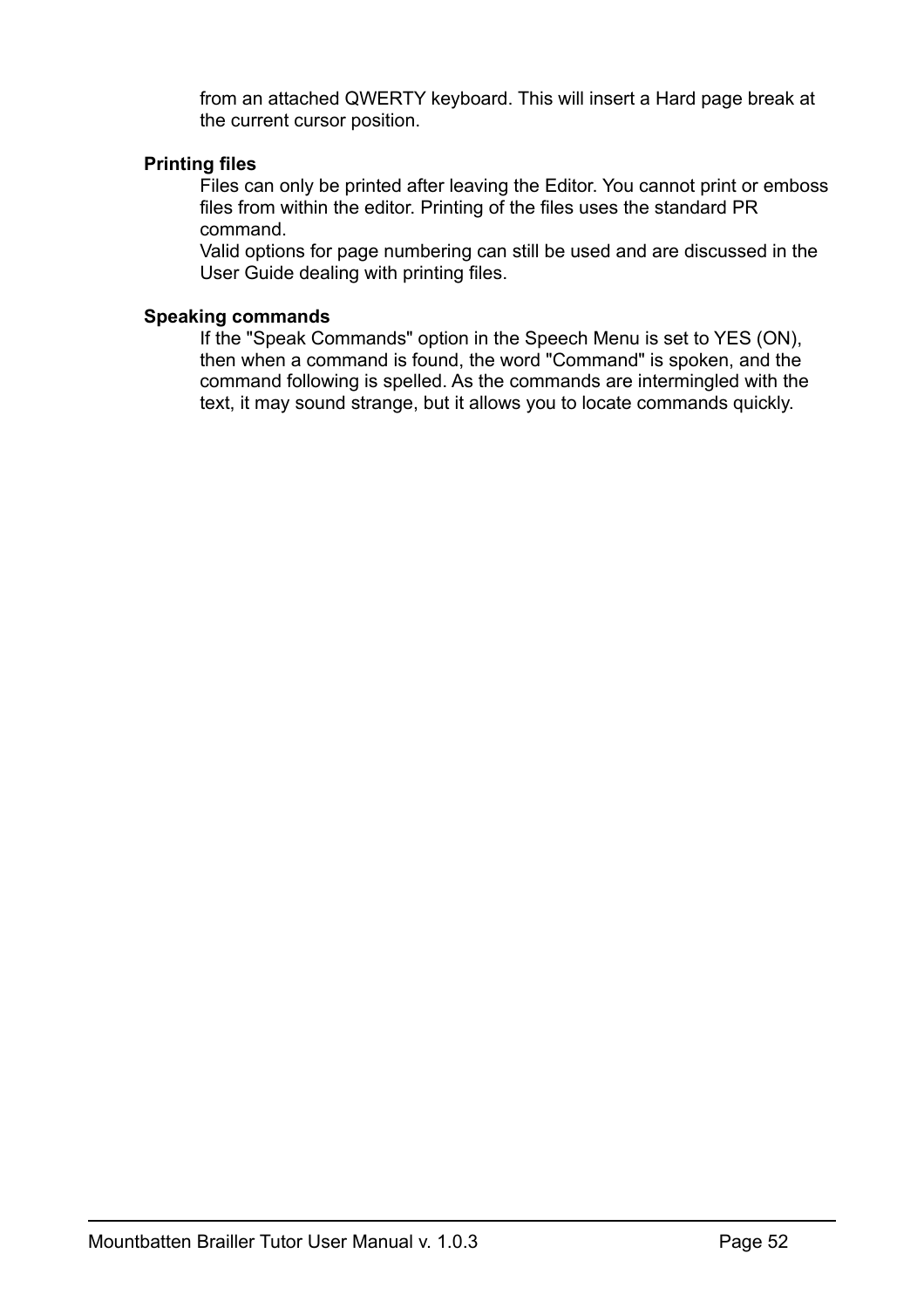# <span id="page-53-0"></span>**Mountbatten Brailler Tutor connectivity**

#### <span id="page-53-1"></span>**Connecting to a PC using MB-Comm software**

To connect your Mountbatten Brailler Tutor to a PC or laptop, you need a USB A-B type cable plus MB-Comm software. The USB cable needs to be connected to the USB B (slave) port of Mountbatten Brailler, next to the power adapter socket on the right side of the unit.

MB-Comm software is free and available at the [mountbattenbrailler.com](http://mountbattenbrailler.com) web page in the Resources section. It is a Windows PC application that enables the transfer of files between a PC and a Mountbatten Brailler Tutor.

To install:

1. To use the USB connection, you must first load the Mountbatten USB drivers.

2. Double-click the MB-Comm setup file, and the installation will begin.

3. The installation checks your computer for Windows .NET components and loads them if required. This may take several minutes.

<span id="page-53-2"></span>Found new hardware wizard.

For the first-time USB connection of the Mountbatten to the PC, the PC will detect a new USB device and bring up a Found New Hardware Wizard.

The wizard may ask to search the Web or Microsoft Update; please select "No, not this time" and select Next.

Then select "Install the software automatically (recommended)".

You may hear Mountbatten say "USB connected" during this procedure.

Accept any prompts to "continue anyway".

When finished, the PC should indicate that the new hardware has been installed successfully.

If you encounter any problems with communication between Mountbatten Brailler Tutor or Mountbatten Braille Whisperer and MB-Comm software through USB cable (connection errors, missing letters, or whole words during embossing), please select the option "Safe USB transfer" in connection settings. This setting will be stored, and you won't need to change it in the future.

Detailed instructions:

- select "Connect Mountbatten" from menu "Device"
- click the button "Settings" in the displayed dialog box
- in the shown window, check the "Safe USB transfer" option in section "Advanced settings"
- confirm this setting with the "OK" button.

The following screenshots show described steps: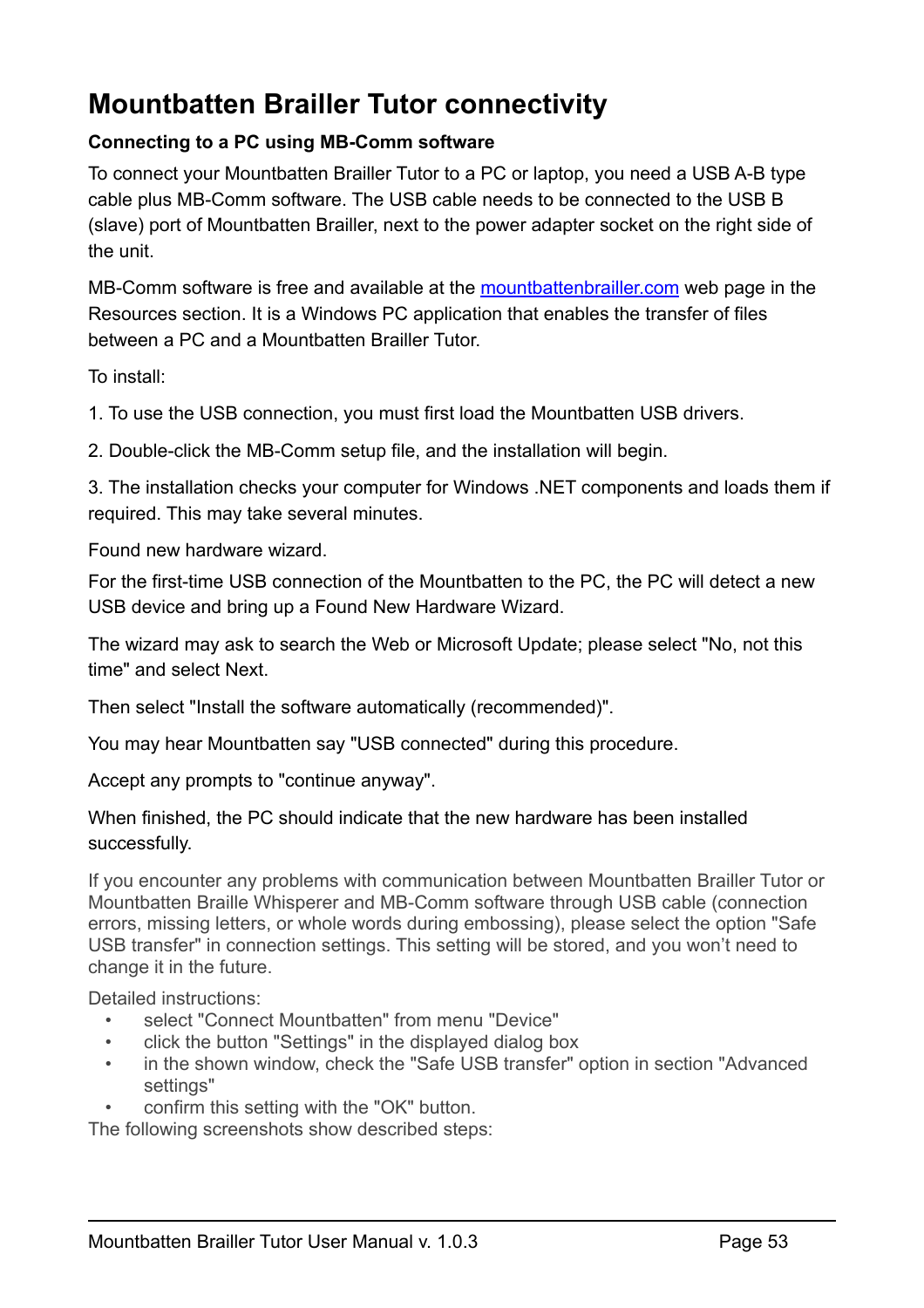| Select PC Communication Port<br>×                                   |                            |  |
|---------------------------------------------------------------------|----------------------------|--|
| Port Number<br>QK                                                   |                            |  |
| COM3 Mountbatten (USB)<br>Select:<br>$\blacktriangledown$<br>Cancel |                            |  |
|                                                                     | Settings                   |  |
|                                                                     |                            |  |
| Communication Port Settings                                         | $\times$                   |  |
| <b>Communication Speed</b>                                          | <b>Flow Control</b>        |  |
| 115200<br>▾╎                                                        | <b>G</b> Hardware          |  |
|                                                                     | C Xon/Xoff                 |  |
| <b>Connection Preferences</b>                                       | C None                     |  |
| l8<br>▾<br>Data Bits:                                               | C Xon/RTS                  |  |
| None<br>Parity:                                                     | Advanced settings          |  |
| One<br>Stop Bits:                                                   | $\nabla$ Safe USB transfer |  |
| OK                                                                  | Cancel                     |  |

#### <span id="page-54-0"></span>*Starting MB-Comm.*

When starting MB-Comm while connected to the Mountbatten, you will hear a series of tones and "OK" prompts while the connection is being established. If you don't hear any tones, make sure the Mountbatten is on, connected, and has paper loaded; if all this is in place and no connection is made, contact the helpline for assistance.

#### <span id="page-54-1"></span>*Transferring files to/from Mountbatten Brailler Tutor*

Text files can be Embossed on the MB directly from your computer or sent to the MB memory for later embossing. Or, files held in the MB memory can be sent to the Computer for saving.

From the *File menu,* select either:

- Send Text File to MB
- Emboss File on MB
- Receive and Save File from MB

**Hint:** It is recommended that when sending to the MB, the Send Text File to MB function is used, as this is much quicker and allows you to Emboss the material at your leisure.

#### *Other features*

On the Computer screen, you may

- Display File from MB
- You can also interact with the MB through a *Chat mode*.

At any time, using the Device Menu, you may turn the Embosser On or turn the Embosser Off. You may also Connect or Disconnect the MB or use MB Memory Management to report on the MB memory. File management works for all Mountbatten Brailler models, while the free memory field is not displayed when an MB Tutor is connected, due to the large size of memory in this model.

You may also click the lights in the toolbar under MB-Comm menu to Connect and Disconnect or turn the Embosser On or Off.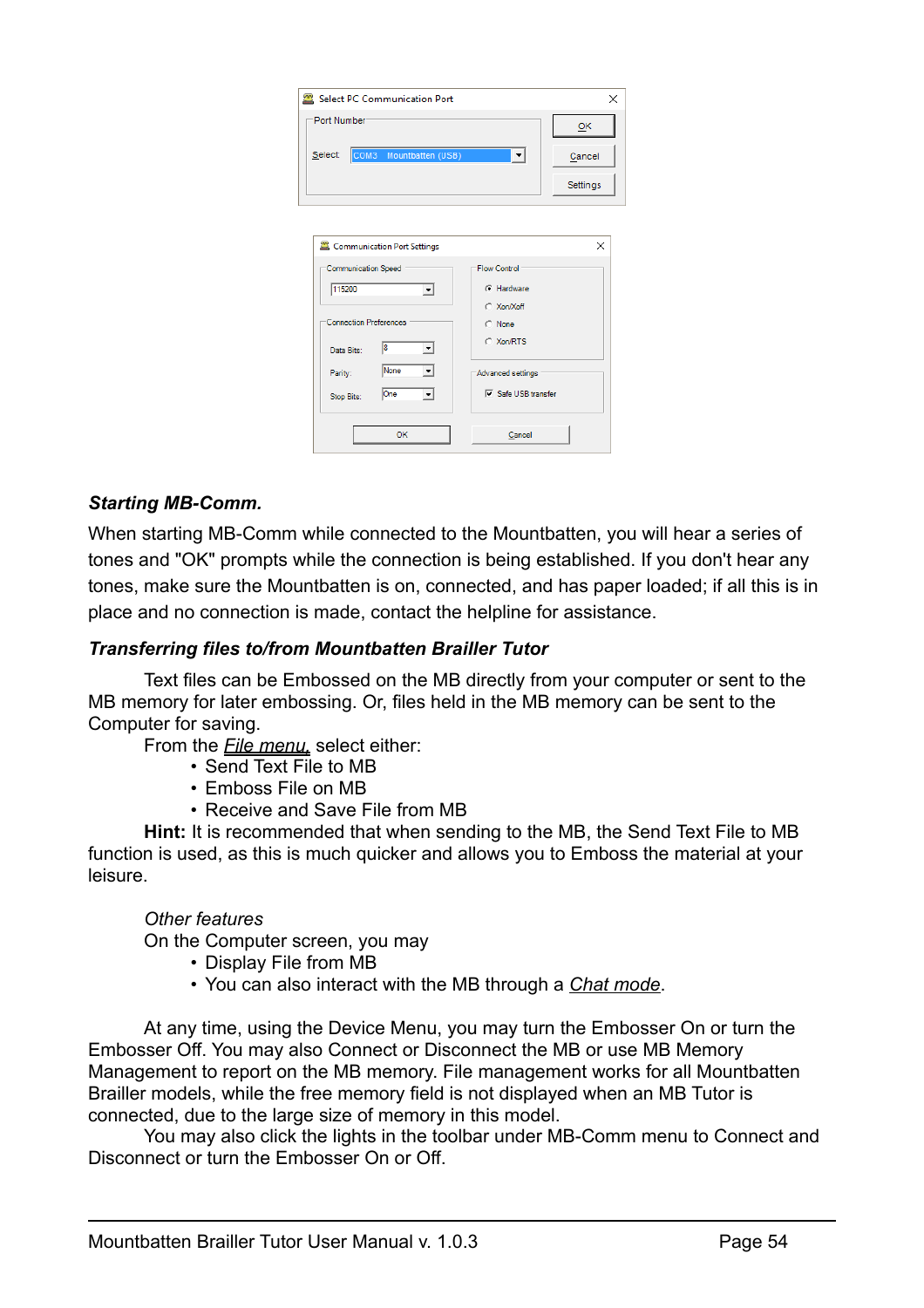#### <span id="page-55-0"></span>**MB-Comm menus**

#### <span id="page-55-1"></span>*File menu*

- Receive and Save File from MB
- Display File from MB
- Send Text File to MB
- Emboss File on MB
- Chat Mode
- Upgrade Mountbatten Brailler
- Save Display to File
- Clear Display Window
- Exit

#### **Receive and Save File from MB R**

This option will query the MB and pop up the list of files held in the MB memory when selected. Select the file you wish to send to the computer. The Windows file selection menu will pop up with the MB file name offered as the default file name when you click OK. You may browse to another directory if needed and/or change the file name before saving the file.

When you click OK, the file will be sent from the MB. The MB will beep during the file transfer to indicate progress.

Once saved on the computer, the files may be edited using any Windows word processing program. The text file editors, such as Notepad or WordPad, are convenient for text editing, or you can use programs like Word as long as you save the file as a text file.

#### **Display File from MB D**

Selected from the File Menu, this function enables you to directly View a text file sent from the MB to the Computer.

When selected, a menu will pop up showing the MB files available. Choose the file for viewing and click ok. The file will be sent directly to the computer screen for viewing. Use the Windows controls to scroll through the text.

Note that you cannot Edit any displayed text. It is simply for viewing.

#### **Send Text File to MB S**

Selecting this option will pop up a Windows file selection menu. Choose the file you wish to send, using the Browse facility if needed. The MB will beep several times when you click OK and then present its file menu. You will then be asked to nominate a file name that the MB can use. The default selection will be the Computer file name. The file will then be sent to the MB and stored in the MB memory with your selected file name.

If there is any problem with the file name, you will receive an appropriate error message with advice on the issue.

If the file already exists, you will be prompted to overwrite it or not.

The MB will beep during the file transfer to indicate progress.

You may cancel the transfer at any time by selecting the Cancel button on the screen. The computer will stop sending, but the MB will continue to beep for a time until the buffer has been emptied. The MB will then be left with a partial file in memory. If necessary, you may Delete this file using MB Memory Management.

#### **Emboss File on MB E**

Selecting this option will pop up a Windows file selection menu. Choose the text file you wish to Emboss, using the Browse facility if needed.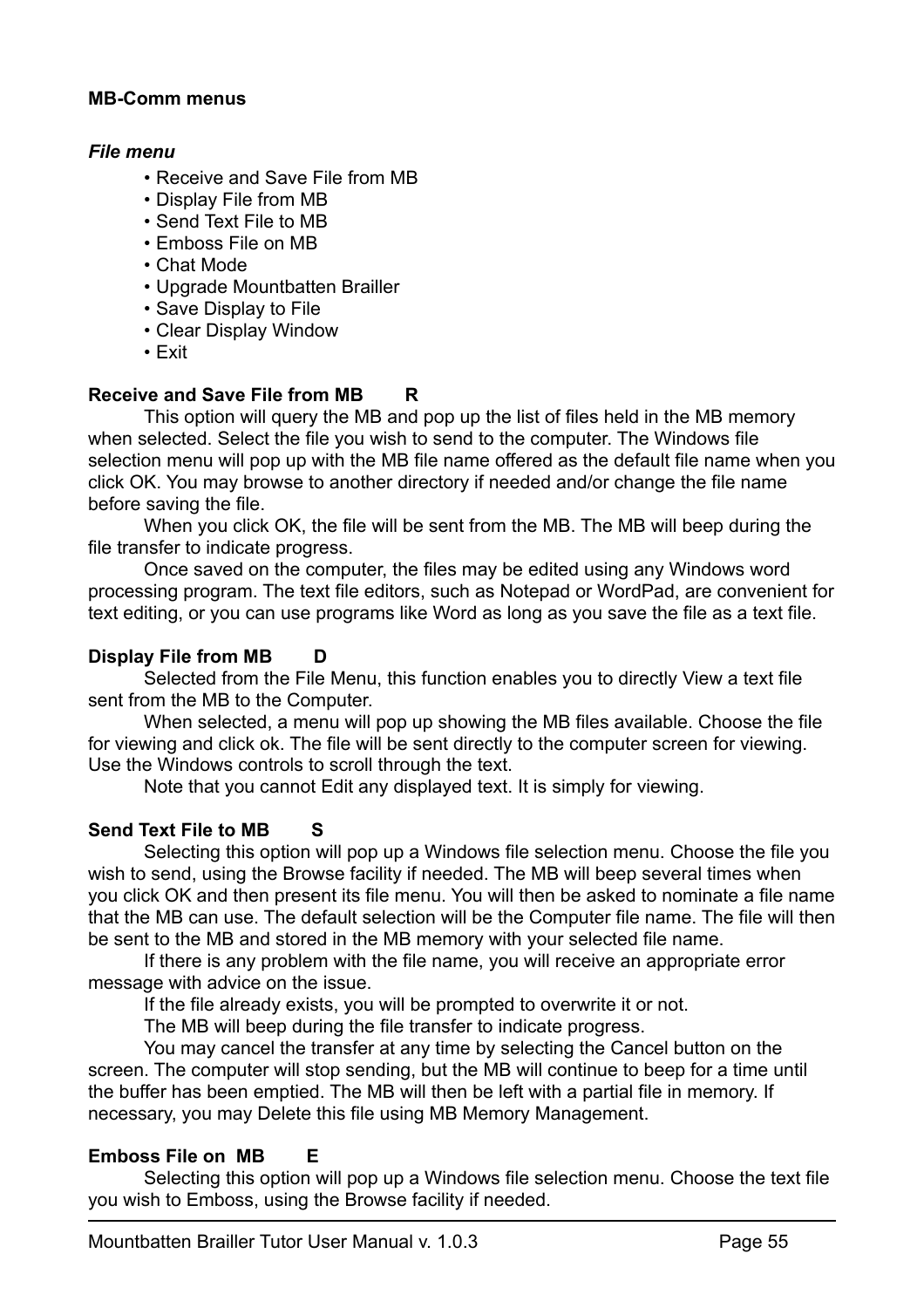The file will then be sent to the MB and Embossed. You may use the MB Print Control facilities to either Pause or Abort the Embossing if necessary.

**Note:** Ensure that the MB has paper loaded and is ready to receive the file before sending.

#### <span id="page-56-0"></span>**MB Print Control**

Press the Command (Control) key if you need to pause Embossing. The Embossing may not stop immediately but will when the buffer is emptied. You may then either continue embossing or abort the process. To continue, press the New Line, Space, Enter, or Backspace key. To abort, press any of the braille dot keys.

#### **Chat Mode M**

This is a Toggle function. When selected, it will be ticked. To de-select it, simply click it again.

Selecting Chat Mode allows interaction between the MB and computer keyboard. What is typed on the PC keyboard is brailled on the MB, and what is typed on the MB keyboard is displayed on the computer screen.

Text displayed on the PC from the MB will be Grade Zero or what is known as Computer Braille Code. If you wish to see correct text displayed on the computer when using chat mode, turn on the MB back translation.

If you wish to type on the PC and get the correct braille, turn on Forward **Translation** 

**Note:** You cannot edit the computer screen, and you can only translate one way at a time. You cannot have back and forward on at the same time.

You may also send MB Commands from the PC keyboard by using the curly brackets "{" and "}". The opening bracket "{" substitutes for the Command key, and the closing bracket "}" substitutes for the Enter key.

#### **Upgrade Mountbatten Brailler**

This option performs an upgrade of the connected Mountbatten Brailler. This is a legacy feature that works with older Mountbatten Brailler models - the Classic and Whisperer. MB Tutor, in production since 2020, can be updated with use of a USB drive.

#### **Save Display to File a**

You may save the text displayed by MB-Comm. All the text viewable in the MB-Comm window, not just the visible portion, will be saved using the save display function from the File menu.

#### **Clear Display Window C**

All the text viewable in the MB-Comm window, not just the visible portion, will be erased.

Before erasing, you will be asked to save the display contents as a text file. You may answer yes, no, or cancel. If you answer yes, the usual File Save window will pop up and prompt a file name. If no, then the screen is immediately erased. Cancel leaves the screen as is and waits for the following action.

#### **Exit x**

You may exit at any time. If any text is displayed on the screen, you will be asked if you wish to save it.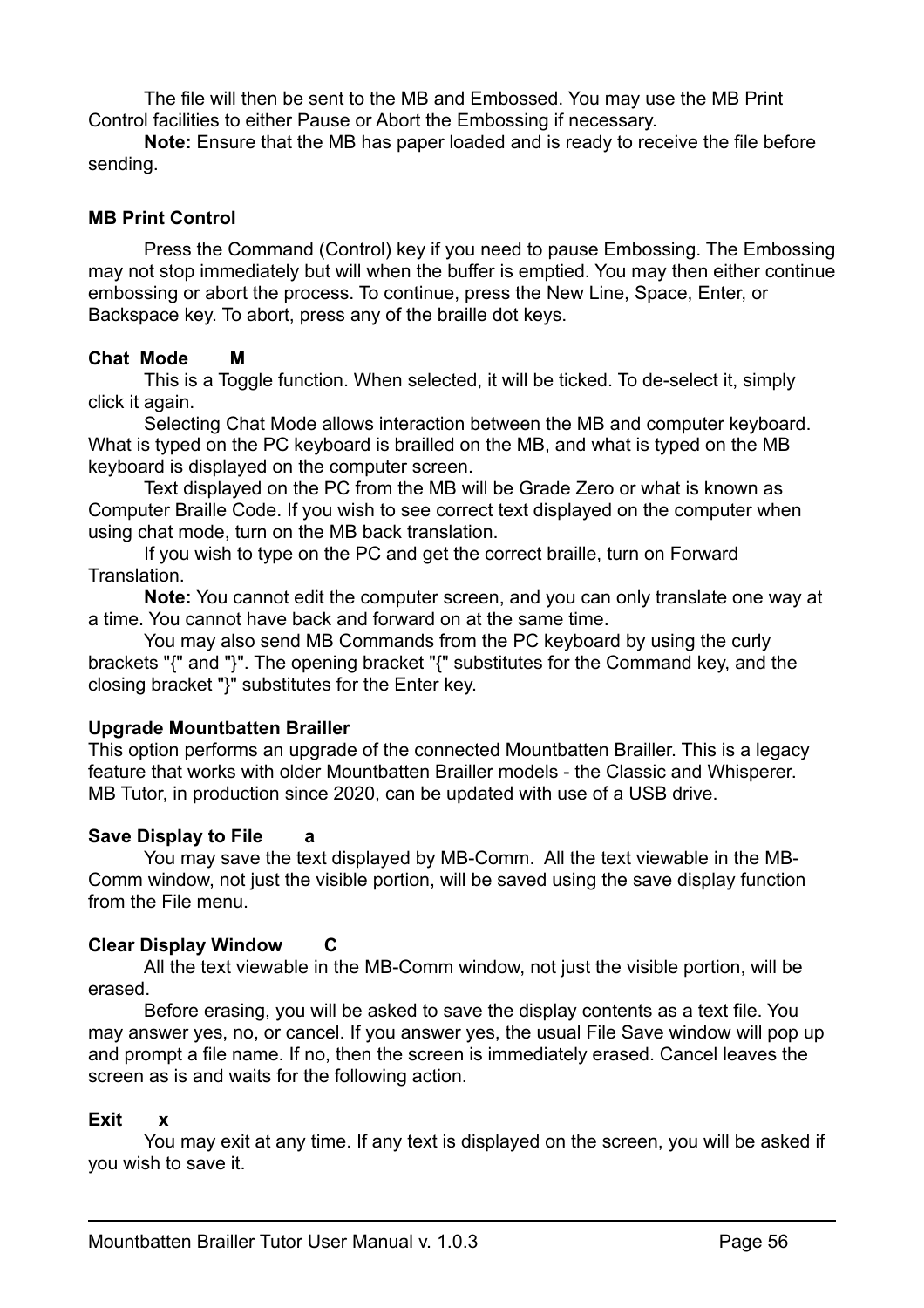#### <span id="page-57-0"></span>**Device Menu**

- MB Connect
- MB Disconnect
- Embosser On
- Embosser Off
- MB Memory Management

#### **Connect remote MB C**

This function is good for remote learning situation, when a teacher with a PC is located in another place than the student with his MB Tutor. First, to establish such a connection you need an active connection to the Internet on both the MB-Comm PC and MB Tutor. This mode needs an activation of the functionality by the controlling MB Tutor.

#### **Disconnect remote MB D**

Choosing this option disconnects an active remote connection to an MB Tutor.

#### **MB Connect M**

Connecting the MB may require setting data flow parameters as mentioned at the beginning of this chapter. To do that choose Settings in the connection window. When the settings are set - you can press OK to start the communication.

For the MB, before connecting, you will be prompted to insert paper and ensure that the MB and Computer are correctly connected.

If you do not have paper in the MB before connecting, you will receive a connection error. Also, if you do not have a charging adaptor connected, make sure that the MB is awake. Once connected, the MB will stay awake as long as the connection is maintained.

#### **MB Disconnect B**

Disconnecting the MB does not exit the program; it simply breaks the communication between the computer and the MB and allows you to use them as you usually would. MB-Comm will merely wait for a new connection.

Before Disconnecting, you will be prompted to confirm your action.

This function is also available by clicking the indicator lights labelled MB

Connected / Disconnected. The indicator toggles according to the state of the connection. When connected, it will be green. When disconnected, it will be red.

#### **Embosser On O**

#### **Embosser Off s**

This can be toggled to prevent the MB from embossing when in chat mode.

This function is also available by clicking the indicator light labelled Embosser Off / On. The indicator toggles according to the state of the embosser. When on, it will be green. When off, it will be red.

If sending files to the MB as opposed to embossing, then regardless of whether embossing is on or off, the file will be sent without embossing.

#### **MB Memory Management e**

Selected from the Device Menu, the MB will beep a few times as MB-Comm gathers file information.

A list of the files held in the MB memory will be shown.

If you make a mistake and delete a file you should not have, you can un-delete it, provided you do it immediately after you complete the error.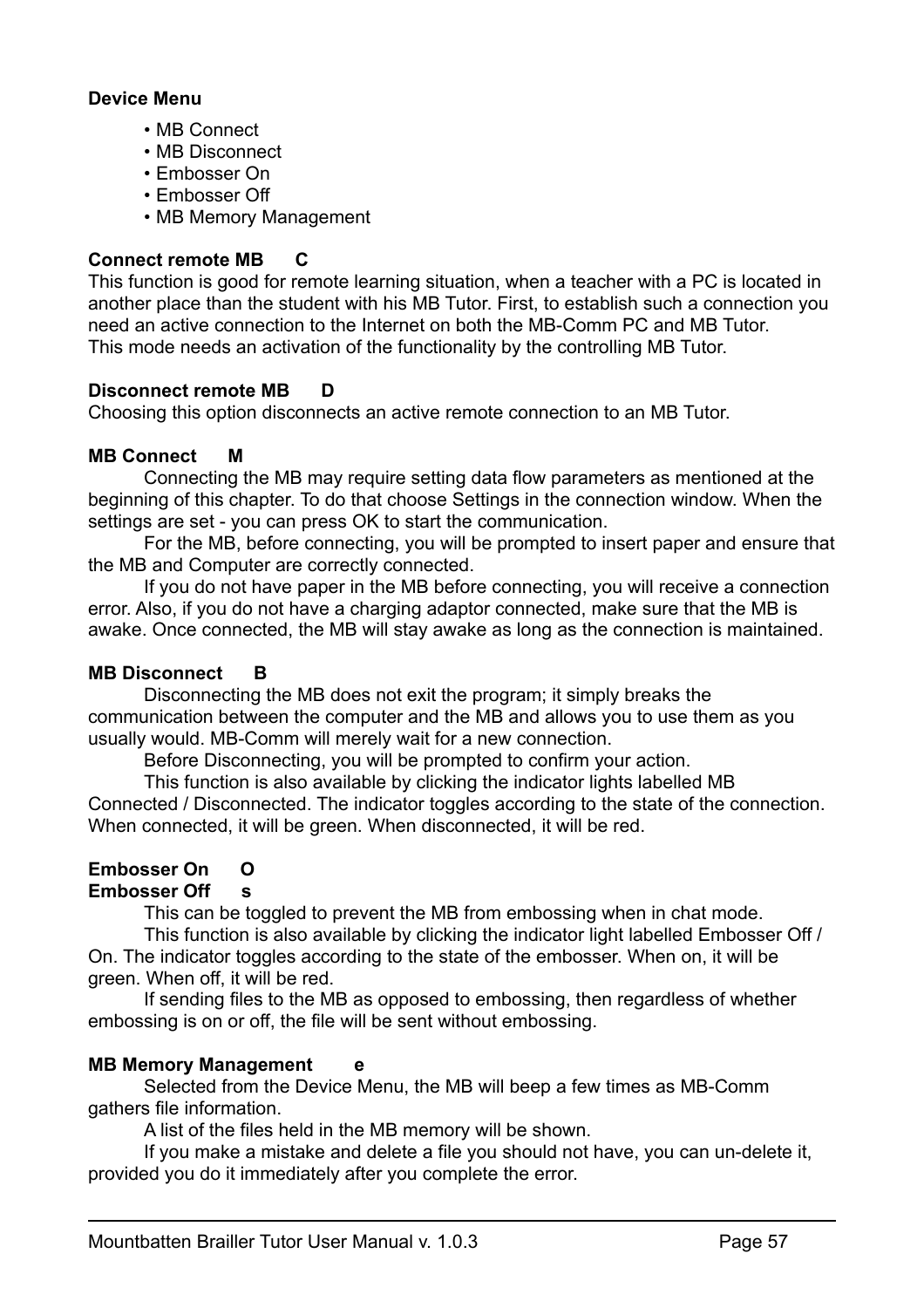MB-Comm's menu contains options for Mimic - a legacy device that can be connected through the serial port of your PC. These are not relevant to Mountbatten Brailler Tutor and are omitted in this manual.

#### <span id="page-58-0"></span>**Connecting to iOS or Android devices**

MB Tutor is equipped with Bluetooth to connect to smartphones and tablets that work with mobile operating systems: iOS or Android. In Apple AppStore and Google Play Store, a free app is available: MBMimic. The MBMimic is a communication app that supports the production of hard copy braille output and interaction with a braille user. The app can be operated by the sighted and the blind. It is fully accessible when VoiceOver is running on your iOS device.

#### <span id="page-58-1"></span>**With the MBMimic, you can:**

- 1. Create a list of users (e.g., students)
- 2. Assign folders with specific content to each student
- 3. Transfer files among your students
- 4. Transfer files from apps like documents to MBMimic
- 5. Retrieve files from your students' Mountbatten
- 6. Read files stored in your students' Mountbatten
- 7. Send files to your students' Mountbatten
- 8. Email files retrieved from the Mountbatten
- 9. Emboss files stored on your iOS device
- 10. Chat with the Mountbatten user using the chat application
- 11. Help your students learn to spell words using the Whiteboard application
- 12. Check if your student can read contracted or uncontracted braille

MBMimic comprises three tabs: Active Users, Archived Users, and Mountbatten. The Active Users tab is meant for lists of users, e.g., students, who actively use the Mountbatten.

The Archived Users tab was created to let the teachers keep information from previous years to not interfere with current users.

The Mountbatten tab is used to establish a connection with the Mountbatten, interact using the Chat or Whiteboard applications, check the Mountbatten's memory, or find out the firmware version of the Mountbatten unit.

To run the app, locate it on your iOS device, tap, and wait for the app to open. Tap one of the three tabs you want to work with at the bottom of the screen.

#### <span id="page-58-2"></span>**Active Users**

When you tap the Active Users tab, you will see a long button Add user... . Tap this button to open the Edit user box where you are asked to enter the full name of the user as well as the display name. Once you have completed the information, tap Done, and your first active user will be added to the list.

NOTE: It is recommended but not necessary to complete all the fields in the Edit user box.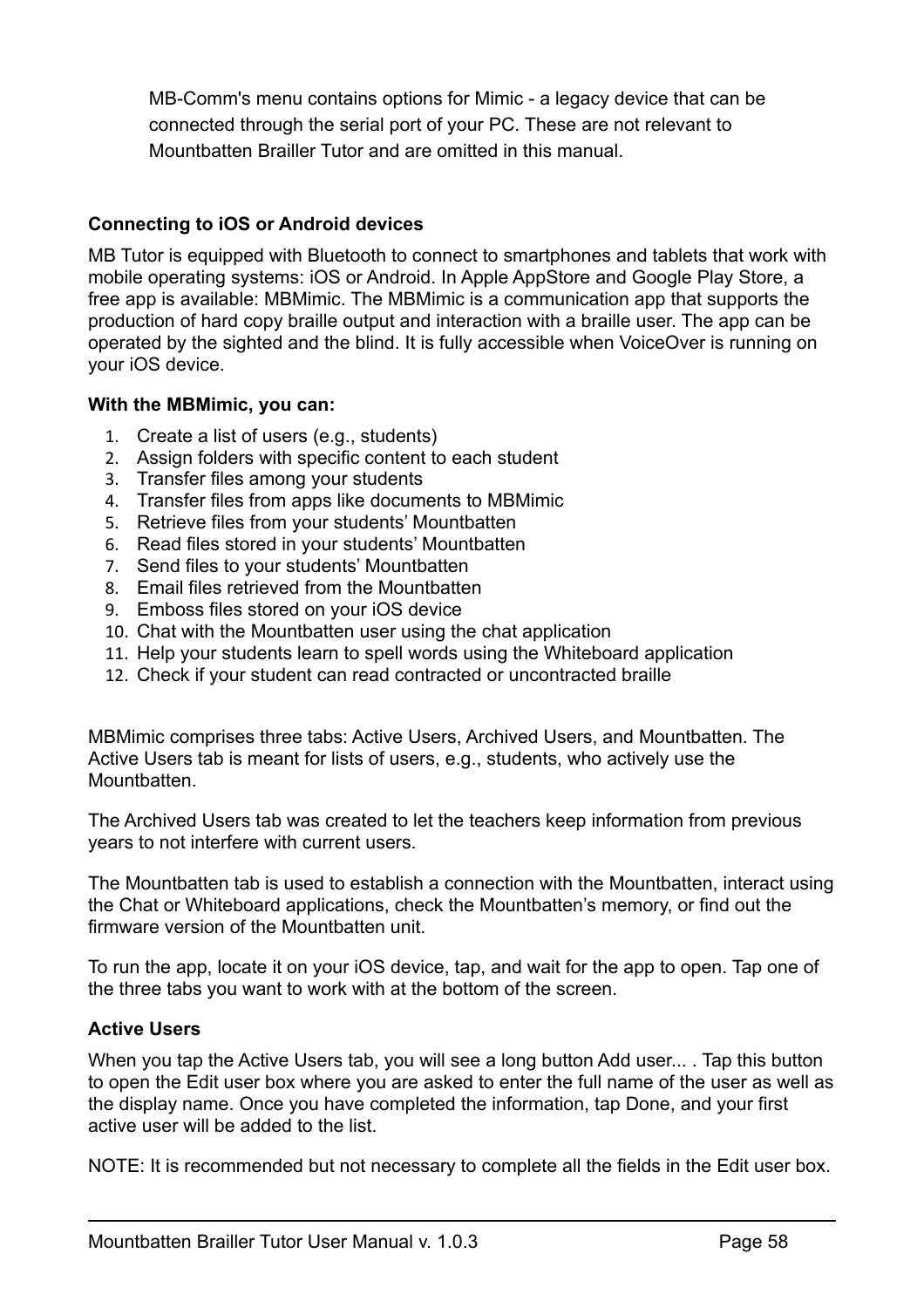To add more users, tap the plus sign  $(+)$  in the top right corner of the screen and follow the same steps.

When you have created your user list, you may want to organize their files by creating folders.

First, tap a user to open the main folder. Next, tap the plus sign and select from the menu if you want to add a folder or a file from the Mountbatten. Tap Add folder... and when a small box pops up, type the name of this new folder. Tap OK to finish.

Both the folders and files can be deleted when not needed anymore. First, tap the Edit button next to the Add button (the plus sign). You will notice red round icons pop up on the left-hand side. The Delete button will appear on the right-hand side when you tap on it. Use this button to continue deleting. You will be asked again to confirm your decision. Tap the Delete button to remove the item.

There is also another way to delete an item. After tapping the Edit button, tap on the item you want to delete. A three-option menu will pop up. The topmost option is Delete. Tap it, confirm your selection, and the item will be deleted.

The same method lets you move or rename the item. You can move a folder or a file to a different user. When you have tapped the Move option in the menu, you will be given a list of users where you can move the item to. Once you tap on a different user, the item (file or folder) will be transferred to a new location.

Files stored in the User main folders or subfolders can be manipulated in several ways.

Once the file is tapped, a file menu opens up with the following actions:

- View preview the content of the file
- Send to Mountbatten send to Mountbatten Memory
- Move move to a different location
- E-mail send it by e-mail
- Emboss emboss on the Mountbatten

NOTE: In the case of Send to Mountbatten and Emboss, if your MBMimic is not connected to a Mountbatten, the connection process will begin before the selected action is executed.

#### <span id="page-59-0"></span>**Connecting to a Mountbatten Brailler**

Before connecting to a Mountbatten Brailler, please make sure that the Brailler is turned on and paper is loaded.

Tap on the Mountbatten tab at the bottom of the screen of your iOS device. The program will be looking for any active Mountbatten in the vicinity. After a list appears, select the unit you want to connect to. A connection screen will show up saying "Connecting to Mountbatten". You should hear the Mountbatten beep several times, and after a few seconds, your MBMimic will connect with the Brailler. Tap Done, and you will be taken to the home screen.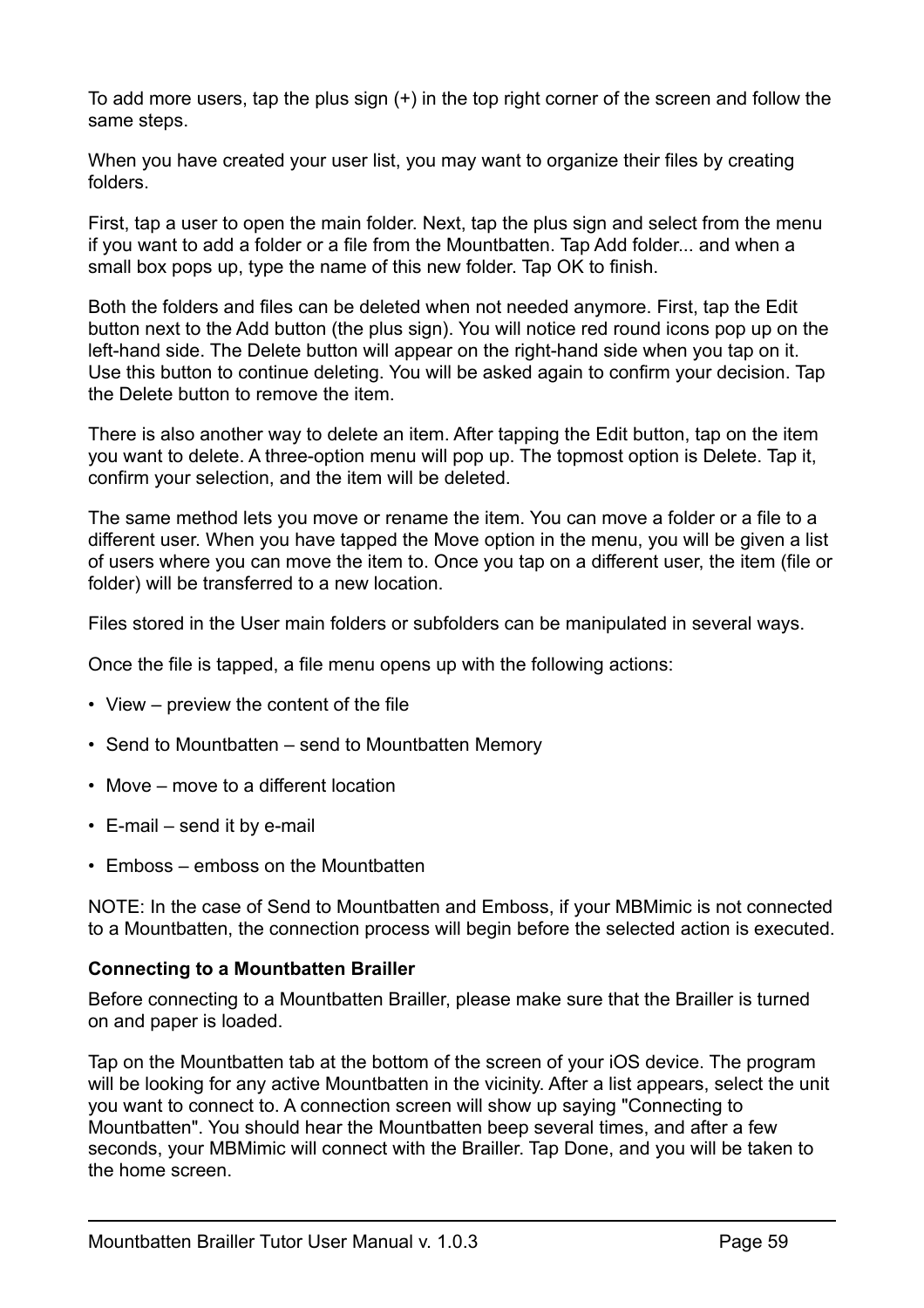NOTE: The MBMimic looks only for a Mountbatten. It will not display any other Bluetoothenabled devices, so you never have to browse through long lists of devices to find the one you want to connect to.

From now on, you can begin interacting with Mountbatten.

The home screen gives you the following options:

*Chat* – an application for chatting between the Mountbatten user and the iOS user.

*Whiteboard* – an application for various writing activities between the Mountbatten user and the iOS user

*Connection status* – shows whether you have successfully connected to a **Mountbatten** 

*Files* – this option shows how many files are stored in Mountbatten memory; the show button allows you to open the Mountbatten directory listing the files stored in its memory

*Language* – this option informs you about the default language

*Braille table* – this option tells you about the default braille table

*Mode* – this option shows you which mode the Mountbatten is currently in; it can be either learn or advanced

*Firmware* – this option provides information about the firmware version model – this option shows the model version of your Mountbatten serial no: - this option provides the serial number of your Mountbatten

#### <span id="page-60-0"></span>**The Whiteboard**

When you tap on the Whiteboard application, a new screen opens with an edit area and a screen keyboard. Every word you type will get embossed after the space bar is pressed on the screen keyboard. Similarly, every word that gets brailled on the Mountbatten will be displayed on the screen once the Mountbatten user presses the space key on the Brailler wireless keyboard.

You will find two buttons in the top right corner – Grade 1 and Grade 2. These two buttons correspond to contracted and uncontracted braille output, respectively. When you want your braille output to be contracted, make sure the Grade 2 button is pressed.

#### <span id="page-60-1"></span>**The Chat**

When you open the chat program, you will see a large white field, an edit box, and the screen keyboard. The text is entered into the edit box, but it will not be embossed until the Enter key, or the OK button is tapped. When the Mountbatten user is brailling their entry, the text will be displayed only after the New Line key is pressed on the Brailler.

You will find two buttons in the top right corner – Grade 1 and Grade 2. These two buttons correspond to contracted and uncontracted braille output, respectively. When you want your braille output to be contracted, make sure the Grade 2 button is pressed.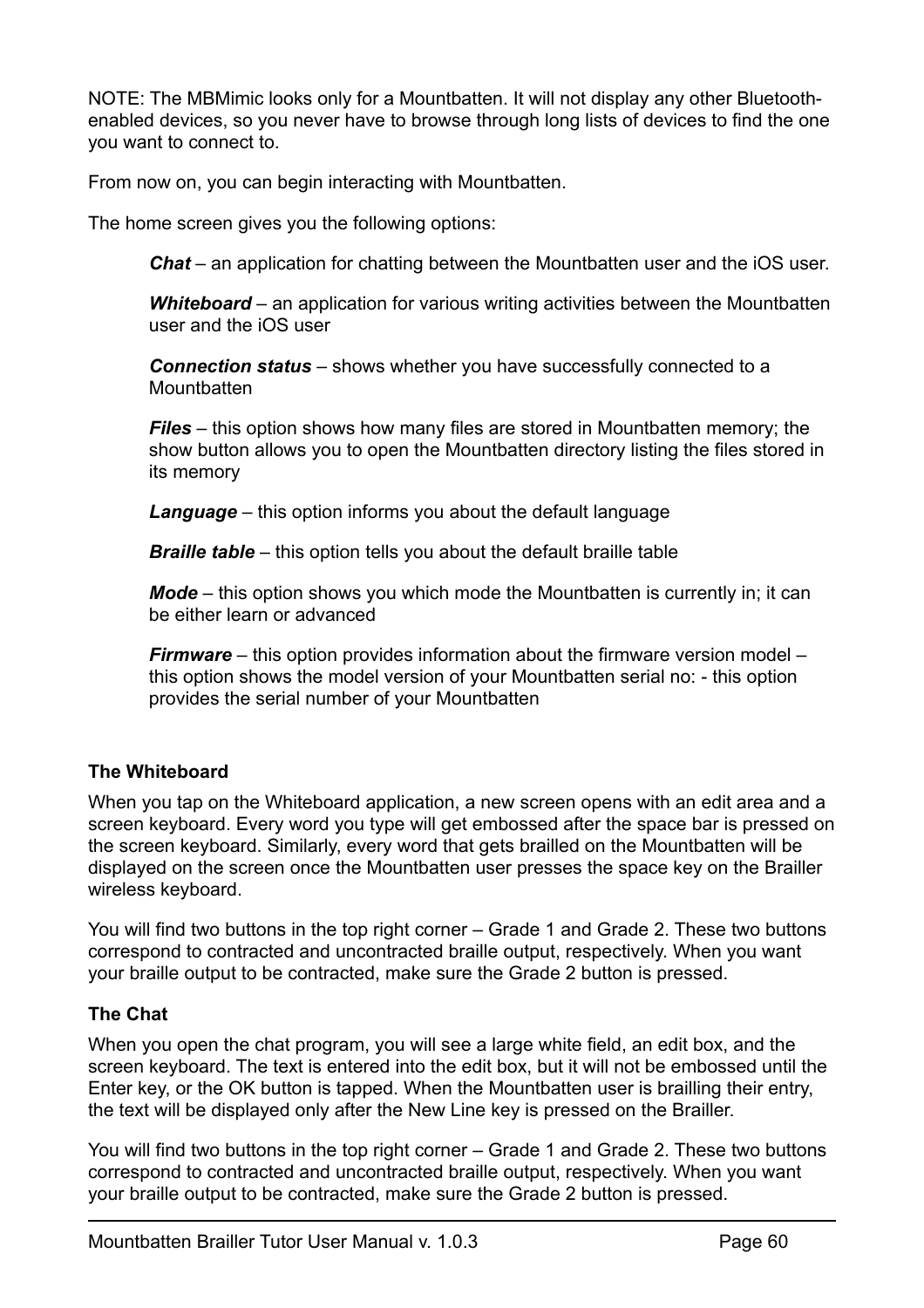#### <span id="page-61-0"></span>**Embossing on Mountbatten Brailler**

A. Embossing directly after transferring text to MBMimic.

- 1. Turn the MB Brailler on.
- 2. In the MBMimic app, find the file that you want to emboss. Tap this file, and a menu will open up. Select Emboss.
- 3. The "Connect to Mountbatten" dialog will open up. Wait a few moments until your Mountbatten Brailler shows up in the list. Tap the serial number that pops up. You will hear the Mountbatten beep several times.
- 4. You will be asked if you want to translate the file to braille or not. If your text does not have any embedded commands and was created in a standard print format, it is recommended to choose Yes - use forward translation to braille.
- 5. Once you tap your option, the Mountbatten will begin to emboss.
- 6. When the first page is embossed, put in a new sheet of paper. The embossing will resume automatically.

#### <span id="page-61-1"></span>**Transferring files from Mountbatten to MBMimic.**

- 1. Run your MBMimic and make sure the Mountbatten is also switched on.
- 2. After establishing a connection between the MBMimic and the Mountbatten, select the Mountbatten tab at the bottom of the screen. Locate the Show button and tap on it.
- 3. A list of files stored in your Mountbatten will show up. Please select the one you want to transfer by tapping on it and choosing View from the menu.
- 4. The content of the file will open up. In the top right corner, find the Save button. You will be moved to the Active Users tab when you tap on it. Select the student whose folder you want to transfer the file to, then select the location and tap the Save here button.
- 5. Then tap Done button in the following two dialogs to complete the transfer. To check if the file was moved, go to Active Users, and locate the file in the previously selected directory.

#### <span id="page-61-2"></span>Connecting to printers

Connecting to printers (the black-print ink or laser printers used with regular computers) is easy and is fully automatic - you just need to connect a USB cable between the printer and MB Tutor USB port on the left side of the unit. If connected for the first time, it may take several minutes to load drivers and install the printer (even more than 10 minutes in some cases). Connecting the MB to the Internet to make more drivers available if the printer is a new or rarely used model is recommended. After installing the printer, you may use back translation features to print from the MB Tutor memory to the printer.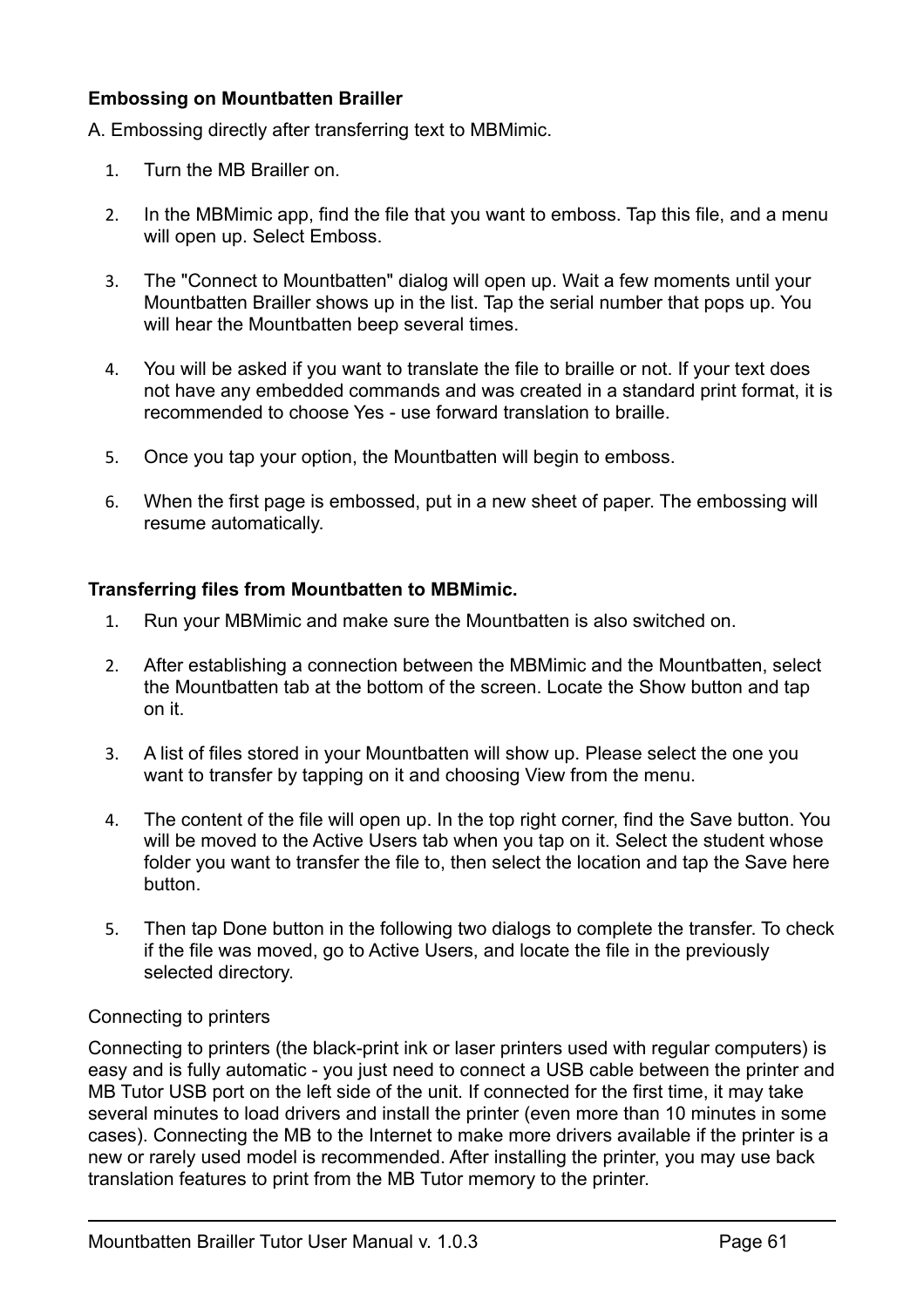#### <span id="page-62-0"></span>Connecting to the Internet

To connect to the Internet, you may use the Wi-Fi hub at your place of work or study. You will need the advanced Mountbatten Brailler Tutor functions available (to enable those functions, it may take a few minutes after you switch the unit on). After you hear the "Advanced Mountbatten Brailler Tutor functions available now" message, you may go to the System menu and choose Wi-Fi settings. You should see a list of available Wi-Fi networks. If the one you want to connect to is not listed - you may refresh (the first option on the list).

After you find your network choose it with the Enter key, you will be prompted for a password. There is an additional switch under the network list to show or hide a password while it is entered.

The connection should be established immediately after you give the correct password.

#### <span id="page-62-1"></span>**MB Tutor and Duxbury Translator**

MB Tutor connects to PC with Duxbury Translator installed over a USB cable. While connecting, remember to set the hardware parameter "Flow Control" to "None". All other settings should stay default.

Please check the Duxbury User Manual for more information on printing braille texts from a PC with Duxbury Translator to Mountbatten Brailler Tutor.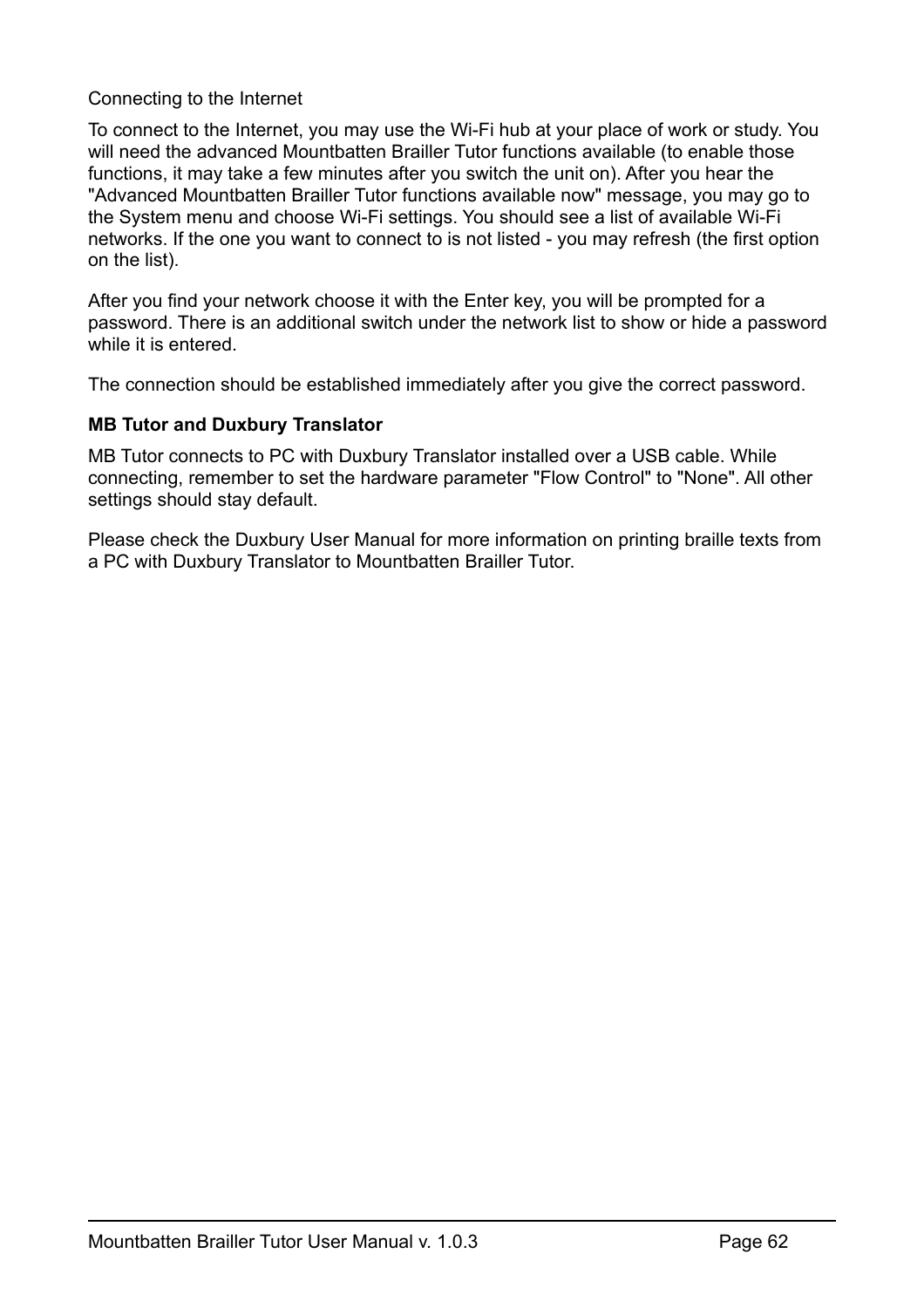# <span id="page-63-0"></span>**Updating your Mountbatten Brailler Tutor**

Updating of your MB Tutor may be done on three levels:

- Basic Mountbatten Brailler Operating Firmware
- Advanced Features Software Firmware
- Games

You can access this feature from the System menu, Update device or Update advanced module option.

Each level is updated differently:

# <span id="page-63-1"></span>*Updating Basic Mountbatten Brailler Operating Firmware*

To update the basic firmware, you need the firmware update file set from the Producer of Mountbatten Brailler Tutor. It comes in a folder named MBUPDATE.TUT that should be placed in the root of a USB drive memory that needs to be placed in the upper USB socket on the right side of your MB Tutor. While the USB drive is placed in the socket (when Tutor is on), you will hear a "USB memory connected" message. Choose menu System -> Update device. After an additional prompt, the update process will start automatically. It may take several minutes, but up to an hour with some large audio updates.

When the basic firmware update is done, the unit will automatically restart.

**Note:** If a USB drive memory will be removed from its USB socket after an update command was issued, the device may get in an endless loop, expecting the update file where it should be. To get out of the circle you need to place memory in a USB socket with the proper file.

# <span id="page-63-2"></span>*Updating Advanced Features Software Firmware and Games*

To update the advanced firmware, you either need the firmware update file set from the Producer of Mountbatten Brailler Tutor or set up the Internet connection.

# <span id="page-63-3"></span>*Updating from a file on USB pendrive:*

The advanced firmware update comes in a folder that should be placed in the root of a USB drive memory that needs to be placed in the USB socket on the **left side** (different from the basic software) of your MB Tutor. While the USB drive is placed in the socket (when Tutor is on), you will hear a "USB memory connected" message. Choose menu System -> Update device -> Update advanced module -> Update from USB memory. After an additional prompt, the update process will start automatically.

When the advanced firmware update is done, the unit will restart its Advanced Functions Engine and get ready to work.

# <span id="page-63-4"></span>*Updating from the Internet:*

The advanced firmware update is placed on a server in the cloud, and Tutor can find it if only it is connected to the internet. MB Tutor will determine the newest firmware and update it automatically. Simply choose menu System -> Update Advanced Functions

Mountbatten Brailler Tutor User Manual v. 1.0.3 Page 63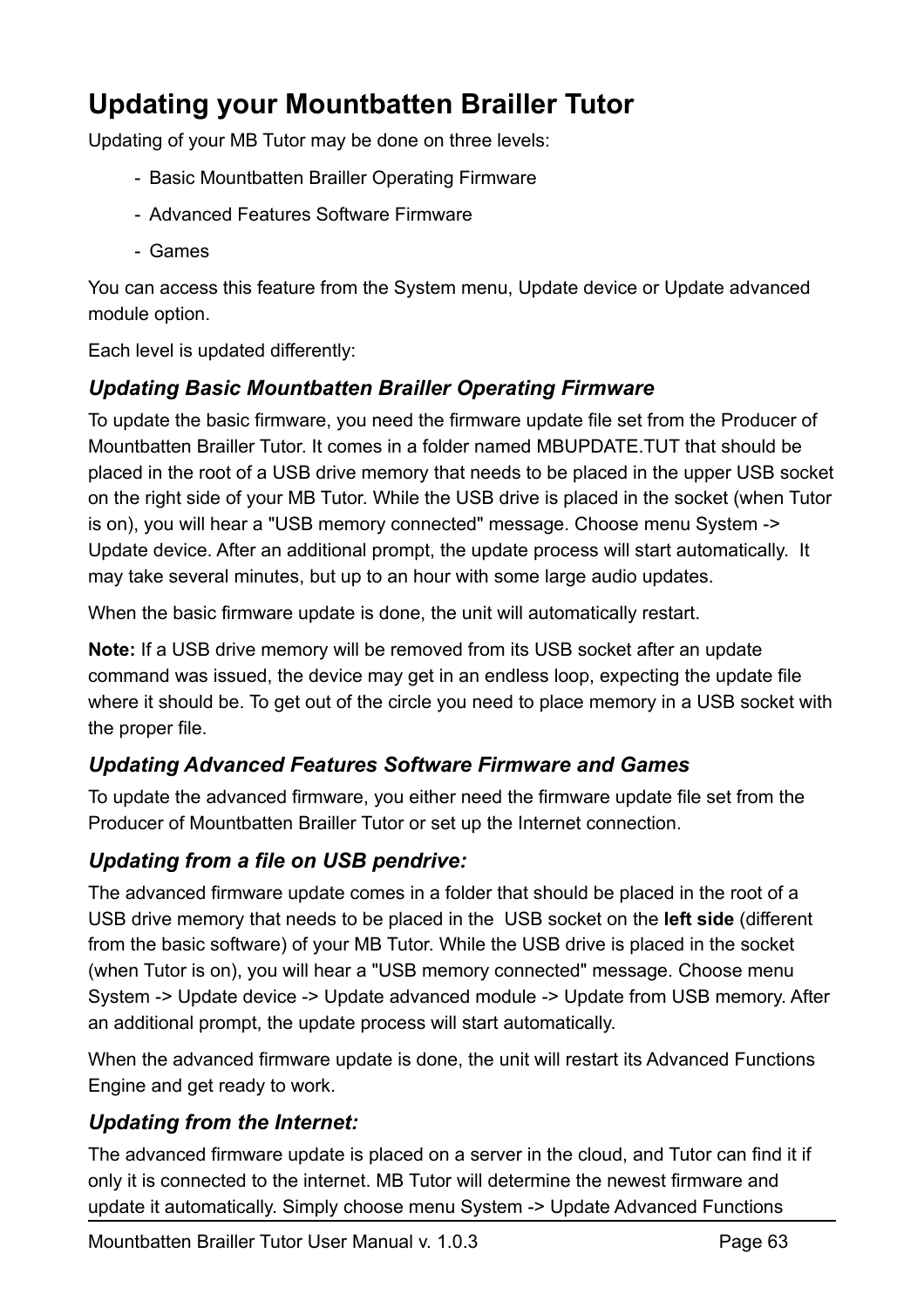Firmware -> Install from the Internet. After an additional prompt, the update process will start automatically.

When the advanced firmware update is done, the unit will restart its Advanced Functions Engine and get ready to work.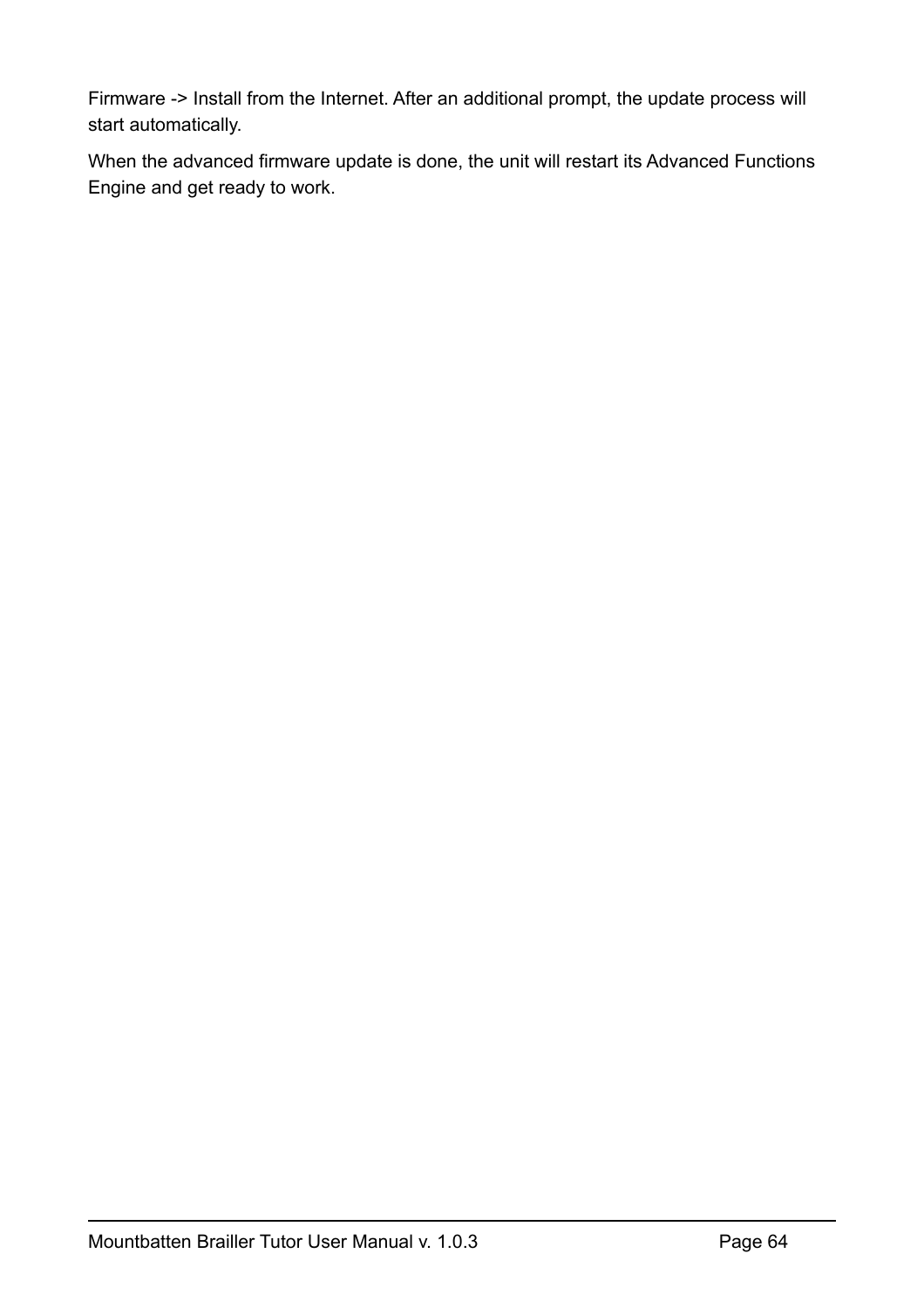# <span id="page-65-0"></span>**Making braille graphics**

The following formatting commands apply in both Learn and Advanced Mode.

Menu: Emboss/Graphics mode toggle

- GF Graphics mode. In Graphics Mode, the space between the dots is reduced, giving the appearance and feel of lines instead of dots. There is much scope for creativity and learning about braille graphics re-enforces the braille code for the braille learner. Default = off. Toggle
- **Note:** There are dedicated braille graphics programs that you can run on your PC, such as TactileView. Another exciting way to make tactile diagrams is using "swell' paper and the Pictures in a Flash - PIAF. For more information on either of these products, please refer to our web site [int.harpo.com.pl](http://int.harpo.com.pl)